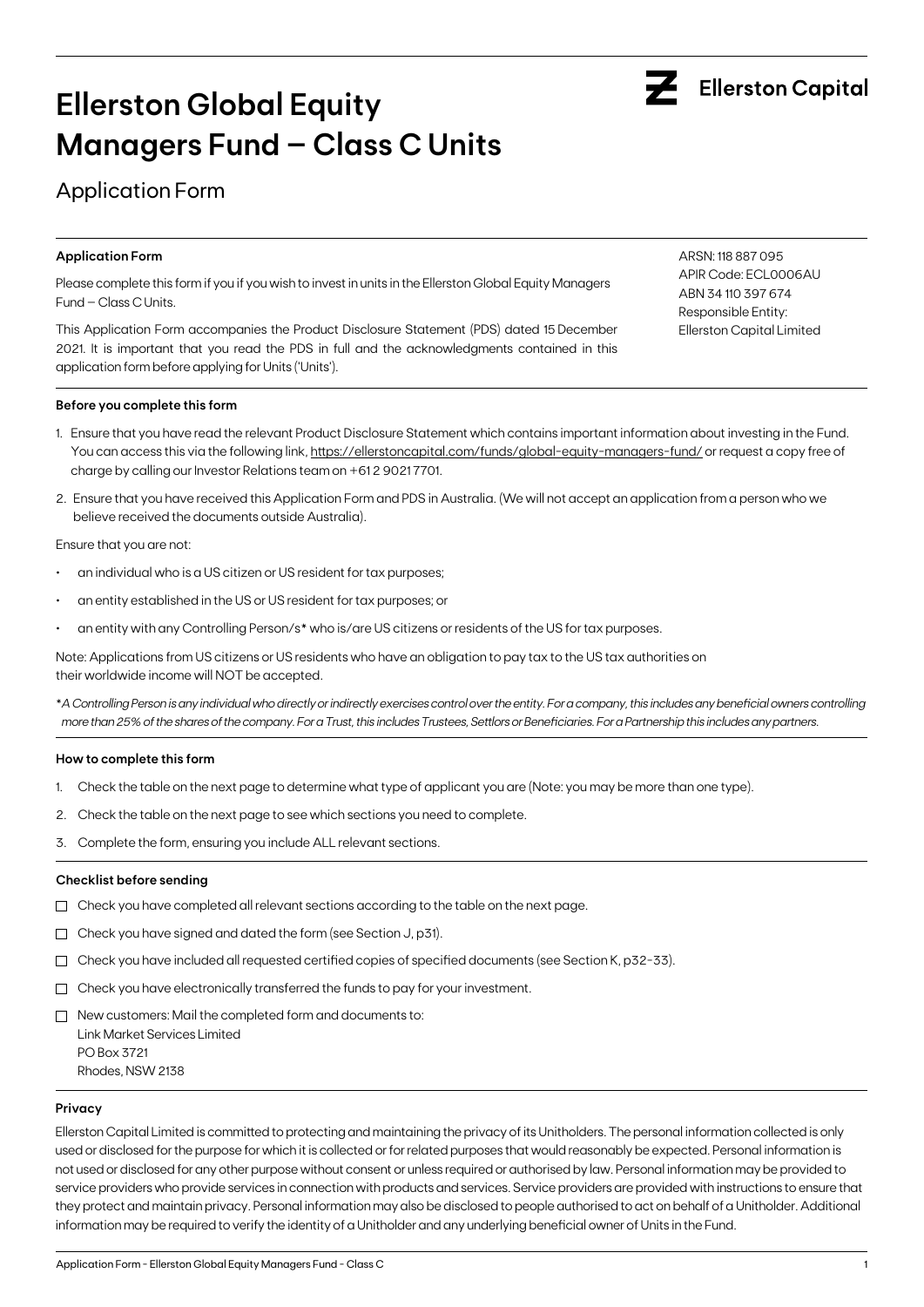## **Checklist before sending**

**What type of applicant are you?** 

| (Please tick the boxes that apply to you) |  |  |
|-------------------------------------------|--|--|
|                                           |  |  |

| <b>Investor Type</b>                                                         | Sections you must complete |
|------------------------------------------------------------------------------|----------------------------|
| $\Box$ Custodian of investment platform (go to Sections A, p3 and A(1), p4)  | A, $A(1)$ , B through K    |
| $\Box$ Company (go to Sections A, p3 and A(2), p5)                           | A, $A(2)$ , B through K    |
| $\Box$ Trust (go to Sections A, p3 and A(3), p7)                             | $A, A(3)$ , B through K    |
| $\Box$ Individual/joint and sole trader (go to Sections A, p3 and A(4), p10) | A, $A(4)$ , B through K    |
| $\Box$ Partnership (go to Sections A, p3 and A(5), p12)                      | A, $A(5)$ , B through K    |
| $\Box$ Association (go to Sections A, p3 and A(6), p14)                      | A, $A(6)$ , B through K    |
| $\Box$ Registered cooperative investors (go to Sections A, p3 and A(7), p15) | A, $A(7)$ , B through K    |
| $\Box$ Government body (go to Sections A, p3 and A(8), p16)                  | A, $A(8)$ , B through K    |

#### **Section**

| $\Box$ Section A | Investor Details. All information about the investor(s), including full name, residential address (mandatory), postal address<br>(optional) and contact details as well as details for corporate or trust investors.                                                                                                                                                                                                                                                                                                                                                                                                                    |
|------------------|-----------------------------------------------------------------------------------------------------------------------------------------------------------------------------------------------------------------------------------------------------------------------------------------------------------------------------------------------------------------------------------------------------------------------------------------------------------------------------------------------------------------------------------------------------------------------------------------------------------------------------------------|
| $\Box$ Section B | Investment and payment details. The amount you wish to invest in the Ellerston Global Equity Managers Fund - Class C<br>and your payment method.                                                                                                                                                                                                                                                                                                                                                                                                                                                                                        |
| $\Box$ Section C | Distribution payment instructions. Details of your nominated bank account for credit of distributions and<br>redemptions. Must be an account with an Australian domiciled financial institution.                                                                                                                                                                                                                                                                                                                                                                                                                                        |
| $\Box$ Section D | Contact details and preferred communication method. Please provide contact details, where we can send all<br>correspondence including transactions, distribution and tax statements, ongoing disclosures and other materials,<br>according to your preferred method of communication.                                                                                                                                                                                                                                                                                                                                                   |
| $\Box$ Section E | Acting authority or authorised representative. Only one TFN is required unless the investment is a joint<br>holding in which case all individuals should provide a TFN.                                                                                                                                                                                                                                                                                                                                                                                                                                                                 |
| $\Box$ Section F | Operating authority. Advise us who has authority to operate your account.                                                                                                                                                                                                                                                                                                                                                                                                                                                                                                                                                               |
| $\Box$ Section G | Financial Advisor details. Please record the details here of your financial advisor if you wish them to be<br>registered on your account.                                                                                                                                                                                                                                                                                                                                                                                                                                                                                               |
| $\Box$ Section H | Tax certification - FATCA (US) and CRS (other jurisdictions). You MUST complete this section if you<br>are an individual, joint investor or sole trader OR if you are investing as an entity of any kind. You must also<br>indicate whether you are or are not a US citizen or resident for tax purposes, and provide other information<br>as requested.                                                                                                                                                                                                                                                                                |
| $\Box$ Section I | Subscription terms and conditions. Includes privacy information.                                                                                                                                                                                                                                                                                                                                                                                                                                                                                                                                                                        |
| $\Box$ Section J | Declarations and signatures. Ensure each investor reads this section and signs and dates the form.                                                                                                                                                                                                                                                                                                                                                                                                                                                                                                                                      |
| $\Box$ Section K | Investor identification information. This is a checklist, to help you ensure you provide the information we<br>require. As well as enabling us to register your account properly, you help us to fulfil our obligations under the Anti-<br>Money Laundering and Counter-Terrorism Financing Act 2006 (AML/CTF law) to identify and verify the identity of<br>investors before providing a 'designated service'. In order for us to fulfil our obligations we must ask all investors to<br>provide information and documents, details of which are specified in the Product Disclosure Statement as well as on this<br>Application Form. |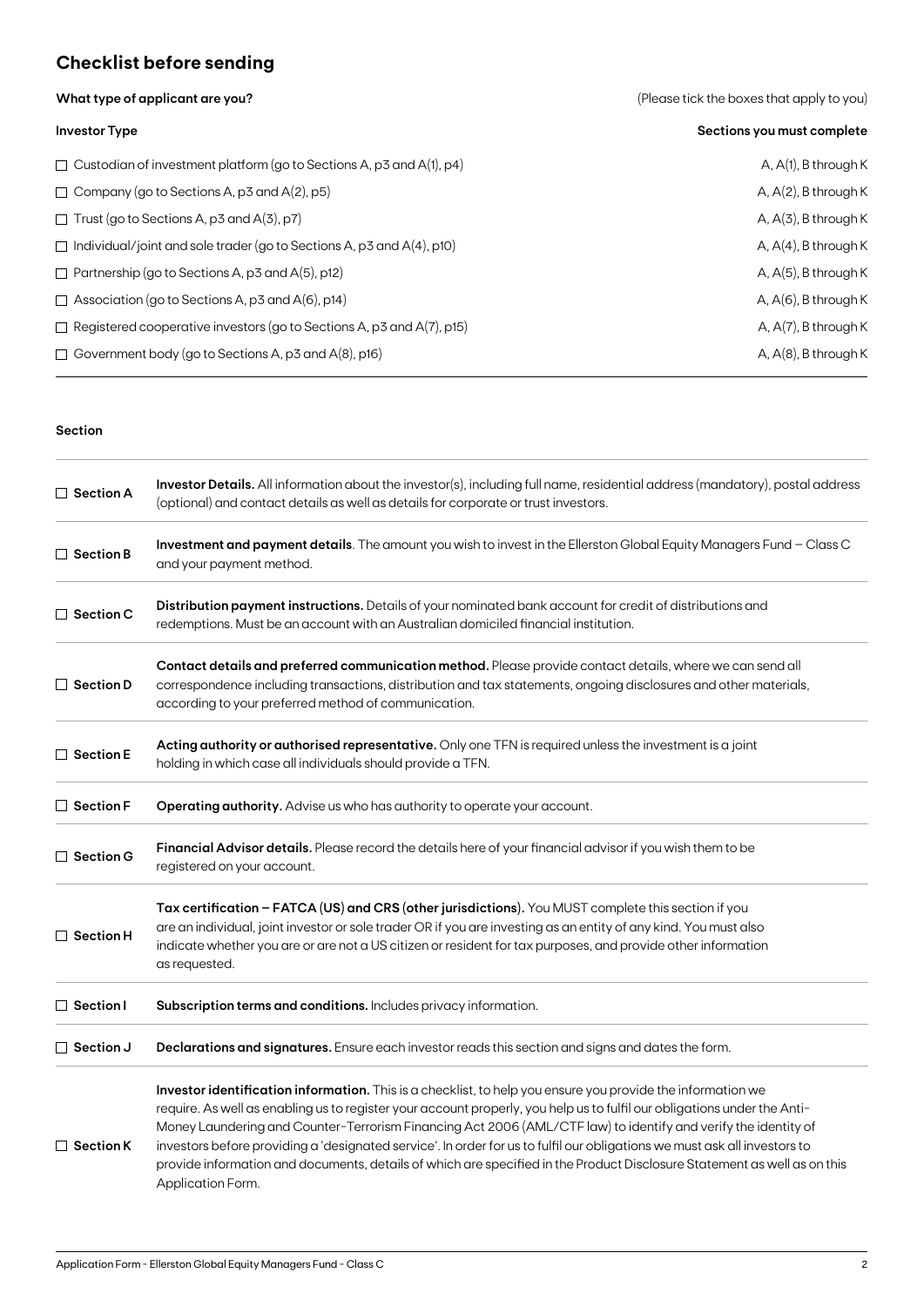### **Section A Investor Details**

#### **All investors please answer these questions:**

#### **Are you an existing Ellerston Global Equity Managers Fund – Class C investor?**

**No** – Complete all sections of application form as per checklist on page 2 of this form.

**Yes** – Complete existing account details In **Section A** below, and **Section J** on page 31.

| Acı | . |  |
|-----|---|--|
|     |   |  |

**All types of investor: How would you like your account name to be registered?** (Check spelling matches details below)

Registered name(s):

Held for the account of (if relevant):

Please specify the source of funds and wealth used to acquire the investment e.g. sale of assets, member contributions to a Super Fund, earnings, inheritance, gift, private assets, savings etc.

#### **Design and Distribution Obligations (DDO)**

The Design and Distribution Obligations (DDO) regime introduces targeted and principles-based design and distribution obligations in relation to financial products. The obligations require issuers and distributors to ensure products are targeted at the right people (i.e. the target market). As such, the Target Market Determination (TMD) for this Fund is available on our website (www.ellerstoncapital.com) and outlined below.

#### **Target Market Determination (TMD)**

This product is likely to be appropriate for a consumer seeking **capital growth or capital preservation** to be used as a **satellite/small allocation** within a portfolio where the consumer has a **medium or long term** investment timeframe, a **medium, high or very high** risk/return profile and needs **monthly** access to capital.

 $\Box$  I/We confirm I/We have read the Fund's Target Market Definition and this investment falls within those parameters.

*If you do not meet the TMD criteria, and attest to doing so by ticking the above box, please note your investment in the Fund may not be processed.*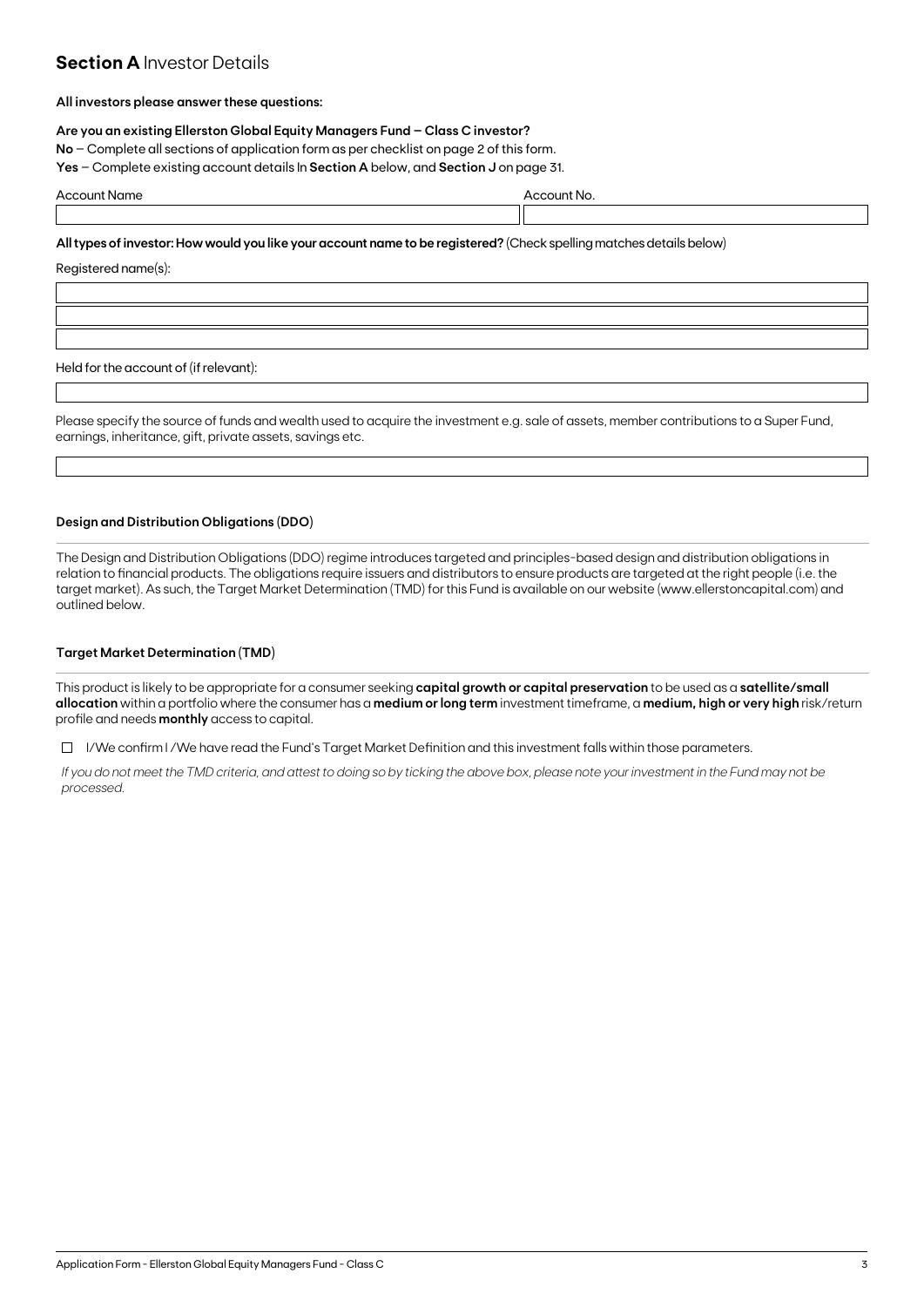## **Section A (1)** Custodians of Investment Platforms *Continued*

Please provide details of the operator/issuer of the relevant managed investment scheme, superannuation fund, IDPS or IDPS-like scheme for which you are the custodian. If a nominee company forms part of the business relationship for this application, copy this section and also complete for the section A(1) for the nominee.

| Full name of custodian or nominee |                                                      |                                                                       |                     | <b>ACN or ABN</b>          |                         |                                                         |  |
|-----------------------------------|------------------------------------------------------|-----------------------------------------------------------------------|---------------------|----------------------------|-------------------------|---------------------------------------------------------|--|
|                                   |                                                      |                                                                       |                     |                            |                         |                                                         |  |
|                                   |                                                      | Registered office street address (PO Box is NOT acceptable)           |                     |                            |                         |                                                         |  |
| Level                             | <b>Street Address</b>                                |                                                                       |                     |                            |                         | Town / Suburb                                           |  |
|                                   |                                                      |                                                                       |                     |                            |                         |                                                         |  |
| State                             |                                                      | Postcode                                                              |                     | Country (if not Australia) |                         |                                                         |  |
|                                   |                                                      |                                                                       |                     |                            |                         |                                                         |  |
|                                   |                                                      | Principle place of business street address (PO Box is NOT acceptable) |                     |                            |                         |                                                         |  |
| Level                             | <b>Street Address</b>                                |                                                                       |                     |                            |                         | Town / Suburb                                           |  |
|                                   |                                                      |                                                                       |                     |                            |                         |                                                         |  |
| State                             |                                                      | Postcode                                                              |                     | Country (if not Australia) |                         |                                                         |  |
|                                   |                                                      |                                                                       |                     |                            |                         |                                                         |  |
|                                   | Country of incorporation, formation or establishment |                                                                       |                     |                            |                         | Australian regulatory licence number (e.g. AFSL or RSE) |  |
|                                   |                                                      |                                                                       |                     |                            |                         |                                                         |  |
|                                   | Is the Company public or proprietary/private?        |                                                                       |                     |                            |                         |                                                         |  |
| $\Box$ Public                     | $\Box$                                               | Proprietary/private                                                   |                     |                            |                         |                                                         |  |
|                                   | Type of investment platform (tick one)               |                                                                       |                     |                            |                         |                                                         |  |
|                                   | $\Box$ Registered managed investment scheme          | $\Box$                                                                | Superannuation fund | $\Box$ IDPS                | $\Box$ IDPS-like scheme |                                                         |  |
|                                   | $\Box$ Other (please specify)                        |                                                                       |                     |                            |                         |                                                         |  |
|                                   | Name of investment platform                          |                                                                       |                     | Licence type               |                         |                                                         |  |
|                                   |                                                      |                                                                       |                     |                            |                         |                                                         |  |
| <b>Postal Address</b>             |                                                      |                                                                       |                     |                            |                         |                                                         |  |
| Level                             | Street or PO Box address                             |                                                                       |                     |                            |                         | Town / Suburb                                           |  |
|                                   |                                                      |                                                                       |                     |                            |                         |                                                         |  |
| State                             |                                                      | Postcode                                                              |                     | Country                    |                         |                                                         |  |
|                                   |                                                      |                                                                       |                     |                            |                         |                                                         |  |
| <b>Work Phone</b>                 |                                                      | Home Phone                                                            |                     | Fax                        |                         | Mobile                                                  |  |
|                                   |                                                      |                                                                       |                     |                            |                         |                                                         |  |
| Email                             |                                                      |                                                                       |                     |                            |                         |                                                         |  |
|                                   |                                                      |                                                                       |                     |                            |                         |                                                         |  |
|                                   |                                                      |                                                                       |                     |                            |                         |                                                         |  |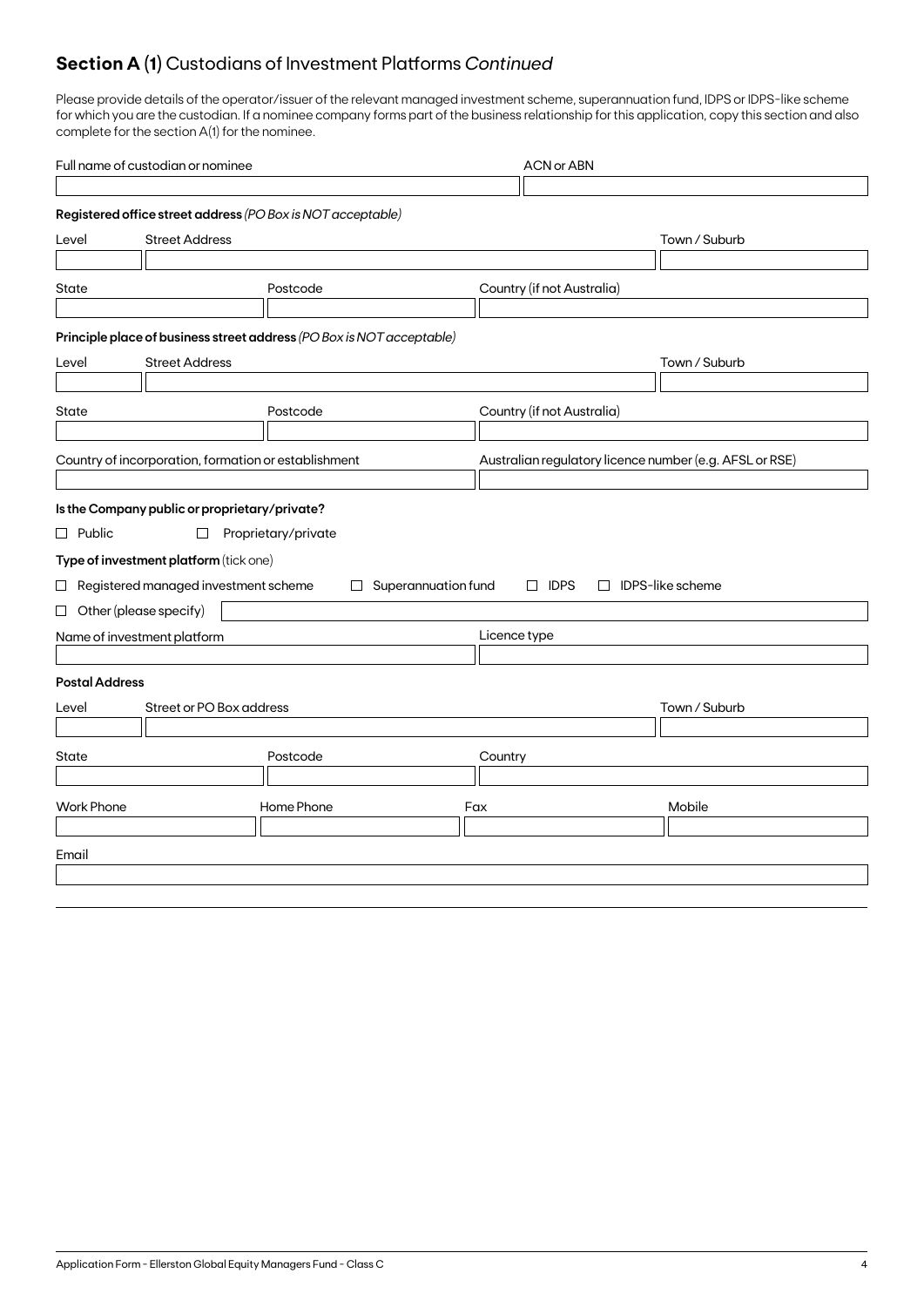## **Section A (2)** Company Investors and Corporate Trustee(s)

To fulfil AML/CTF requirements, this section must be completed by a custodian/nominee representing a trust such as a superannuation fund or other trust even if the Corporate Trustee does not form part of the registered name.

|                                |                   |                                                    | Full name of company as registered with ASIC or Overseas regulator                                                                    |         | Country of incorporation, formation or establishment |  |
|--------------------------------|-------------------|----------------------------------------------------|---------------------------------------------------------------------------------------------------------------------------------------|---------|------------------------------------------------------|--|
|                                |                   |                                                    | Registered office street address (PO Box is NOT acceptable)                                                                           |         |                                                      |  |
| <b>Street Address</b><br>Level |                   |                                                    |                                                                                                                                       |         | Town / Suburb                                        |  |
|                                |                   |                                                    |                                                                                                                                       |         |                                                      |  |
| State                          |                   |                                                    | Postcode                                                                                                                              | Country |                                                      |  |
|                                |                   |                                                    | Principal place of business street address (PO Box is NOT acceptable)                                                                 |         |                                                      |  |
| Level                          |                   | <b>Street Address</b>                              |                                                                                                                                       |         | Town / Suburb                                        |  |
|                                |                   |                                                    |                                                                                                                                       |         |                                                      |  |
| State                          |                   |                                                    | Postcode                                                                                                                              | Country |                                                      |  |
|                                |                   |                                                    |                                                                                                                                       |         |                                                      |  |
|                                |                   | Postal address (PO Box is NOT acceptable)          |                                                                                                                                       |         |                                                      |  |
| Level                          |                   | <b>Street Address</b>                              |                                                                                                                                       |         | Town / Suburb                                        |  |
|                                |                   |                                                    |                                                                                                                                       |         |                                                      |  |
| State                          |                   |                                                    | Postcode                                                                                                                              | Country |                                                      |  |
|                                | <b>Work Phone</b> |                                                    |                                                                                                                                       |         |                                                      |  |
|                                |                   |                                                    | Home Phone                                                                                                                            | Fax     | Mobile                                               |  |
| Email                          |                   |                                                    |                                                                                                                                       |         |                                                      |  |
|                                |                   |                                                    |                                                                                                                                       |         |                                                      |  |
|                                |                   |                                                    | Australian Tax File Number OR Exemption details (if applicable)                                                                       |         |                                                      |  |
|                                |                   |                                                    |                                                                                                                                       |         |                                                      |  |
|                                |                   | Is the Company public or proprietary/private?      |                                                                                                                                       |         |                                                      |  |
|                                | $\Box$ Public     | $\Box$                                             | Proprietary/private                                                                                                                   |         |                                                      |  |
|                                |                   | Registration Details (tick the box that applies)   |                                                                                                                                       |         |                                                      |  |
|                                |                   | □ ASIC registered (provide ACN, ABN, ARBN or ARSN) |                                                                                                                                       |         |                                                      |  |
|                                |                   |                                                    | $\Box$ Foreign registered (provide foreign registration number)                                                                       |         |                                                      |  |
|                                |                   | Provide name of foreign regulator                  |                                                                                                                                       |         |                                                      |  |
|                                |                   |                                                    |                                                                                                                                       |         |                                                      |  |
|                                |                   | Company type (Please tick one of the below)        |                                                                                                                                       |         |                                                      |  |
| $\sqcup$                       |                   | Australian company (public/listed)                 |                                                                                                                                       |         |                                                      |  |
| $\Box$                         |                   | Australian company (proprietary or private)        |                                                                                                                                       |         |                                                      |  |
| ⊔                              |                   |                                                    | Majority-owned subsidiary of an Australian listed company                                                                             |         |                                                      |  |
| $\Box$                         |                   | activities as a company e.g. AFSL, RSL or RSE      | Company licensed and subject to the regulatory oversight of a Commonwealth, State or Territory statutory regulator in relation to its |         |                                                      |  |
| $\overline{\phantom{a}}$       |                   | Foreign company (public/listed)                    |                                                                                                                                       |         |                                                      |  |

 $\Box$  Foreign company (proprietary or private)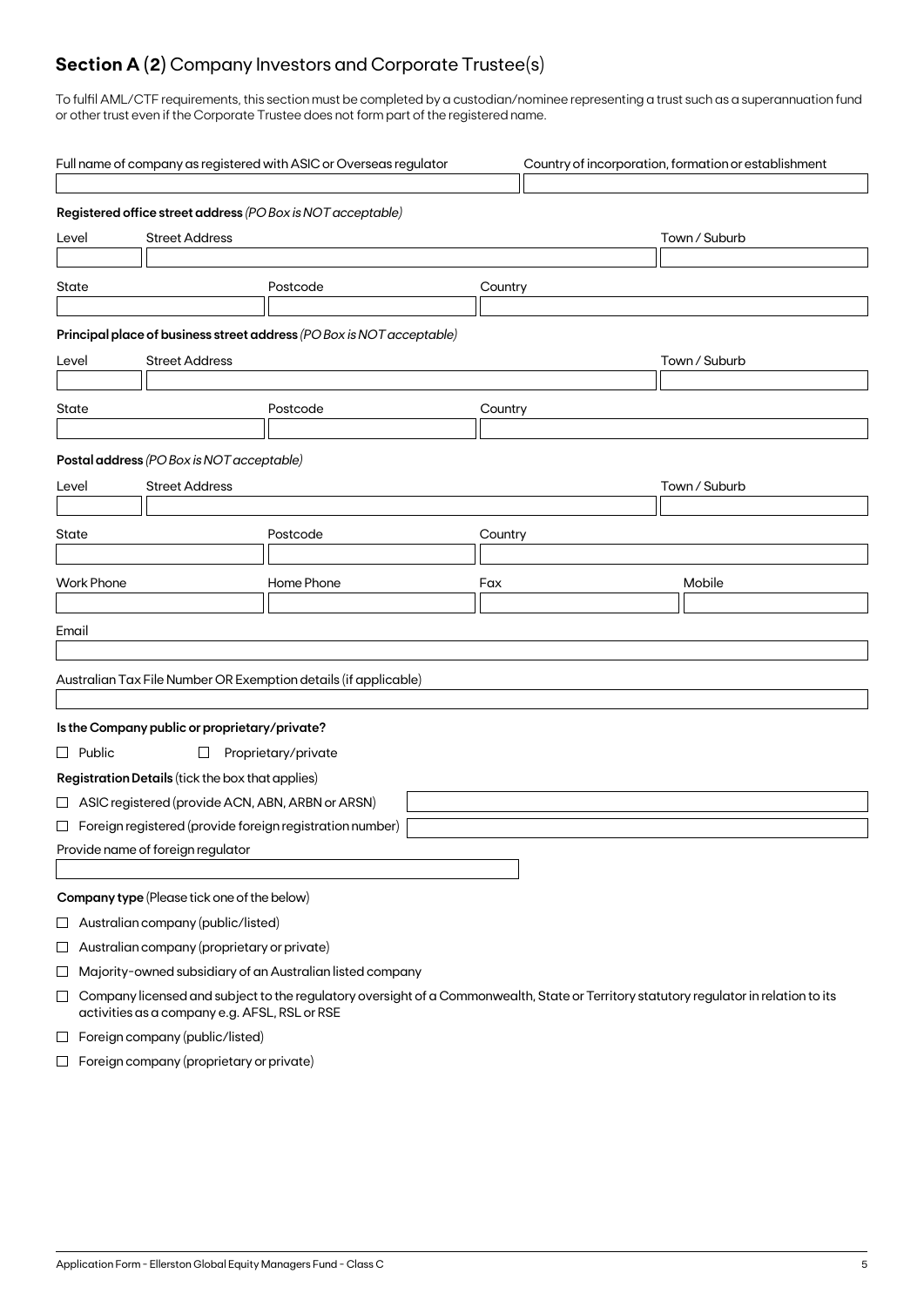## **Section A (2)** Company Investors and Corporate Trustee(s) *Continued*

**Directors** (to be completed for a proprietary company or foreign private company)

| How many directors are there? |  | Please provide full names of each director below |
|-------------------------------|--|--------------------------------------------------|
| Given name(s):                |  | Family name(s):                                  |
|                               |  |                                                  |
|                               |  |                                                  |
|                               |  |                                                  |
|                               |  |                                                  |

If there are more than four directors, please provide details on a separate sheet or copy of this page

#### **Shareholders/beneficial owners**

#### **This section should be completed by:**

- Any unlisted public company or proprietary company that is NOT licensed and subject to the regulatory oversight of a Commonwealth, State or Territory statutory regulator in relation to its activities as a company, and
- Any foreign private company.

#### **Please provide details of:**

- Each individual who ultimately owns 25% or more of the issued capital of the company through direct or indirect shareholdings; OR
- Any individual who is entitled (directly or indirectly) to exercise 25% or more of the voting rights.

#### **If no one satisfies either of the above categories, provide details instead of:**

• The most senior managing official(s) (or equivalent) of the company (such as the managing director or directors who are authorised to make policy, operating or financial decisions or failing that, who is/are authorized to sign on behalf of the company).

All individuals below will be required to provide identification in accordance with the checklist in Section K, pp32-33.

| Individual 1                                          |                                                                          |         |               |  |  |  |  |  |  |
|-------------------------------------------------------|--------------------------------------------------------------------------|---------|---------------|--|--|--|--|--|--|
|                                                       | Title: $\Box$ Mr $\Box$ Mrs $\Box$ Miss $\Box$ Ms $\Box$ Other (specify) |         |               |  |  |  |  |  |  |
| Given names (in full)                                 | Date of birth                                                            |         |               |  |  |  |  |  |  |
|                                                       |                                                                          |         |               |  |  |  |  |  |  |
| Surname/family name                                   |                                                                          |         |               |  |  |  |  |  |  |
|                                                       |                                                                          |         |               |  |  |  |  |  |  |
| Residential street address (PO Box is NOT acceptable) |                                                                          |         |               |  |  |  |  |  |  |
| <b>Street Address</b><br>Unit no.                     |                                                                          |         | Town / Suburb |  |  |  |  |  |  |
|                                                       |                                                                          |         |               |  |  |  |  |  |  |
| State                                                 | Postcode                                                                 | Country |               |  |  |  |  |  |  |
|                                                       |                                                                          |         |               |  |  |  |  |  |  |
| <b>Individual 2</b>                                   |                                                                          |         |               |  |  |  |  |  |  |
| Title: □ Mr                                           | $\Box$ Mrs $\Box$ Miss $\Box$ Ms $\Box$ Other (specify)                  |         |               |  |  |  |  |  |  |
| Given names (in full)                                 |                                                                          |         | Date of birth |  |  |  |  |  |  |
|                                                       |                                                                          |         |               |  |  |  |  |  |  |
| Surname/family name                                   |                                                                          |         |               |  |  |  |  |  |  |
|                                                       |                                                                          |         |               |  |  |  |  |  |  |
| Residential street address (PO Box is NOT acceptable) |                                                                          |         |               |  |  |  |  |  |  |
| <b>Street Address</b><br>Unit no.                     |                                                                          |         | Town / Suburb |  |  |  |  |  |  |
|                                                       |                                                                          |         |               |  |  |  |  |  |  |
| State                                                 | Postcode                                                                 | Country |               |  |  |  |  |  |  |
|                                                       |                                                                          |         |               |  |  |  |  |  |  |
|                                                       |                                                                          |         |               |  |  |  |  |  |  |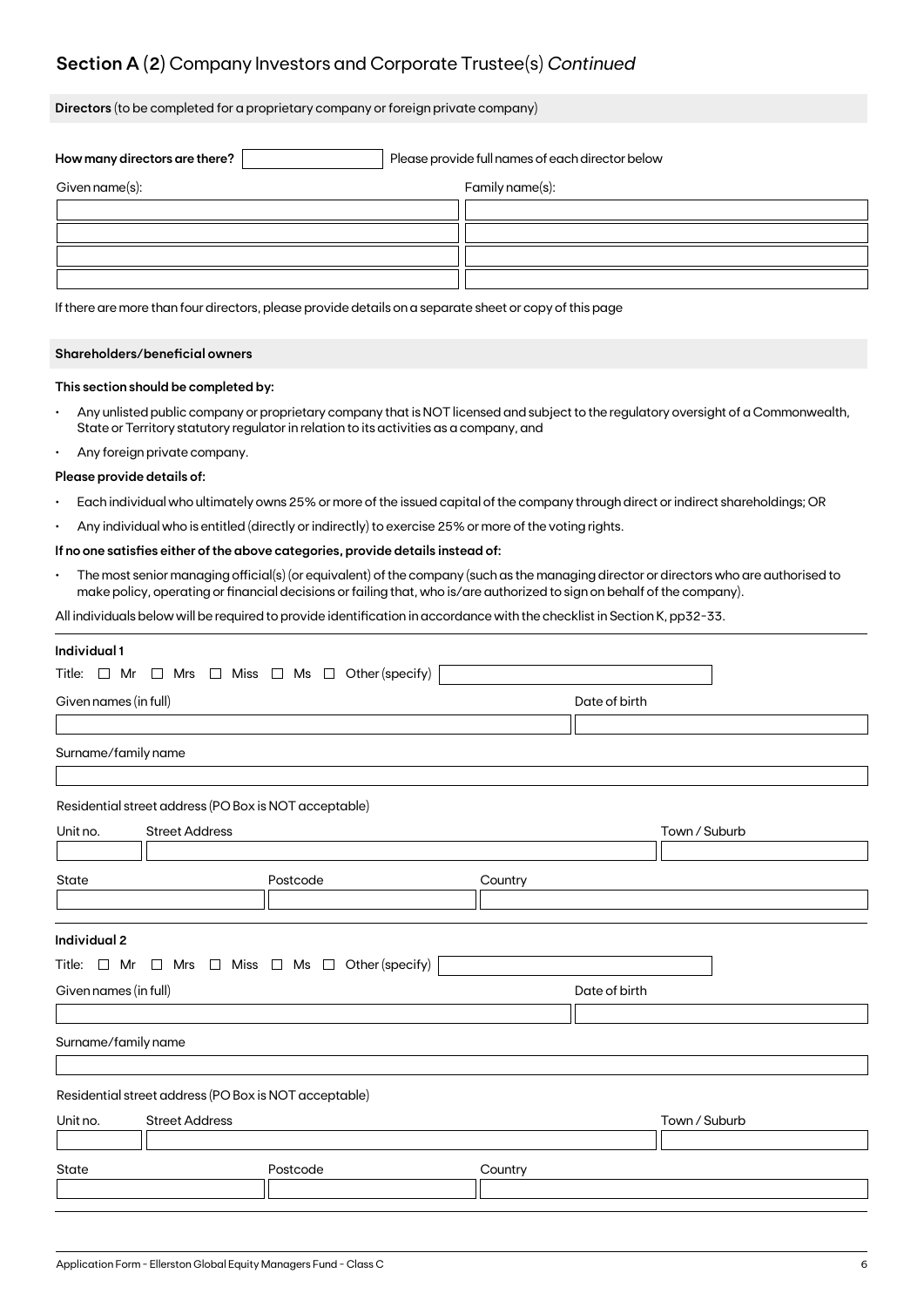## **Section A (2)** Company Investors and Corporate Trustee(s) *Continued*

## **Individual 3**

| ınaıvıauai ə          |                                                       |                                                                                    |                        |                                                                                                                                                    |  |
|-----------------------|-------------------------------------------------------|------------------------------------------------------------------------------------|------------------------|----------------------------------------------------------------------------------------------------------------------------------------------------|--|
| Title: $\Box$ Mr      |                                                       | $\Box$ Mrs $\Box$ Miss $\Box$ Ms $\Box$ Other (specify)                            |                        |                                                                                                                                                    |  |
| Given names (in full) |                                                       |                                                                                    | Date of birth          |                                                                                                                                                    |  |
|                       |                                                       |                                                                                    |                        |                                                                                                                                                    |  |
| Surname/family name   |                                                       |                                                                                    |                        |                                                                                                                                                    |  |
|                       |                                                       |                                                                                    |                        |                                                                                                                                                    |  |
|                       | Residential street address (PO Box is NOT acceptable) |                                                                                    |                        |                                                                                                                                                    |  |
| Unit no.              | <b>Street Address</b>                                 |                                                                                    |                        | Town / Suburb                                                                                                                                      |  |
|                       |                                                       |                                                                                    |                        |                                                                                                                                                    |  |
| State                 |                                                       | Postcode                                                                           | Country                |                                                                                                                                                    |  |
|                       |                                                       |                                                                                    |                        |                                                                                                                                                    |  |
|                       |                                                       |                                                                                    |                        |                                                                                                                                                    |  |
| Individual 4          |                                                       |                                                                                    |                        |                                                                                                                                                    |  |
|                       |                                                       | Title: $\Box$ Mr $\Box$ Mrs $\Box$ Miss $\Box$ Ms $\Box$ Other (specify)           |                        |                                                                                                                                                    |  |
| Given names (in full) |                                                       |                                                                                    |                        | Date of birth                                                                                                                                      |  |
|                       |                                                       |                                                                                    |                        |                                                                                                                                                    |  |
| Surname/family name   |                                                       |                                                                                    |                        |                                                                                                                                                    |  |
|                       |                                                       |                                                                                    |                        |                                                                                                                                                    |  |
|                       | Residential street address (PO Box is NOT acceptable) |                                                                                    |                        |                                                                                                                                                    |  |
| Unit no.              | <b>Street Address</b>                                 |                                                                                    |                        | Town / Suburb                                                                                                                                      |  |
|                       |                                                       |                                                                                    |                        |                                                                                                                                                    |  |
| State                 |                                                       | Postcode                                                                           | Country                |                                                                                                                                                    |  |
|                       |                                                       |                                                                                    |                        |                                                                                                                                                    |  |
|                       |                                                       |                                                                                    |                        |                                                                                                                                                    |  |
|                       |                                                       | <b>Section A (3)</b> Trusts and Superannuation Funds                               |                        |                                                                                                                                                    |  |
|                       |                                                       |                                                                                    |                        |                                                                                                                                                    |  |
|                       | and the appointer (as applicable).                    |                                                                                    |                        | In this section you should provide details of the trust itself and you may need to provide details of the beneficiaries, the trustees, the settlor |  |
|                       | Full name of trust or superannuation fund             |                                                                                    |                        |                                                                                                                                                    |  |
|                       |                                                       |                                                                                    |                        |                                                                                                                                                    |  |
|                       | Country of establishment or formation                 |                                                                                    | Date of establishment  |                                                                                                                                                    |  |
|                       |                                                       |                                                                                    |                        |                                                                                                                                                    |  |
|                       | Business name of the trustee (if applicable)          |                                                                                    |                        |                                                                                                                                                    |  |
|                       |                                                       |                                                                                    |                        |                                                                                                                                                    |  |
|                       |                                                       |                                                                                    |                        |                                                                                                                                                    |  |
| Type of trust         |                                                       |                                                                                    |                        |                                                                                                                                                    |  |
|                       |                                                       |                                                                                    |                        |                                                                                                                                                    |  |
|                       |                                                       |                                                                                    | Provide the SMSF's ABN |                                                                                                                                                    |  |
|                       |                                                       | $\Box~$ Regulated self-managed superannuation fund, regulated by the ATO           |                        |                                                                                                                                                    |  |
|                       |                                                       |                                                                                    |                        | Provide the ARSN of the registered MIS                                                                                                             |  |
|                       |                                                       | $\Box$ Registered managed investment scheme (MIS), regulated by ASIC               |                        |                                                                                                                                                    |  |
|                       |                                                       | Unregistered managed investment scheme (MIS) with only wholesale                   |                        | Provide the ABN of the unregistered MIS                                                                                                            |  |
|                       |                                                       | clients and which does not make small scale offerings under S1012E of              |                        |                                                                                                                                                    |  |
|                       | the Corporations Act 2001                             |                                                                                    |                        |                                                                                                                                                    |  |
|                       |                                                       |                                                                                    |                        | Provide the name of the legislation establishing the fund                                                                                          |  |
|                       |                                                       | $\overline{\phantom{x}}$ Government Superannuation Fund established by legislation |                        |                                                                                                                                                    |  |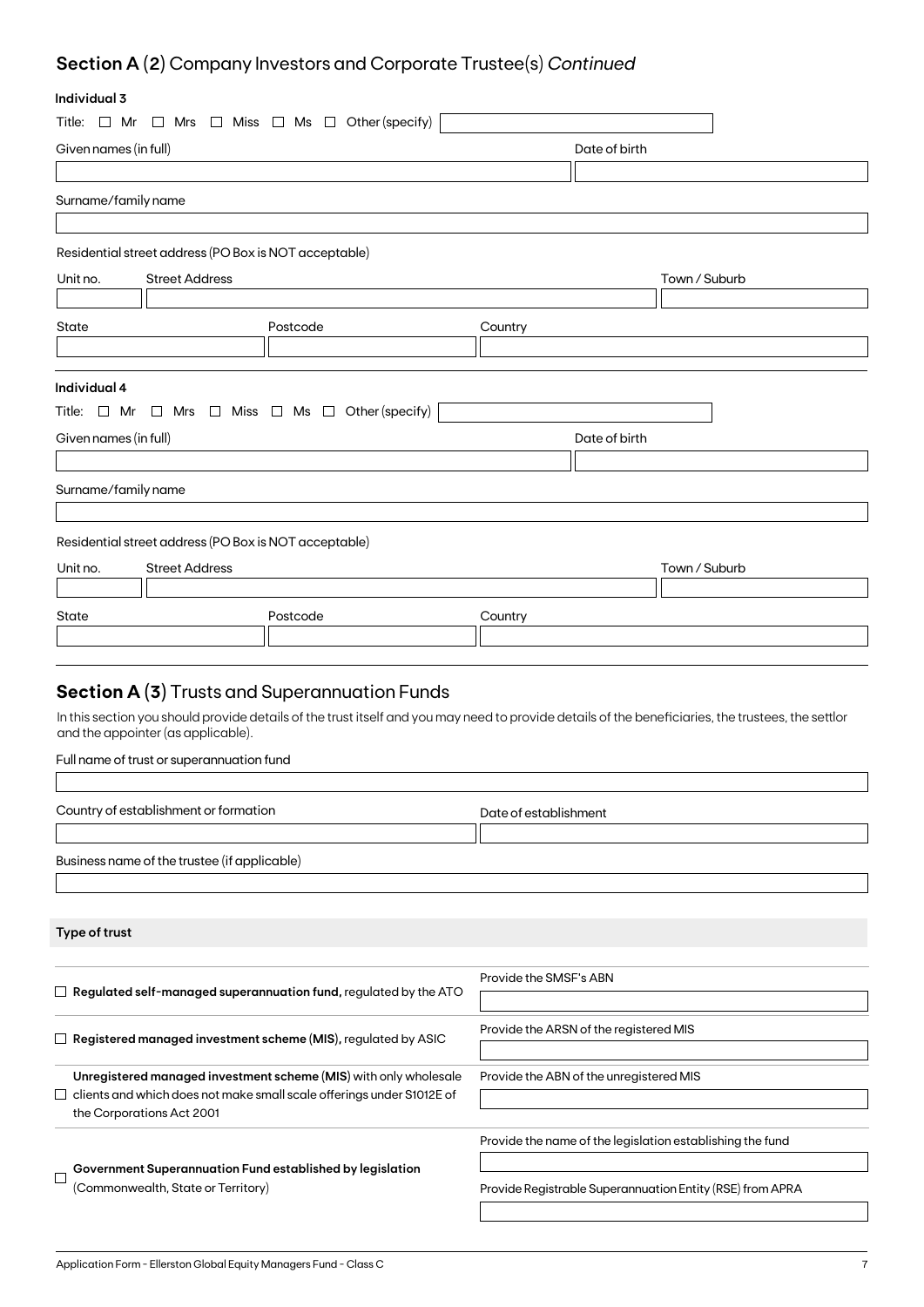## **Section A (3)** Trusts and Superannuation Funds *Continued*

|                                                                                                                                                                                       | Provide name of regulator (e.g. ASIC, APRA, ATO, ACNC):    |  |  |  |
|---------------------------------------------------------------------------------------------------------------------------------------------------------------------------------------|------------------------------------------------------------|--|--|--|
| Other regulated Australian trust, (registered/subject to the regulatory<br>Г                                                                                                          | Registrable Superannuation Entity (RSE) from APRA:         |  |  |  |
| oversight of a Commonwealth statutory regulator)                                                                                                                                      | ABN, or ARSN from ASIC:                                    |  |  |  |
|                                                                                                                                                                                       |                                                            |  |  |  |
|                                                                                                                                                                                       |                                                            |  |  |  |
| Unregulated Australian trust, Please state the type of Trust (e.g.                                                                                                                    | Type of Trust:                                             |  |  |  |
| $\Box$ unregulated SMSF, family trust, charitable fund not registered with the                                                                                                        | Please also provide settlor and beneficiary details below: |  |  |  |
| ACNC, testamentary trust                                                                                                                                                              |                                                            |  |  |  |
|                                                                                                                                                                                       |                                                            |  |  |  |
|                                                                                                                                                                                       | Name of foreign regulator (if applicable):                 |  |  |  |
|                                                                                                                                                                                       | Registration number (if any) with foreign regulator        |  |  |  |
|                                                                                                                                                                                       |                                                            |  |  |  |
| $\Box$ Foreign trust (not established in Australia)                                                                                                                                   | Please also provide settlor and beneficiary details below: |  |  |  |
|                                                                                                                                                                                       |                                                            |  |  |  |
|                                                                                                                                                                                       |                                                            |  |  |  |
|                                                                                                                                                                                       |                                                            |  |  |  |
| $\Box$ Yes<br>No<br>Is the settlor deceased?<br>$\Box$ Yes<br>$\Box$<br>No<br>If you answered No to BOTH of these questions, please provide the full name and address of the settlor. |                                                            |  |  |  |
|                                                                                                                                                                                       |                                                            |  |  |  |
|                                                                                                                                                                                       |                                                            |  |  |  |
| Settlor's details<br>$\Box$ Miss $\Box$ Ms $\Box$ Other (specify)<br>Title: $\Box$ Mr<br>$\Box$ Mrs<br>Given names (in full)                                                          |                                                            |  |  |  |
|                                                                                                                                                                                       |                                                            |  |  |  |
| Surname/family name                                                                                                                                                                   |                                                            |  |  |  |
| Residential street address (PO Box is NOT acceptable)                                                                                                                                 |                                                            |  |  |  |
| <b>Street Address</b><br>Unit no.                                                                                                                                                     | Town / Suburb                                              |  |  |  |
|                                                                                                                                                                                       |                                                            |  |  |  |
| Postcode<br>State                                                                                                                                                                     | Country                                                    |  |  |  |
|                                                                                                                                                                                       |                                                            |  |  |  |
| Beneficiary details of an unregulated Australian trust or a foreign trust                                                                                                             |                                                            |  |  |  |
| Do the terms of the trust identify the beneficiaries by reference to a membership of a class?                                                                                         |                                                            |  |  |  |

□ No - Complete the 'Beneficiary details requested below for each beneficiary entitled to benefit from 25% or more of the assets of the trust.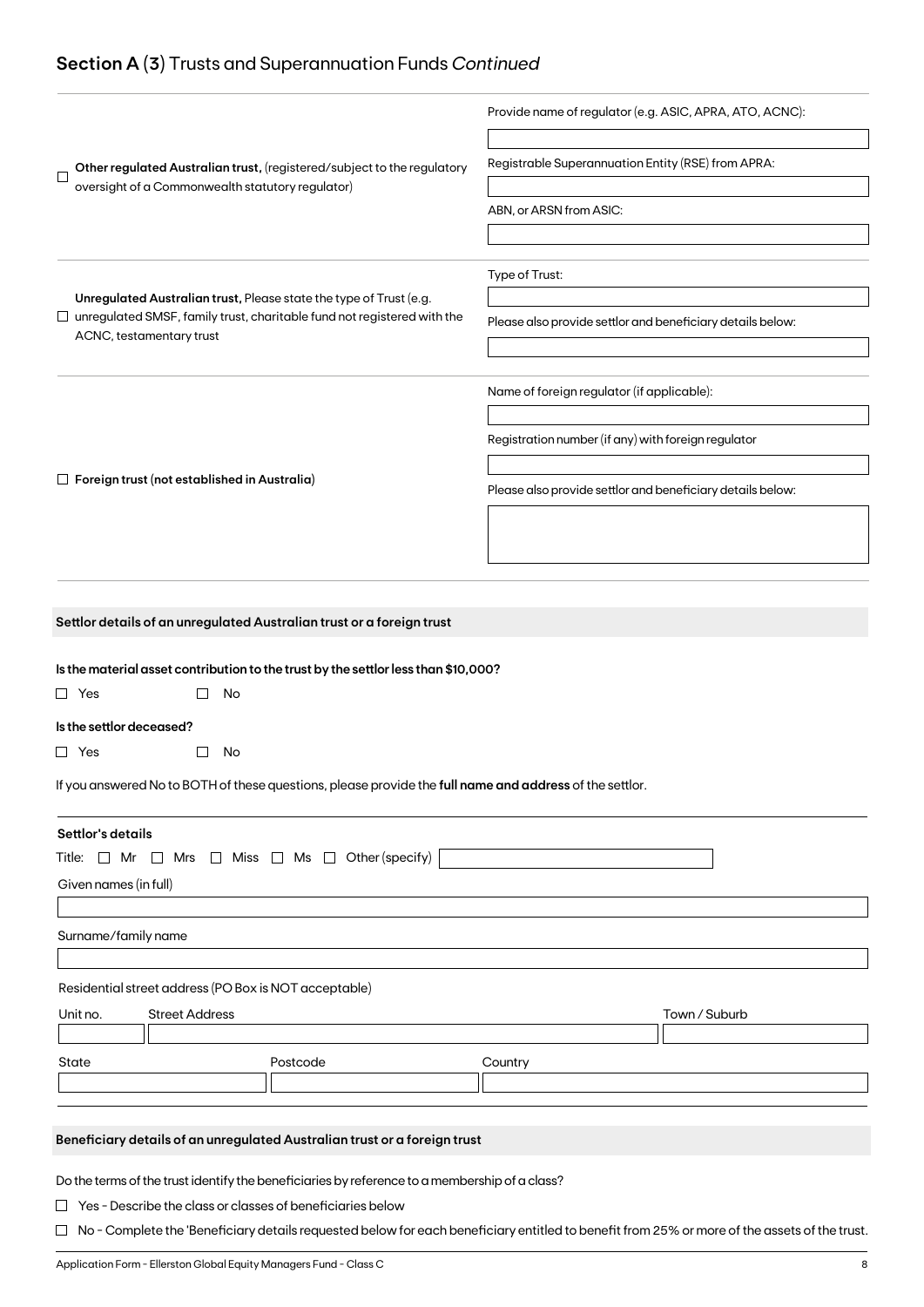## **Section A (3)** Trusts and Superannuation Funds *Continued*

Please describe the class or classes of beneficiaries (e.g. holders of different classes of units, family members or named persons)

| <b>Beneficiary1</b>   |                                                                                | Title: $\Box$ Mr $\Box$ Mrs $\Box$ Miss $\Box$ Ms $\Box$ Other (specify) |         |               |               |
|-----------------------|--------------------------------------------------------------------------------|--------------------------------------------------------------------------|---------|---------------|---------------|
| Given names (in full) |                                                                                |                                                                          |         | Date of birth |               |
|                       |                                                                                |                                                                          |         |               |               |
| Surname/family name   |                                                                                |                                                                          |         |               |               |
|                       |                                                                                |                                                                          |         |               |               |
|                       | Residential street address (PO Box is NOT acceptable)                          |                                                                          |         |               |               |
| Unit no.              | <b>Street Address</b>                                                          |                                                                          |         |               | Town / Suburb |
| State                 |                                                                                | Postcode                                                                 | Country |               |               |
|                       |                                                                                |                                                                          |         |               |               |
| <b>Beneficiary 2</b>  |                                                                                |                                                                          |         |               |               |
|                       |                                                                                | Title: $\Box$ Mr $\Box$ Mrs $\Box$ Miss $\Box$ Ms $\Box$ Other (specify) |         |               |               |
| Given names (in full) |                                                                                |                                                                          |         | Date of birth |               |
|                       |                                                                                |                                                                          |         |               |               |
| Surname/family name   |                                                                                |                                                                          |         |               |               |
|                       |                                                                                |                                                                          |         |               |               |
| Unit no.              | Residential street address (PO Box is NOT acceptable)<br><b>Street Address</b> |                                                                          |         |               | Town / Suburb |
|                       |                                                                                |                                                                          |         |               |               |
| State                 |                                                                                | Postcode                                                                 | Country |               |               |
|                       |                                                                                |                                                                          |         |               |               |
| <b>Beneficiary 3</b>  |                                                                                |                                                                          |         |               |               |
|                       |                                                                                | Title: $\Box$ Mr $\Box$ Mrs $\Box$ Miss $\Box$ Ms $\Box$ Other (specify) |         |               |               |
| Given names (in full) |                                                                                |                                                                          |         | Date of birth |               |
| Surname/family name   |                                                                                |                                                                          |         |               |               |
|                       |                                                                                |                                                                          |         |               |               |
|                       | Residential street address (PO Box is NOT acceptable)                          |                                                                          |         |               |               |
| Unit no.              | <b>Street Address</b>                                                          |                                                                          |         |               | Town / Suburb |
|                       |                                                                                |                                                                          |         |               |               |
| State                 |                                                                                | Postcode                                                                 | Country |               |               |
|                       |                                                                                |                                                                          |         |               |               |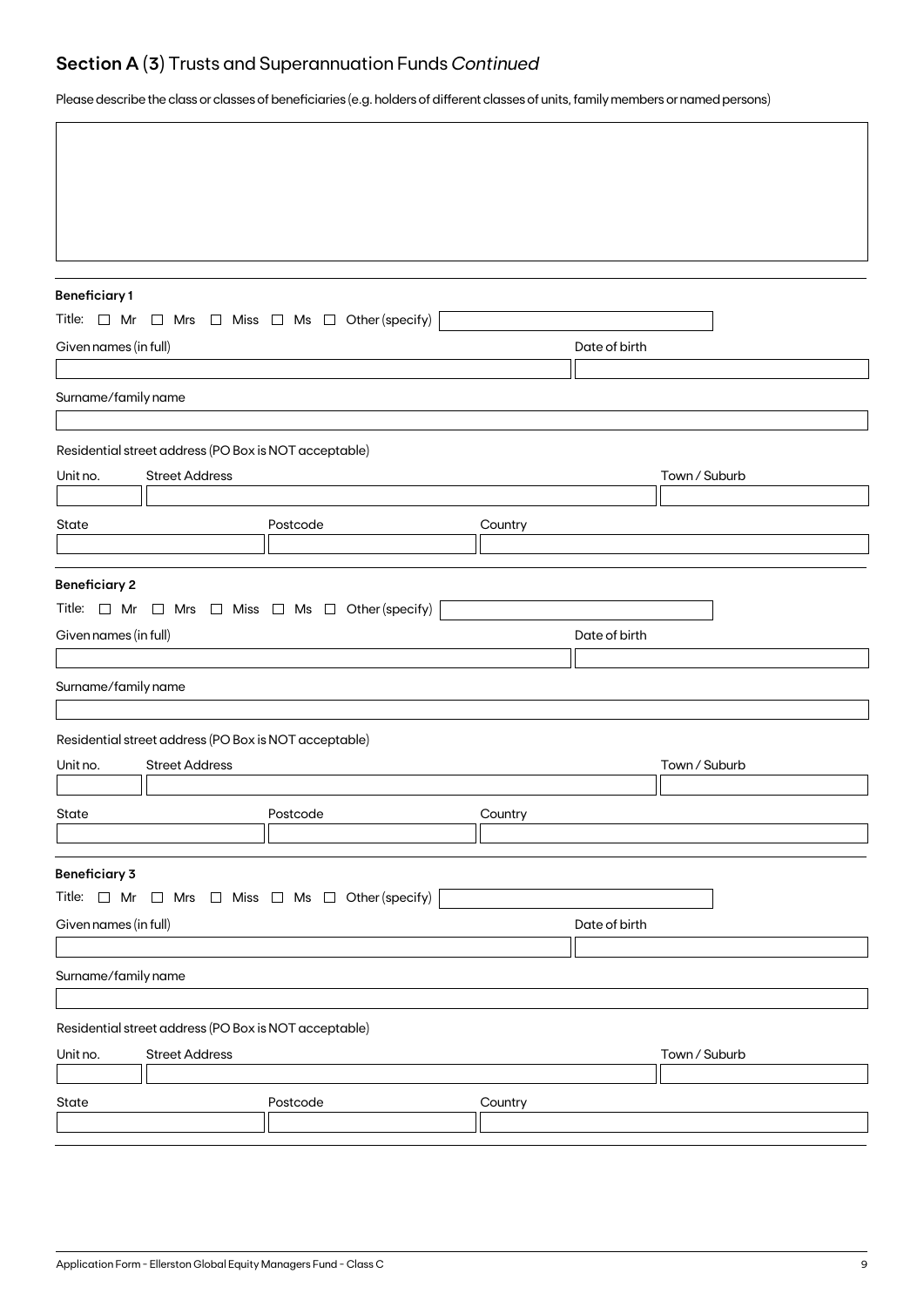## **Section A (3)** Trusts and Superannuation Funds *Continued*

| <b>Beneficiary 4</b>   |                                                             |                                                                                                      |         |                                                                                                                                                                                                                                                                               |
|------------------------|-------------------------------------------------------------|------------------------------------------------------------------------------------------------------|---------|-------------------------------------------------------------------------------------------------------------------------------------------------------------------------------------------------------------------------------------------------------------------------------|
| Title: $\Box$ Mr       |                                                             | $\Box$ Mrs $\Box$ Miss $\Box$ Ms $\Box$ Other (specify)                                              |         |                                                                                                                                                                                                                                                                               |
| Given names (in full)  |                                                             |                                                                                                      |         | Date of birth                                                                                                                                                                                                                                                                 |
|                        |                                                             |                                                                                                      |         |                                                                                                                                                                                                                                                                               |
| Surname/family name    |                                                             |                                                                                                      |         |                                                                                                                                                                                                                                                                               |
|                        |                                                             |                                                                                                      |         |                                                                                                                                                                                                                                                                               |
|                        | Residential street address (PO Box is NOT acceptable)       |                                                                                                      |         |                                                                                                                                                                                                                                                                               |
| Unit no.               | <b>Street Address</b>                                       |                                                                                                      |         | Town / Suburb                                                                                                                                                                                                                                                                 |
|                        |                                                             |                                                                                                      |         |                                                                                                                                                                                                                                                                               |
| State                  |                                                             | Postcode                                                                                             | Country |                                                                                                                                                                                                                                                                               |
|                        |                                                             |                                                                                                      |         |                                                                                                                                                                                                                                                                               |
| <b>Trustee details</b> |                                                             |                                                                                                      |         |                                                                                                                                                                                                                                                                               |
|                        |                                                             |                                                                                                      |         |                                                                                                                                                                                                                                                                               |
|                        |                                                             | Note: Individual Trustees must complete Section A(4); Corporate Trustees must complete Section A(2). |         |                                                                                                                                                                                                                                                                               |
|                        |                                                             | Unregulated Australian trusts and foreign trusts must complete the following section.                |         |                                                                                                                                                                                                                                                                               |
|                        |                                                             | Appointer of an unregulated or foreign trust (the person entitled to remove or appoint trustees)     |         |                                                                                                                                                                                                                                                                               |
|                        |                                                             |                                                                                                      |         |                                                                                                                                                                                                                                                                               |
|                        | by the trust deed to appoint, remove or instruct trustees)? |                                                                                                      |         | Does anyone else have a substantial degree of control over the trust (e.g. an appointer or individual or company granted specific powers                                                                                                                                      |
|                        | K on pages 32-33 of this form.                              |                                                                                                      |         | $\Box$ Yes - Please provide the name, address and date of birth of the appointer in section A(4), and provide identification as required in section                                                                                                                           |
|                        | $\Box$ No - Proceed to next question.                       |                                                                                                      |         |                                                                                                                                                                                                                                                                               |
|                        | through the capacity to direct the trustees.)               |                                                                                                      |         | Is there anyone else who directly or indirectly controls the trust that is different from the trustees/appointer already provided? (This<br>includes control by acting as trustee by means of agreements, arrangements, understandings and practices or by exercising control |
|                        | 32-33 of this form.                                         |                                                                                                      |         | $\Box$ Yes - Please provide their names, addresses and dates of birth in section A(4), and provide identification as required in section K on pages                                                                                                                           |
|                        | No - Proceed to section B.                                  |                                                                                                      |         |                                                                                                                                                                                                                                                                               |
|                        |                                                             | <b>Section A (4)</b> Individual Investors, Sole Traders and Individual Trustees                      |         |                                                                                                                                                                                                                                                                               |
|                        |                                                             |                                                                                                      |         |                                                                                                                                                                                                                                                                               |
| Investor1              |                                                             |                                                                                                      |         |                                                                                                                                                                                                                                                                               |
|                        |                                                             | Title: $\Box$ Mr $\Box$ Mrs $\Box$ Miss $\Box$ Ms $\Box$ Other (specify)                             |         |                                                                                                                                                                                                                                                                               |
| Given names (in full)  |                                                             |                                                                                                      |         | Date of birth                                                                                                                                                                                                                                                                 |
|                        |                                                             |                                                                                                      |         |                                                                                                                                                                                                                                                                               |
| Surname/family name    |                                                             |                                                                                                      |         | Country of Citizenship                                                                                                                                                                                                                                                        |
|                        |                                                             |                                                                                                      |         |                                                                                                                                                                                                                                                                               |

Residential street address (PO Box is NOT acceptable)

| Unit no.          | <b>Street Address</b> |            |         | Town / Suburb |
|-------------------|-----------------------|------------|---------|---------------|
|                   |                       |            |         |               |
| State             |                       | Postcode   | Country |               |
|                   |                       |            |         |               |
|                   |                       |            |         |               |
| <b>Work Phone</b> |                       | Home Phone | Fax     | Mobile        |
|                   |                       |            |         |               |
| Email             |                       |            |         |               |

### **Are you an Australian resident for tax purposes?**

 $\Box$  Yes  $\Box$  No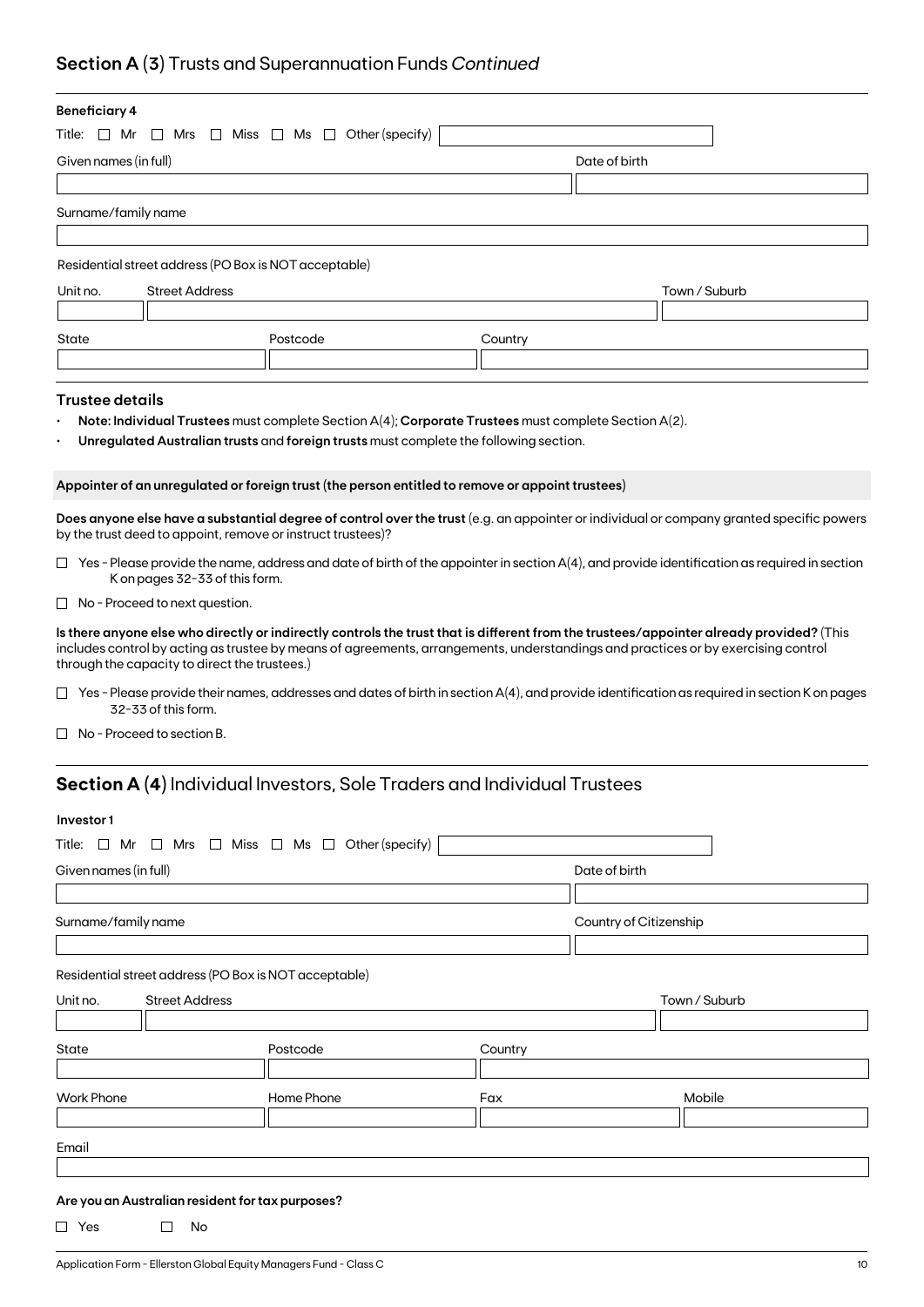## **Section A (4)** Individual Investors, Sole Traders and Individual Trustees *Continued*

| If not please specify your country of tax residence                      |            |         |                        |  |
|--------------------------------------------------------------------------|------------|---------|------------------------|--|
| Australian Tax File Number or Exemption details (if applicable)          |            |         |                        |  |
|                                                                          |            |         |                        |  |
| Investor 2                                                               |            |         |                        |  |
| Title: $\Box$ Mr $\Box$ Mrs $\Box$ Miss $\Box$ Ms $\Box$ Other (specify) |            |         |                        |  |
| Given names (in full)                                                    |            |         | Date of birth          |  |
|                                                                          |            |         |                        |  |
| Surname/family name                                                      |            |         | Country of Citizenship |  |
|                                                                          |            |         |                        |  |
| Residential street address (PO Box is NOT acceptable)                    |            |         |                        |  |
| <b>Street Address</b><br>Unit no.                                        |            |         | Town / Suburb          |  |
| State                                                                    | Postcode   | Country |                        |  |
|                                                                          |            |         |                        |  |
| <b>Work Phone</b>                                                        | Home Phone | Fax     | Mobile                 |  |
|                                                                          |            |         |                        |  |
| Email                                                                    |            |         |                        |  |
|                                                                          |            |         |                        |  |
| Are you an Australian resident for tax purposes?                         |            |         |                        |  |
| $\Box$ Yes<br>$\Box$<br>No                                               |            |         |                        |  |
| If not please specify your country of tax residence                      |            |         |                        |  |
|                                                                          |            |         |                        |  |
| Australian Tax File Number or Exemption details (if applicable)          |            |         |                        |  |
|                                                                          |            |         |                        |  |
| Sole traders                                                             |            |         |                        |  |
| If you are a sole trader, complete this section as well as the above.    |            |         |                        |  |
| Full business name                                                       |            |         |                        |  |
|                                                                          |            |         |                        |  |
| Principal place of business street address (PO Box is NOT acceptable)    |            |         |                        |  |
| <b>Street Address</b><br>Unit no.                                        |            |         | Town / Suburb          |  |
|                                                                          |            |         |                        |  |
| State                                                                    | Postcode   | Country |                        |  |
|                                                                          |            |         |                        |  |
| <b>Work Phone</b>                                                        | Home Phone | Fax     | Mobile                 |  |
| Email                                                                    |            | ABN     |                        |  |
|                                                                          |            |         |                        |  |
|                                                                          |            |         |                        |  |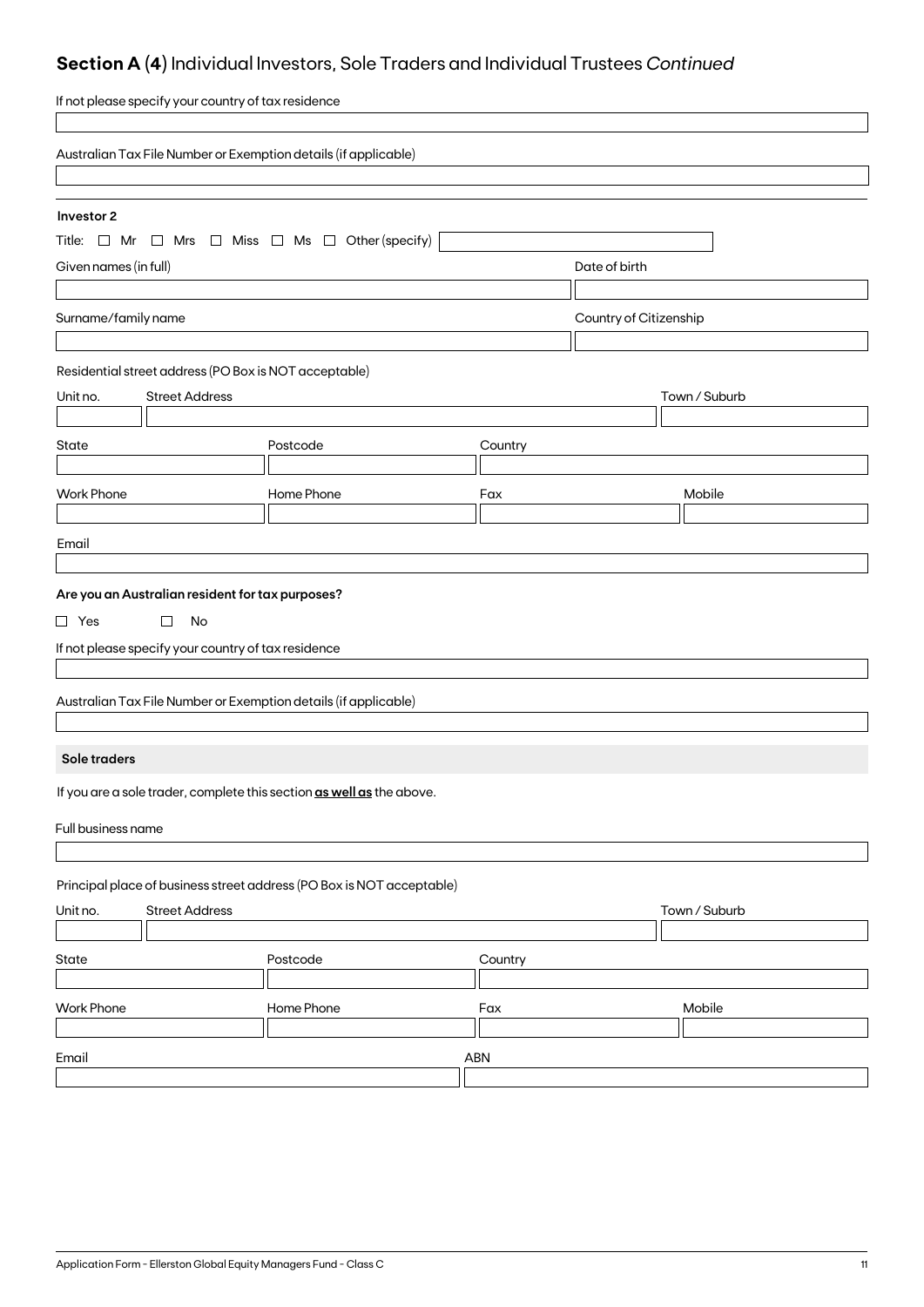## **Section A (5)** Partnerships

| Full name of partnership                                                                                                                                                                 | <b>ABN</b>            |  |  |  |  |
|------------------------------------------------------------------------------------------------------------------------------------------------------------------------------------------|-----------------------|--|--|--|--|
| Full business name of partnership registered in any State or Territory (if applicable)                                                                                                   |                       |  |  |  |  |
| Country of formation or establishment                                                                                                                                                    | Date of establishment |  |  |  |  |
| Australian Tax File Number or Exemption details (if applicable)                                                                                                                          |                       |  |  |  |  |
| How many partners are there?                                                                                                                                                             |                       |  |  |  |  |
| Is the partnership regulated?                                                                                                                                                            |                       |  |  |  |  |
| $\Box$ Yes - Please provide details of ONE of the partners below.                                                                                                                        |                       |  |  |  |  |
| No - Please provide the full name, residential street address and date of birth of ALL partners in Section A(4), or if the partners are a<br>$\Box$<br>company, please use Section A(2). |                       |  |  |  |  |
| Please provide details of ONE partner in the regulated partnership                                                                                                                       |                       |  |  |  |  |
| Partner                                                                                                                                                                                  |                       |  |  |  |  |
| Title: $\Box$ Mr $\Box$ Mrs $\Box$ Miss $\Box$ Ms $\Box$ Other (specify)                                                                                                                 |                       |  |  |  |  |
| Given names (in full)                                                                                                                                                                    | Date of birth         |  |  |  |  |
|                                                                                                                                                                                          |                       |  |  |  |  |
| Surname/family name                                                                                                                                                                      |                       |  |  |  |  |
| Residential street address (PO Box is NOT acceptable)                                                                                                                                    |                       |  |  |  |  |
| <b>Street Address</b><br>Unit no.                                                                                                                                                        | Town / Suburb         |  |  |  |  |
|                                                                                                                                                                                          |                       |  |  |  |  |
| State<br>Postcode                                                                                                                                                                        | Country               |  |  |  |  |
|                                                                                                                                                                                          |                       |  |  |  |  |

#### **Beneficial owners**

#### **Are the beneficial owners different from the partner already entered in above?**

- $\Box$  Yes (please provide details below)
- $\Box$  No (no further information required in this section)

#### **Beneficial owners are those who:**

- Ultimately own 25% or more of the partnership, OR
- Are entitled, directly or indirectly, to exercise 25% or more of the voting rights of the partnership, including the power of veto.

#### **If no one satisfies either of these categories, it applies instead to:**

• Each individual who directly or indirectly controls the partnership through the capacity to determine decisions about financial or operating policies or by other means.

#### **If none of the above, it applies instead to:**

• Each of the most senior managing official(s) of the partnerships.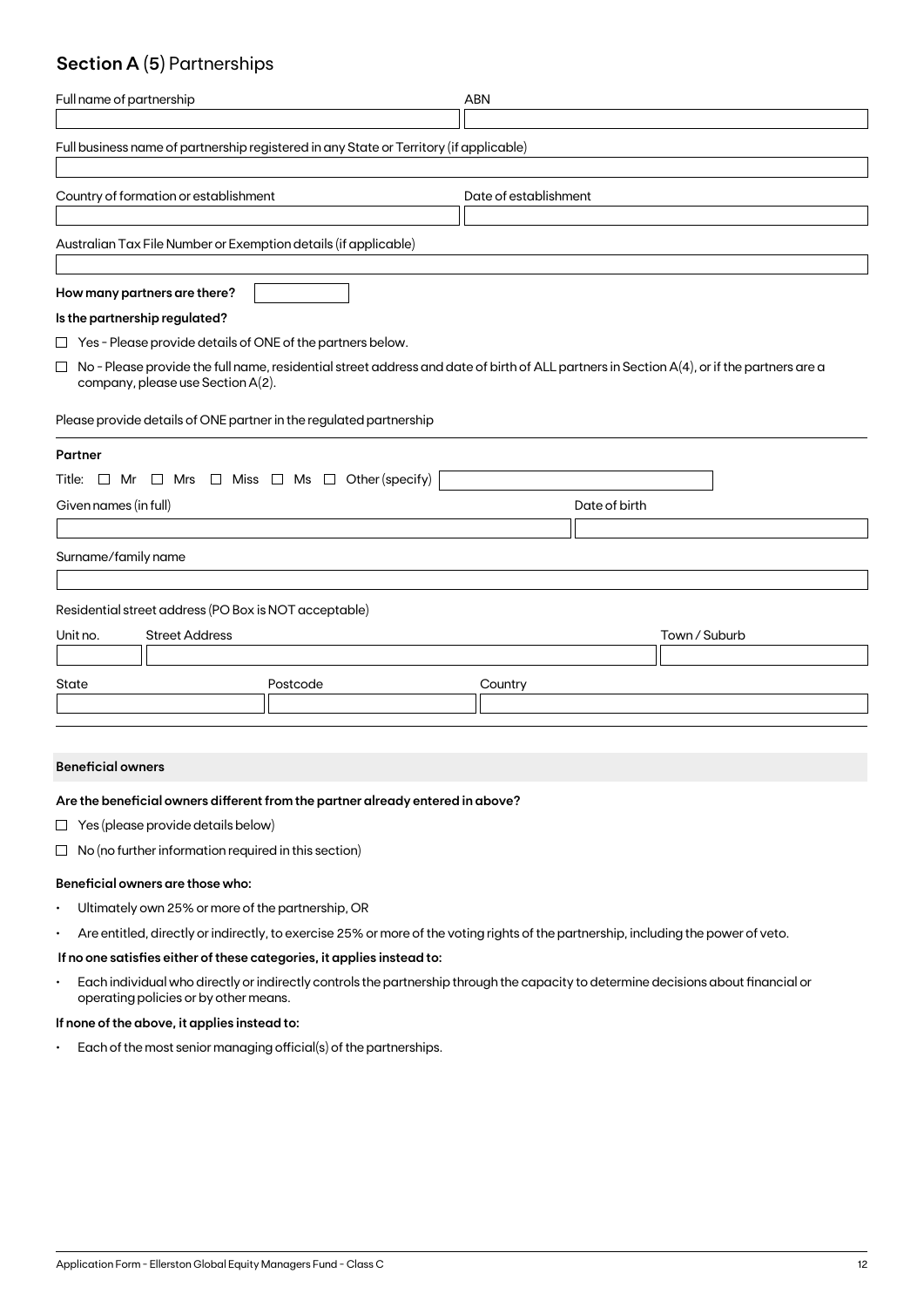## **Section A (5)** Partnerships *Continued*

| <b>Beneficiary1</b>   |                                                       |                                                                          |         |               |               |
|-----------------------|-------------------------------------------------------|--------------------------------------------------------------------------|---------|---------------|---------------|
|                       |                                                       | Title: $\Box$ Mr $\Box$ Mrs $\Box$ Miss $\Box$ Ms $\Box$ Other (specify) |         |               |               |
| Given names (in full) |                                                       |                                                                          |         | Date of birth |               |
|                       |                                                       |                                                                          |         |               |               |
| Surname/family name   |                                                       |                                                                          |         |               |               |
|                       |                                                       |                                                                          |         |               |               |
|                       | Residential street address (PO Box is NOT acceptable) |                                                                          |         |               |               |
| Unit no.              | <b>Street Address</b>                                 |                                                                          |         |               | Town / Suburb |
|                       |                                                       |                                                                          |         |               |               |
| State                 |                                                       | Postcode                                                                 | Country |               |               |
|                       |                                                       |                                                                          |         |               |               |
|                       |                                                       |                                                                          |         |               |               |
| <b>Beneficiary 2</b>  |                                                       | Title: $\Box$ Mr $\Box$ Mrs $\Box$ Miss $\Box$ Ms $\Box$ Other (specify) |         |               |               |
|                       |                                                       |                                                                          |         |               |               |
| Given names (in full) |                                                       |                                                                          |         | Date of birth |               |
|                       |                                                       |                                                                          |         |               |               |
| Surname/family name   |                                                       |                                                                          |         |               |               |
|                       |                                                       |                                                                          |         |               |               |
|                       | Residential street address (PO Box is NOT acceptable) |                                                                          |         |               |               |
| Unit no.              | <b>Street Address</b>                                 |                                                                          |         |               | Town / Suburb |
|                       |                                                       |                                                                          |         |               |               |
| State                 |                                                       | Postcode                                                                 | Country |               |               |
|                       |                                                       |                                                                          |         |               |               |
| <b>Beneficiary 3</b>  |                                                       |                                                                          |         |               |               |
|                       |                                                       | Title: $\Box$ Mr $\Box$ Mrs $\Box$ Miss $\Box$ Ms $\Box$ Other (specify) |         |               |               |
| Given names (in full) |                                                       |                                                                          |         | Date of birth |               |
|                       |                                                       |                                                                          |         |               |               |
| Surname/family name   |                                                       |                                                                          |         |               |               |
|                       |                                                       |                                                                          |         |               |               |
|                       | Residential street address (PO Box is NOT acceptable) |                                                                          |         |               |               |
| Unit no.              | <b>Street Address</b>                                 |                                                                          |         |               | Town / Suburb |
|                       |                                                       |                                                                          |         |               |               |
| State                 |                                                       | Postcode                                                                 | Country |               |               |
|                       |                                                       |                                                                          |         |               |               |
|                       |                                                       |                                                                          |         |               |               |
| <b>Beneficiary 4</b>  |                                                       |                                                                          |         |               |               |
| Title: $\Box$ Mr      | $\Box$                                                | Mrs $\Box$ Miss $\Box$ Ms $\Box$ Other (specify)                         |         |               |               |
| Given names (in full) |                                                       |                                                                          |         | Date of birth |               |
|                       |                                                       |                                                                          |         |               |               |
| Surname/family name   |                                                       |                                                                          |         |               |               |
|                       |                                                       |                                                                          |         |               |               |
|                       | Residential street address (PO Box is NOT acceptable) |                                                                          |         |               |               |
| Unit no.              | <b>Street Address</b>                                 |                                                                          |         |               | Town / Suburb |
|                       |                                                       |                                                                          |         |               |               |
| State                 |                                                       | Postcode                                                                 | Country |               |               |
|                       |                                                       |                                                                          |         |               |               |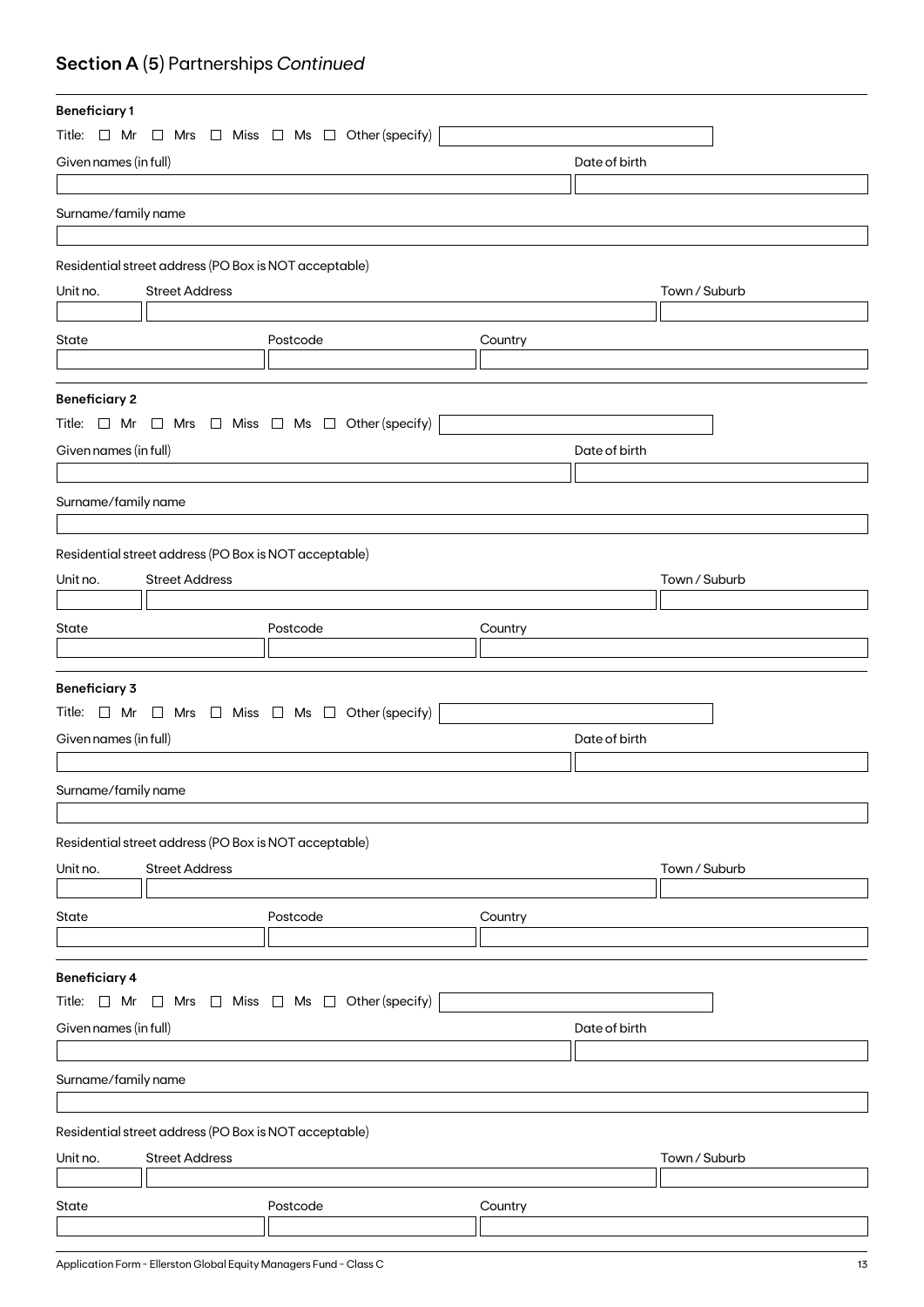## **Section A (6)** Associations

| Full name of association |                                                       | Incorporation number or ABN                                                 |               |               |
|--------------------------|-------------------------------------------------------|-----------------------------------------------------------------------------|---------------|---------------|
|                          |                                                       |                                                                             |               |               |
|                          |                                                       | Principal place of administration street address (PO Box is NOT acceptable) |               |               |
| Unit no.                 | <b>Street Address</b>                                 |                                                                             |               | Town / Suburb |
|                          |                                                       |                                                                             |               |               |
| State                    |                                                       | Postcode                                                                    | Country       |               |
|                          |                                                       |                                                                             |               |               |
|                          |                                                       | Registered office street address (PO Box is NOT acceptable)                 |               |               |
|                          |                                                       |                                                                             |               |               |
| Unit no.                 | <b>Street Address</b>                                 |                                                                             |               | Town / Suburb |
|                          |                                                       |                                                                             |               |               |
| State                    |                                                       | Postcode                                                                    | Country       |               |
|                          |                                                       |                                                                             |               |               |
|                          |                                                       | Australian Tax File Number or Exemption details (if applicable              |               |               |
|                          |                                                       |                                                                             |               |               |
|                          |                                                       |                                                                             |               |               |
|                          | Governing members or responsible officer details      |                                                                             |               |               |
| Chairperson              |                                                       |                                                                             |               |               |
|                          |                                                       | Title: $\Box$ Mr $\Box$ Mrs $\Box$ Miss $\Box$ Ms $\Box$ Other (specify)    |               |               |
|                          |                                                       |                                                                             |               |               |
| Given names (in full)    |                                                       |                                                                             | Date of birth |               |
|                          |                                                       |                                                                             |               |               |
| Surname/family name      |                                                       |                                                                             |               |               |
|                          |                                                       |                                                                             |               |               |
|                          | Residential street address (PO Box is NOT acceptable) |                                                                             |               |               |
| Unit no.                 | <b>Street Address</b>                                 |                                                                             |               | Town / Suburb |
|                          |                                                       |                                                                             |               |               |
| State                    |                                                       | Postcode                                                                    | Country       |               |
|                          |                                                       |                                                                             |               |               |
|                          |                                                       |                                                                             |               |               |
| Secretary                |                                                       |                                                                             |               |               |
|                          |                                                       | Title: $\Box$ Mr $\Box$ Mrs $\Box$ Miss $\Box$ Ms $\Box$ Other (specify)    |               |               |
| Given names (in full)    |                                                       |                                                                             | Date of birth |               |
|                          |                                                       |                                                                             |               |               |
| Surname/family name      |                                                       |                                                                             |               |               |
|                          |                                                       |                                                                             |               |               |
|                          |                                                       |                                                                             |               |               |
|                          | Residential street address (PO Box is NOT acceptable) |                                                                             |               |               |
| Unit no.                 | <b>Street Address</b>                                 |                                                                             |               | Town / Suburb |
|                          |                                                       |                                                                             |               |               |
| State                    |                                                       | Postcode                                                                    | Country       |               |
|                          |                                                       |                                                                             |               |               |
|                          |                                                       |                                                                             |               |               |
| <b>Treasurer</b>         |                                                       |                                                                             |               |               |
|                          |                                                       | Title: $\Box$ Mr $\Box$ Mrs $\Box$ Miss $\Box$ Ms $\Box$ Other (specify)    |               |               |
| Given names (in full)    |                                                       |                                                                             | Date of birth |               |
|                          |                                                       |                                                                             |               |               |
| Surname/family name      |                                                       |                                                                             |               |               |
|                          |                                                       |                                                                             |               |               |
|                          |                                                       |                                                                             |               |               |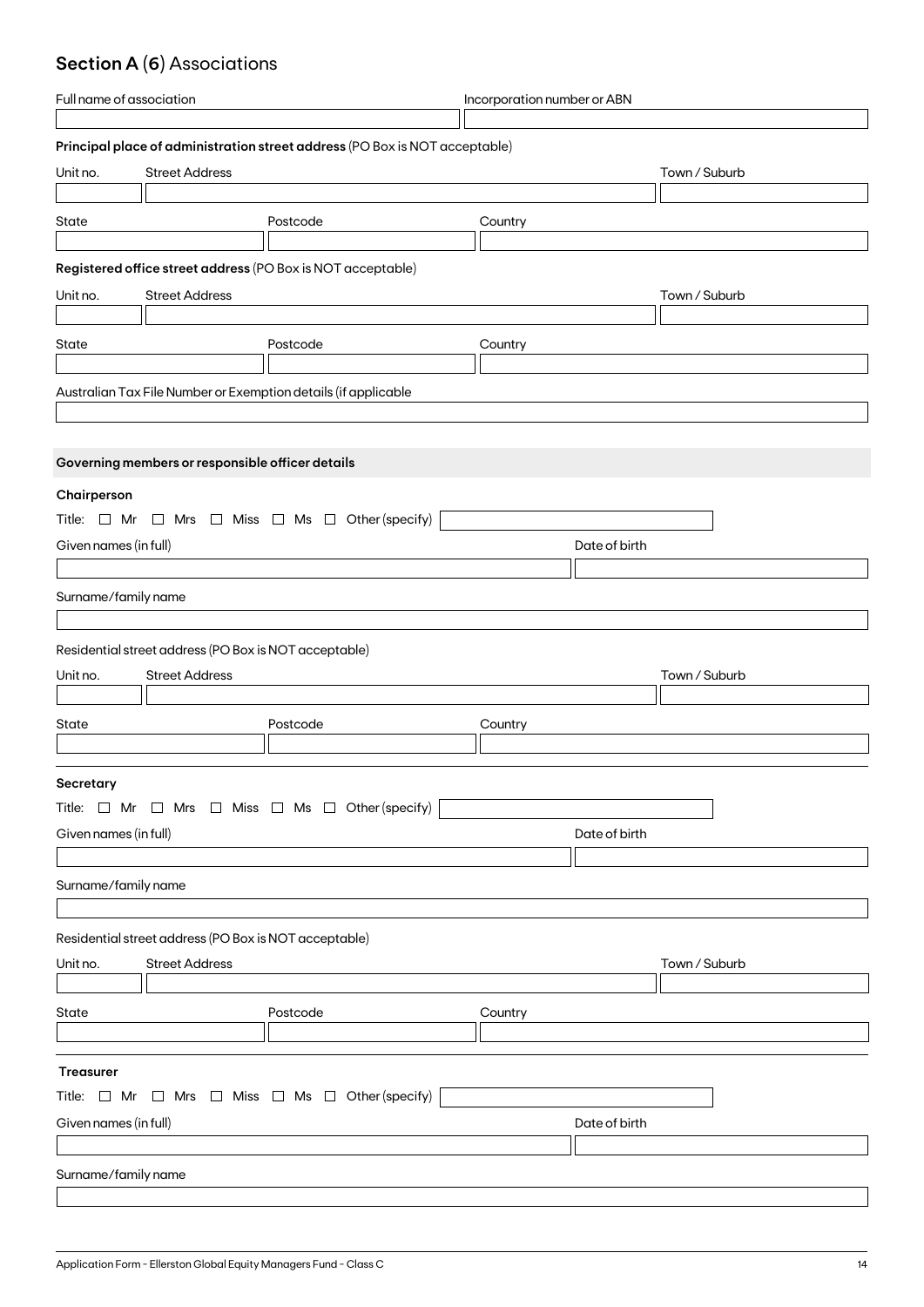## **Section A (6)** Associations *Continued*

| Residential street address (PO Box is NOT acceptable) |  |  |
|-------------------------------------------------------|--|--|
|-------------------------------------------------------|--|--|

| Unit no.                                                                                                                          | <b>Street Address</b>                                                          |                                                                                                                                                                                                           |               | Town / Suburb |  |  |
|-----------------------------------------------------------------------------------------------------------------------------------|--------------------------------------------------------------------------------|-----------------------------------------------------------------------------------------------------------------------------------------------------------------------------------------------------------|---------------|---------------|--|--|
| State                                                                                                                             |                                                                                | Postcode                                                                                                                                                                                                  | Country       |               |  |  |
| <b>Section A (7)</b> Registered Co-Operatives                                                                                     |                                                                                |                                                                                                                                                                                                           |               |               |  |  |
|                                                                                                                                   | Full name of registered co-operative<br><b>Registration Number or ABN</b>      |                                                                                                                                                                                                           |               |               |  |  |
| Unit no.                                                                                                                          | <b>Street Address</b>                                                          | Principal place of administration street address (PO Box is NOT acceptable)                                                                                                                               |               | Town / Suburb |  |  |
| State                                                                                                                             |                                                                                | Postcode                                                                                                                                                                                                  | Country       |               |  |  |
| Unit no.<br>State                                                                                                                 | <b>Street Address</b>                                                          | Registered office street address (PO Box is NOT acceptable)<br>Postcode                                                                                                                                   | Country       |               |  |  |
|                                                                                                                                   |                                                                                | Australian Tax File Number or Exemption details (if applicable                                                                                                                                            |               |               |  |  |
| (PO Box is NOT acceptable)<br><b>Public officer</b><br>Given names (in full)<br>Surname/family name                               |                                                                                | Name and residential street address of the public officer (or Chairman, Secretary or Treasurer if there is no public officer)<br>Title: $\Box$ Mr $\Box$ Mrs $\Box$ Miss $\Box$ Ms $\Box$ Other (specify) | Date of birth |               |  |  |
| Unit no.                                                                                                                          | <b>Street Address</b>                                                          |                                                                                                                                                                                                           |               | Town / Suburb |  |  |
| State                                                                                                                             |                                                                                | Postcode                                                                                                                                                                                                  | Country       |               |  |  |
| Chairperson<br>Title: $\Box$ Mr $\Box$ Mrs $\Box$ Miss $\Box$ Ms $\Box$ Other (specify)<br>Given names (in full)<br>Date of birth |                                                                                |                                                                                                                                                                                                           |               |               |  |  |
| Surname/family name                                                                                                               |                                                                                |                                                                                                                                                                                                           |               |               |  |  |
| Unit no.                                                                                                                          | Residential street address (PO Box is NOT acceptable)<br><b>Street Address</b> |                                                                                                                                                                                                           |               | Town / Suburb |  |  |
| State                                                                                                                             |                                                                                | Postcode                                                                                                                                                                                                  | Country       |               |  |  |
|                                                                                                                                   |                                                                                |                                                                                                                                                                                                           |               |               |  |  |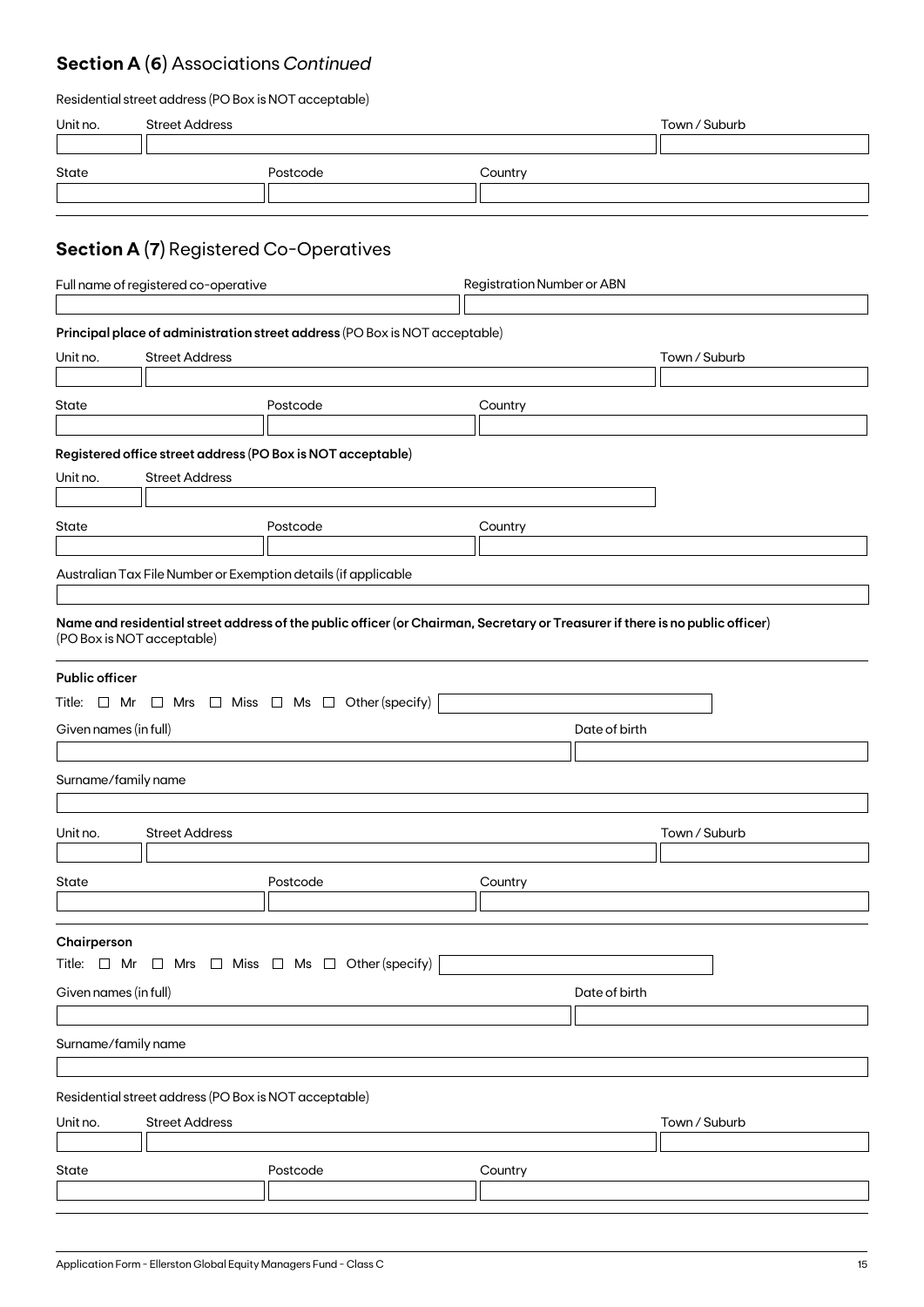## **Section A (7)** Registered Co-Operatives *Continued*

| Secretary             |                                                               |                                                                                                                                         |  |                                      |               |  |
|-----------------------|---------------------------------------------------------------|-----------------------------------------------------------------------------------------------------------------------------------------|--|--------------------------------------|---------------|--|
|                       |                                                               | Title: $\Box$ Mr $\Box$ Mrs $\Box$ Miss $\Box$ Ms $\Box$ Other (specify)                                                                |  |                                      |               |  |
| Given names (in full) |                                                               |                                                                                                                                         |  | Date of birth                        |               |  |
|                       |                                                               |                                                                                                                                         |  |                                      |               |  |
| Surname/family name   |                                                               |                                                                                                                                         |  |                                      |               |  |
|                       |                                                               |                                                                                                                                         |  |                                      |               |  |
|                       | Residential street address (PO Box is NOT acceptable)         |                                                                                                                                         |  |                                      |               |  |
| Unit no.              | <b>Street Address</b>                                         |                                                                                                                                         |  |                                      | Town / Suburb |  |
|                       |                                                               |                                                                                                                                         |  |                                      |               |  |
| State                 |                                                               | Postcode                                                                                                                                |  | Country                              |               |  |
|                       |                                                               |                                                                                                                                         |  |                                      |               |  |
|                       |                                                               |                                                                                                                                         |  |                                      |               |  |
| <b>Treasurer</b>      |                                                               |                                                                                                                                         |  |                                      |               |  |
|                       |                                                               | Title: $\Box$ Mr $\Box$ Mrs $\Box$ Miss $\Box$ Ms $\Box$ Other (specify)                                                                |  |                                      |               |  |
| Given names (in full) |                                                               |                                                                                                                                         |  | Date of birth                        |               |  |
|                       |                                                               |                                                                                                                                         |  |                                      |               |  |
| Surname/family name   |                                                               |                                                                                                                                         |  |                                      |               |  |
|                       |                                                               |                                                                                                                                         |  |                                      |               |  |
|                       | Residential street address (PO Box is NOT acceptable)         |                                                                                                                                         |  |                                      |               |  |
| Unit no.              | <b>Street Address</b>                                         |                                                                                                                                         |  |                                      | Town / Suburb |  |
|                       |                                                               |                                                                                                                                         |  |                                      |               |  |
| State                 |                                                               | Postcode                                                                                                                                |  | Country                              |               |  |
|                       |                                                               |                                                                                                                                         |  |                                      |               |  |
|                       |                                                               |                                                                                                                                         |  |                                      |               |  |
|                       | <b>Section A (8)</b> Government Bodies                        |                                                                                                                                         |  |                                      |               |  |
|                       |                                                               |                                                                                                                                         |  |                                      |               |  |
|                       | Full name of government body                                  |                                                                                                                                         |  | Registration or incorporation number |               |  |
|                       |                                                               |                                                                                                                                         |  |                                      |               |  |
|                       |                                                               | Principal place of operations (PO Box is NOT acceptable)                                                                                |  |                                      |               |  |
| Unit no.              | <b>Street Address</b>                                         |                                                                                                                                         |  |                                      | Town / Suburb |  |
|                       |                                                               |                                                                                                                                         |  |                                      |               |  |
| State                 |                                                               | Postcode                                                                                                                                |  | Country (If not Australia)           |               |  |
|                       |                                                               |                                                                                                                                         |  |                                      |               |  |
|                       |                                                               | Australian Tax File Number or Exemption details (if applicable)                                                                         |  |                                      |               |  |
|                       |                                                               |                                                                                                                                         |  |                                      |               |  |
|                       |                                                               | Select one of the following categories and provide the requested information:                                                           |  |                                      |               |  |
| ப                     | Commonwealth of Australia government body                     |                                                                                                                                         |  |                                      |               |  |
| ப                     | Australian State or Territory government body (specify State) |                                                                                                                                         |  |                                      |               |  |
| ப                     | Australian or State/Territory Government Entity               |                                                                                                                                         |  |                                      |               |  |
| $\sqcup$              |                                                               | Emanation (describes any body which provides a public service under the control of government                                           |  |                                      |               |  |
| $\sqcup$              |                                                               | Established under legislation of a foreign country (specify country)                                                                    |  |                                      |               |  |
| government body:      |                                                               | If the government body is an entity, an emanation or foreign government body, provide information about the ownership or control of the |  |                                      |               |  |
|                       |                                                               |                                                                                                                                         |  |                                      |               |  |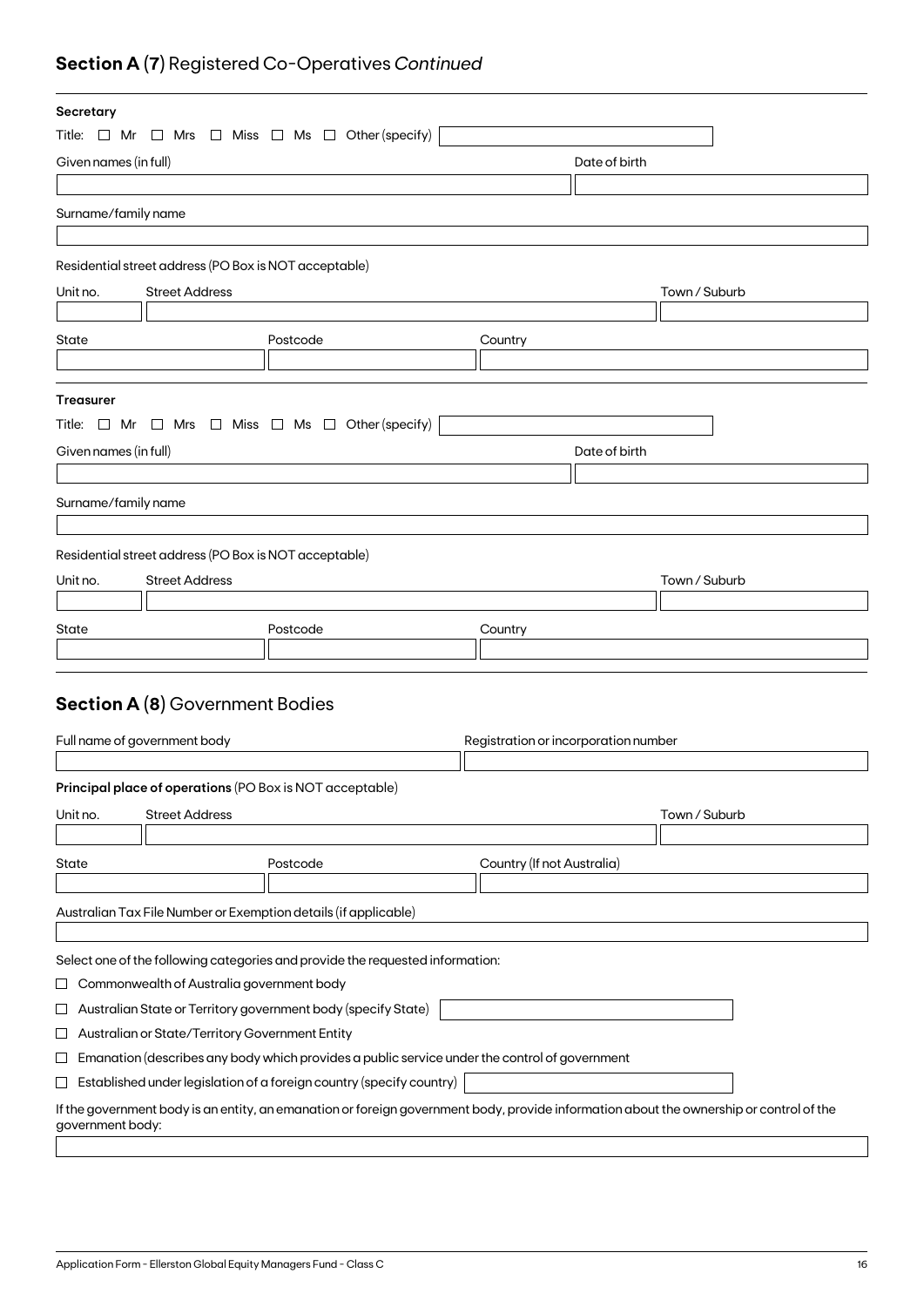### **Section A (8)** Government Bodies *Continued*

#### **Beneficial owners and Controlling Persons**

**This section should be completed by any government entity, emanation or foreign government body. Please provide details of:**

- Each individual who ultimately owns 25% or more of the government entity, emanation or foreign government body through direct or indirect shareholdings; OR
- Any individual who is entitled (directly or indirectly) to exercise 25% or more of the voting rights.

#### **If no one satisfies either of the above categories, provide details instead of:**

• he most senior managing official(s) (or equivalent) who is/are authorised to make policy, operating or financial decisions or failing that, who is/are authorised to sign on behalf of the government entity, emanation or foreign government body.

All individuals below are required to provide identification (see Section K, 'Investor identification documents').

| Individual 1          |                                                       |                                                                          |         |               |  |
|-----------------------|-------------------------------------------------------|--------------------------------------------------------------------------|---------|---------------|--|
| Title: $\Box$ Mr      |                                                       | $\Box$ Mrs $\Box$ Miss $\Box$ Ms $\Box$ Other (specify)                  |         |               |  |
| Given names (in full) |                                                       |                                                                          |         | Date of birth |  |
|                       |                                                       |                                                                          |         |               |  |
| Surname/family name   |                                                       |                                                                          |         |               |  |
|                       |                                                       |                                                                          |         |               |  |
|                       | Residential street address (PO Box is NOT acceptable) |                                                                          |         |               |  |
| Unit no.              | <b>Street Address</b>                                 |                                                                          |         | Town / Suburb |  |
|                       |                                                       |                                                                          |         |               |  |
| State                 |                                                       | Postcode                                                                 | Country |               |  |
|                       |                                                       |                                                                          |         |               |  |
| Individual 2          |                                                       |                                                                          |         |               |  |
|                       |                                                       | Title: $\Box$ Mr $\Box$ Mrs $\Box$ Miss $\Box$ Ms $\Box$ Other (specify) |         |               |  |
| Given names (in full) |                                                       |                                                                          |         | Date of birth |  |
|                       |                                                       |                                                                          |         |               |  |
| Surname/family name   |                                                       |                                                                          |         |               |  |
|                       |                                                       |                                                                          |         |               |  |
|                       | Residential street address (PO Box is NOT acceptable) |                                                                          |         |               |  |
| Unit no.              | <b>Street Address</b>                                 |                                                                          |         | Town / Suburb |  |
|                       |                                                       |                                                                          |         |               |  |
| State                 |                                                       | Postcode                                                                 | Country |               |  |
|                       |                                                       |                                                                          |         |               |  |
| Individual 3          |                                                       |                                                                          |         |               |  |
|                       |                                                       | Title: $\Box$ Mr $\Box$ Mrs $\Box$ Miss $\Box$ Ms $\Box$ Other (specify) |         |               |  |
| Given names (in full) |                                                       |                                                                          |         | Date of birth |  |
|                       |                                                       |                                                                          |         |               |  |
| Surname/family name   |                                                       |                                                                          |         |               |  |
|                       |                                                       |                                                                          |         |               |  |
|                       | Residential street address (PO Box is NOT acceptable) |                                                                          |         |               |  |
| Unit no.              | <b>Street Address</b>                                 |                                                                          |         | Town / Suburb |  |
|                       |                                                       |                                                                          |         |               |  |
| State                 |                                                       | Postcode                                                                 | Country |               |  |
|                       |                                                       |                                                                          |         |               |  |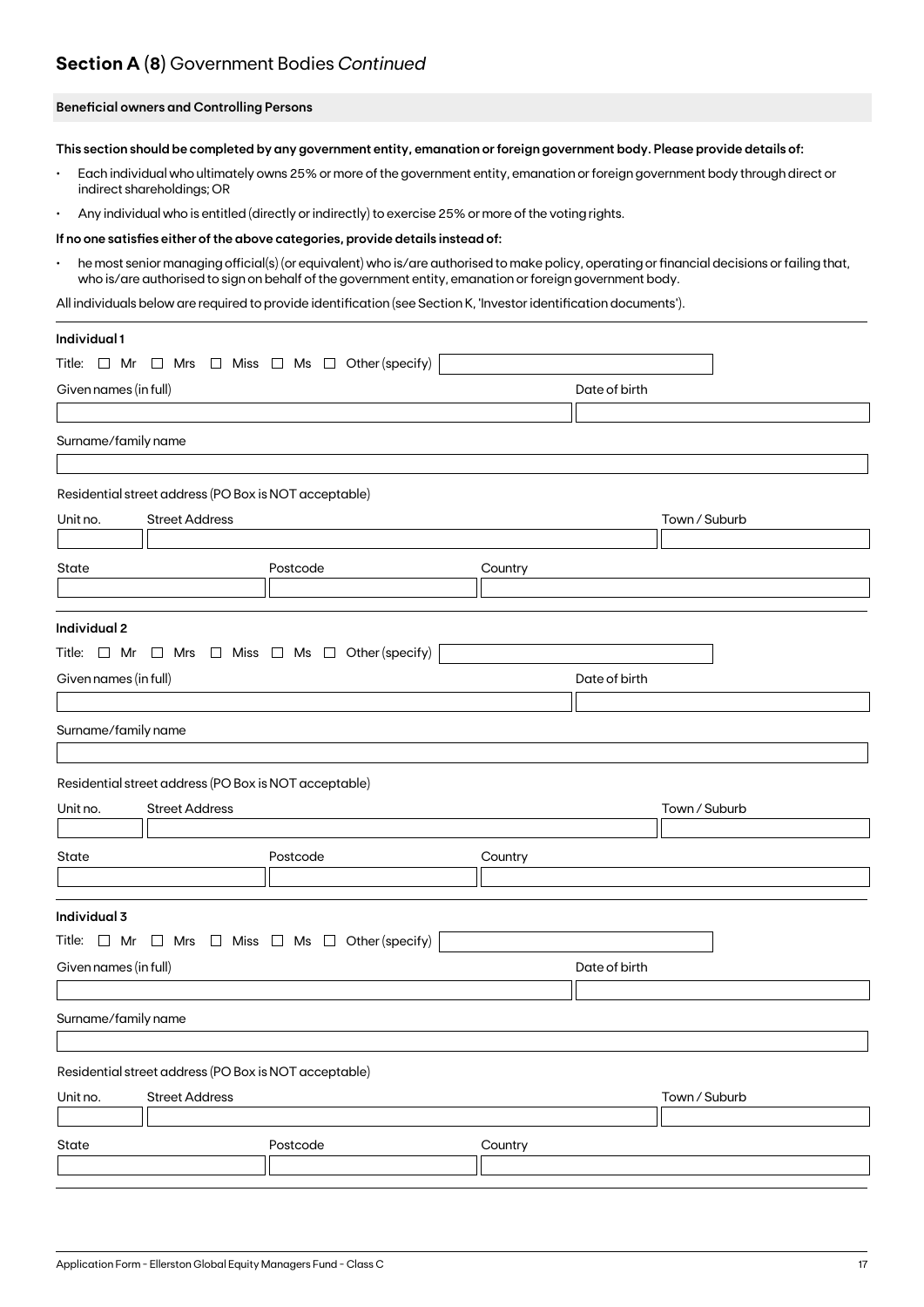## **Section A (8)** Government Bodies *Continued*

| Individual 4                                                             |          |         |               |  |
|--------------------------------------------------------------------------|----------|---------|---------------|--|
| Title: $\Box$ Mr $\Box$ Mrs $\Box$ Miss $\Box$ Ms $\Box$ Other (specify) |          |         |               |  |
| Given names (in full)                                                    |          |         | Date of birth |  |
|                                                                          |          |         |               |  |
| Surname/family name                                                      |          |         |               |  |
|                                                                          |          |         |               |  |
| Residential street address (PO Box is NOT acceptable)                    |          |         |               |  |
| Unit no.<br><b>Street Address</b>                                        |          |         | Town / Suburb |  |
|                                                                          |          |         |               |  |
| State                                                                    | Postcode | Country |               |  |
|                                                                          |          |         |               |  |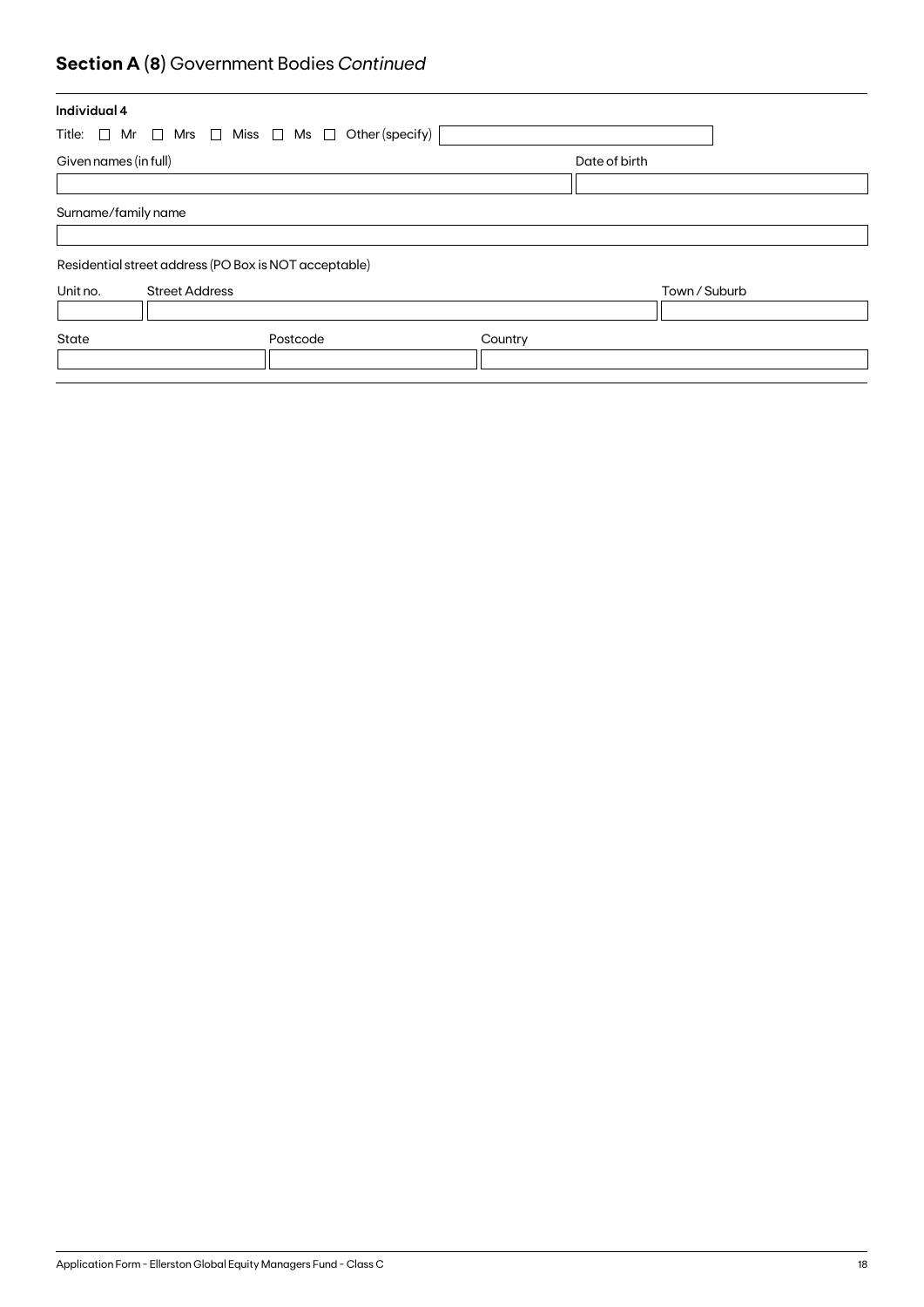### **Section B** Investment Details and Payment Method

Please advise the details of your required investment.

#### Fund name: **Ellerston Global Equity Managers – Class C**

| Amount you wish to invest | Y/N) OR<br>Reinvest all distributions ! | Y/N)<br>…it in nominate∩ .<br>d account.<br><b>IPOOSIT</b> |
|---------------------------|-----------------------------------------|------------------------------------------------------------|
|                           |                                         |                                                            |

Please note that the minimum application amount is AU\$10,000.

#### **Payment Method**

All payments must be in Australian dollars.

#### **Electronic funds transfer**

Please transfer funds, using your investor name as a reference, at the same time as you post your application to avoid delays in the account opening process. Make your payment to:

| Account name: | Pacific Custodians Pty Limited – Ellerston Capital Applications |                         |
|---------------|-----------------------------------------------------------------|-------------------------|
| BSB:          | 062028                                                          |                         |
| Account no:   | 10660620                                                        |                         |
| Reference*    | EGEMF [Investor name]                                           | E.g. EGEMF John Citizen |

\*We will use this reference on our transaction statement and to identify who the payment is from.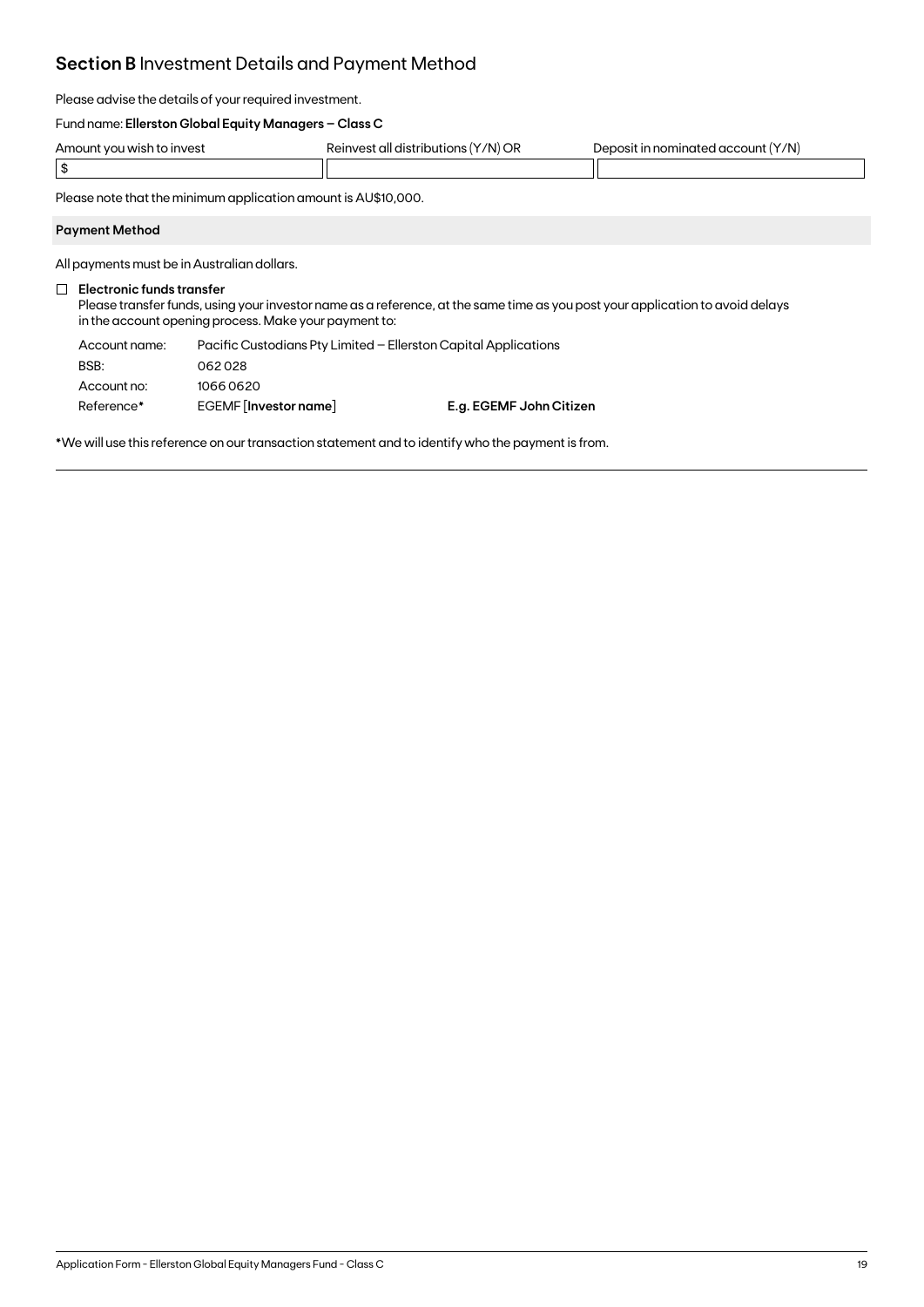### **Section C** Distribution Payment Instructions

If you indicated in Section B above that all distributions are to be paid to your nominated bank account, please provide details here.

#### **Pay income to this Australian bank, building society or credit union account:**

|  | Australian institution |
|--|------------------------|
|--|------------------------|

| Account name                                                                          | <b>BSB</b>            |
|---------------------------------------------------------------------------------------|-----------------------|
|                                                                                       |                       |
| <b>Branch</b>                                                                         | <b>Account Number</b> |
|                                                                                       |                       |
| Pay income to this overseas bank, building society or credit union account:<br>$\Box$ |                       |
| Overseas institution                                                                  |                       |
|                                                                                       |                       |
| Account name                                                                          | <b>BSB</b>            |
|                                                                                       |                       |
| <b>Branch</b>                                                                         | <b>Account Number</b> |
|                                                                                       |                       |
| Reference                                                                             | Prefix or suffix      |
|                                                                                       |                       |
| Other payment instructions                                                            |                       |
|                                                                                       |                       |

### **Section D** Contact Details and Preferred Communication Method

#### **ONLY complete this section if you wish to provide alternate contact details from those you provided in Section A.**

Please complete the following if contacts details are different from those provided in Section A. For joint investors, please note that unless you indicate otherwise in this section, the Issuer will use the contact details provided in section A for Investor 1 for all communications, statements, transaction details and so on.

|  |  |  |  |  |  |  |  |  |  | Title: $\Box$ Mr $\Box$ Mrs $\Box$ Miss $\Box$ Ms $\Box$ Other(specify) $\vert$ |  |
|--|--|--|--|--|--|--|--|--|--|---------------------------------------------------------------------------------|--|
|--|--|--|--|--|--|--|--|--|--|---------------------------------------------------------------------------------|--|

Contact Name

Care of (C/-) property name/building name

Residential street address (PO Box is NOT acceptable)

| Unit no.          | <b>Street Address</b> |            |         | Town / Suburb |
|-------------------|-----------------------|------------|---------|---------------|
|                   |                       |            |         |               |
| State             |                       | Postcode   | Country |               |
|                   |                       |            |         |               |
| <b>Work Phone</b> |                       | Home Phone | Fax     | Mobile        |
|                   |                       |            |         |               |
|                   |                       |            |         |               |
| Email             |                       |            |         |               |

#### **Preferred communication method**

#### **Secure website access**

Access to Ellerston Capital Limited's secure website enables you to view your account details online, including your current account value, transaction history and statements. Note that you will need to provide your email address in the contact details above (or as included in Section A) in order to register for access. Joint investors and trustees must register separately.

Please indicate how you would prefer us to communicate with you by ticking the appropriate box:

Mail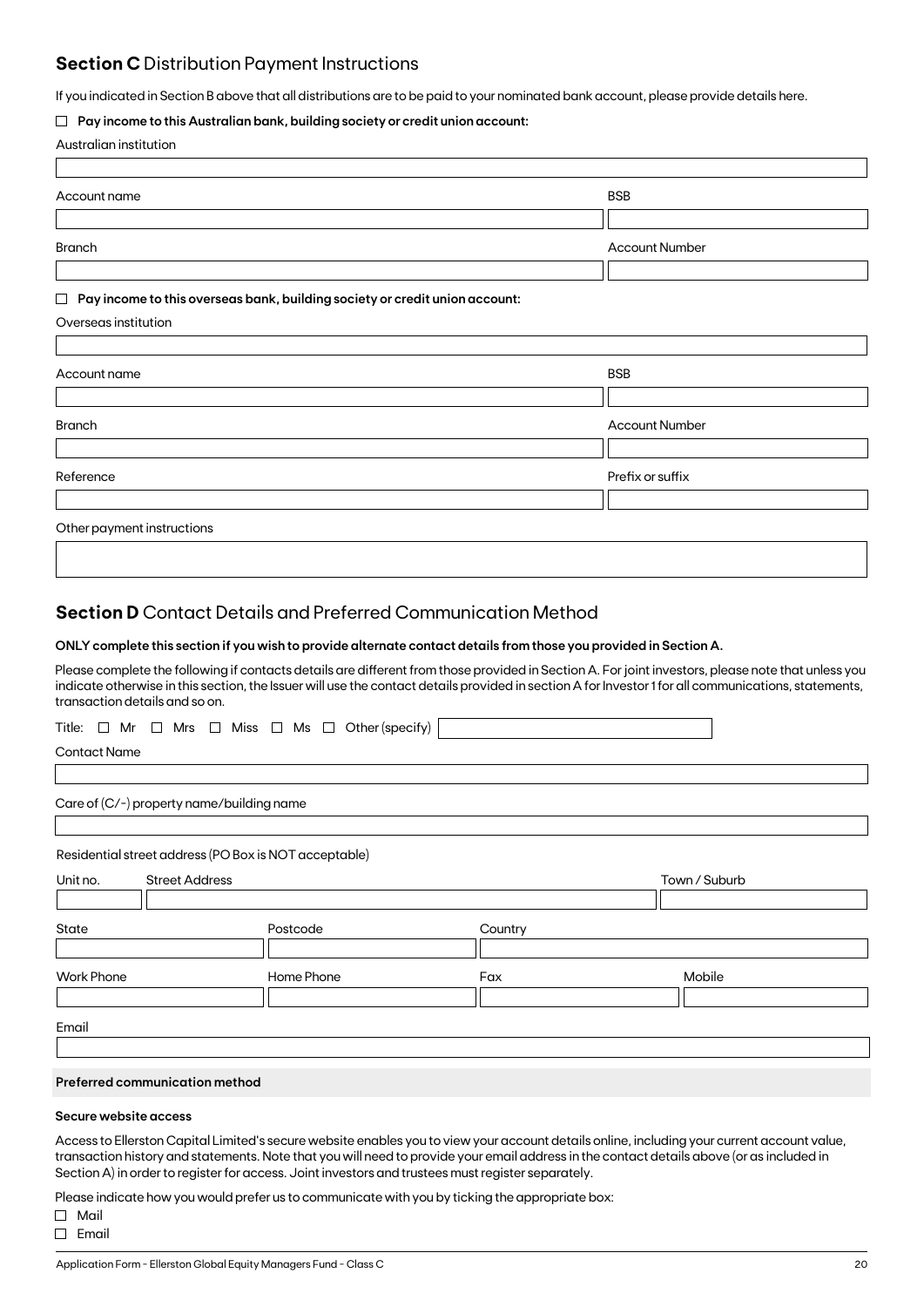### **Section E** Acting Authority or Authorised Representative

If this Application Form is being signed by one or more other person/s holding legal authority to act on behalf of the investor or by a representative of the State/Public Trustee, please provide the full name, residential street address and date of birth of the person and provide a copy of the person's certified photographic ID e.g. driving licence or passport. Also indicate the type of authority and provide a certified copy of the authority with this application.

| Individual 1                                                                                                                                                                                                           |                                                                          |
|------------------------------------------------------------------------------------------------------------------------------------------------------------------------------------------------------------------------|--------------------------------------------------------------------------|
| $\Box$ Mrs $\Box$ Miss $\Box$ Ms $\Box$ Other (specify)<br>Title: $\Box$ Mr                                                                                                                                            |                                                                          |
| Given names (in full)                                                                                                                                                                                                  | Date of birth                                                            |
|                                                                                                                                                                                                                        |                                                                          |
| Surname/family name                                                                                                                                                                                                    |                                                                          |
|                                                                                                                                                                                                                        |                                                                          |
| Residential street address (PO Box is NOT acceptable)                                                                                                                                                                  |                                                                          |
| <b>Street Address</b><br>Unit no.                                                                                                                                                                                      | Town / Suburb                                                            |
|                                                                                                                                                                                                                        |                                                                          |
| State<br>Postcode                                                                                                                                                                                                      | Country                                                                  |
|                                                                                                                                                                                                                        |                                                                          |
| $\square$ POA<br>$\Box$ Parent/guardian<br>$\Box$ Executor/administrator                                                                                                                                               | $\Box$ Bankruptcy trustee<br>Public or State trustee<br>$\Box$           |
| $\Box$ I confirm that a certified copy of my/our authority to act for the investor is attached.<br>$\Box$ I confirm that a certified copy of my photographic ID is attached (other than for the State/Public Trustee). |                                                                          |
|                                                                                                                                                                                                                        |                                                                          |
| Individual 2                                                                                                                                                                                                           |                                                                          |
| Title: $\Box$ Mr $\Box$ Mrs $\Box$ Miss $\Box$ Ms $\Box$ Other (specify)                                                                                                                                               |                                                                          |
| Given names (in full)                                                                                                                                                                                                  | Date of birth                                                            |
|                                                                                                                                                                                                                        |                                                                          |
| Surname/family name                                                                                                                                                                                                    |                                                                          |
|                                                                                                                                                                                                                        |                                                                          |
| Residential street address (PO Box is NOT acceptable)                                                                                                                                                                  |                                                                          |
| <b>Street Address</b><br>Unit no.                                                                                                                                                                                      | Town / Suburb                                                            |
| Postcode<br>State                                                                                                                                                                                                      | Country                                                                  |
|                                                                                                                                                                                                                        |                                                                          |
| □ POA<br>Parent/guardian<br>Executor/administrator<br>⊔<br>$\Box$                                                                                                                                                      | <b>Bankruptcy trustee</b><br>Public or State trustee<br>$\Box$<br>$\Box$ |
| $\Box$ I confirm that a certified copy of my/our authority to act for the investor is attached.                                                                                                                        |                                                                          |
| $\Box$ I confirm that a certified copy of my photographic ID is attached (other than for the State/Public Trustee).                                                                                                    |                                                                          |
|                                                                                                                                                                                                                        |                                                                          |
| <b>Section F Operating Authority</b>                                                                                                                                                                                   |                                                                          |
|                                                                                                                                                                                                                        |                                                                          |
| This section must be completed by all investors.                                                                                                                                                                       |                                                                          |
| When giving instruction to us about your investment, please indicate who has authority to operate your account;                                                                                                        |                                                                          |
| Individual joint accounts (if no box is ticked we will assume that both/all investors must sign):                                                                                                                      |                                                                          |
| Both/all to sign<br>$\Box$ Either to sign<br>ப                                                                                                                                                                         |                                                                          |
| Companies, trusts, super funds, partnerships, sole traders (if no box is ticked all instructions must be signed by two Directors OR two trustees<br>OR two partners OR director AND secretary OR sole trader):         |                                                                          |
| $\Box$ Other (please specify)<br>$\Box$ One to sign<br>Both/all to sign<br>$\Box$                                                                                                                                      |                                                                          |
|                                                                                                                                                                                                                        |                                                                          |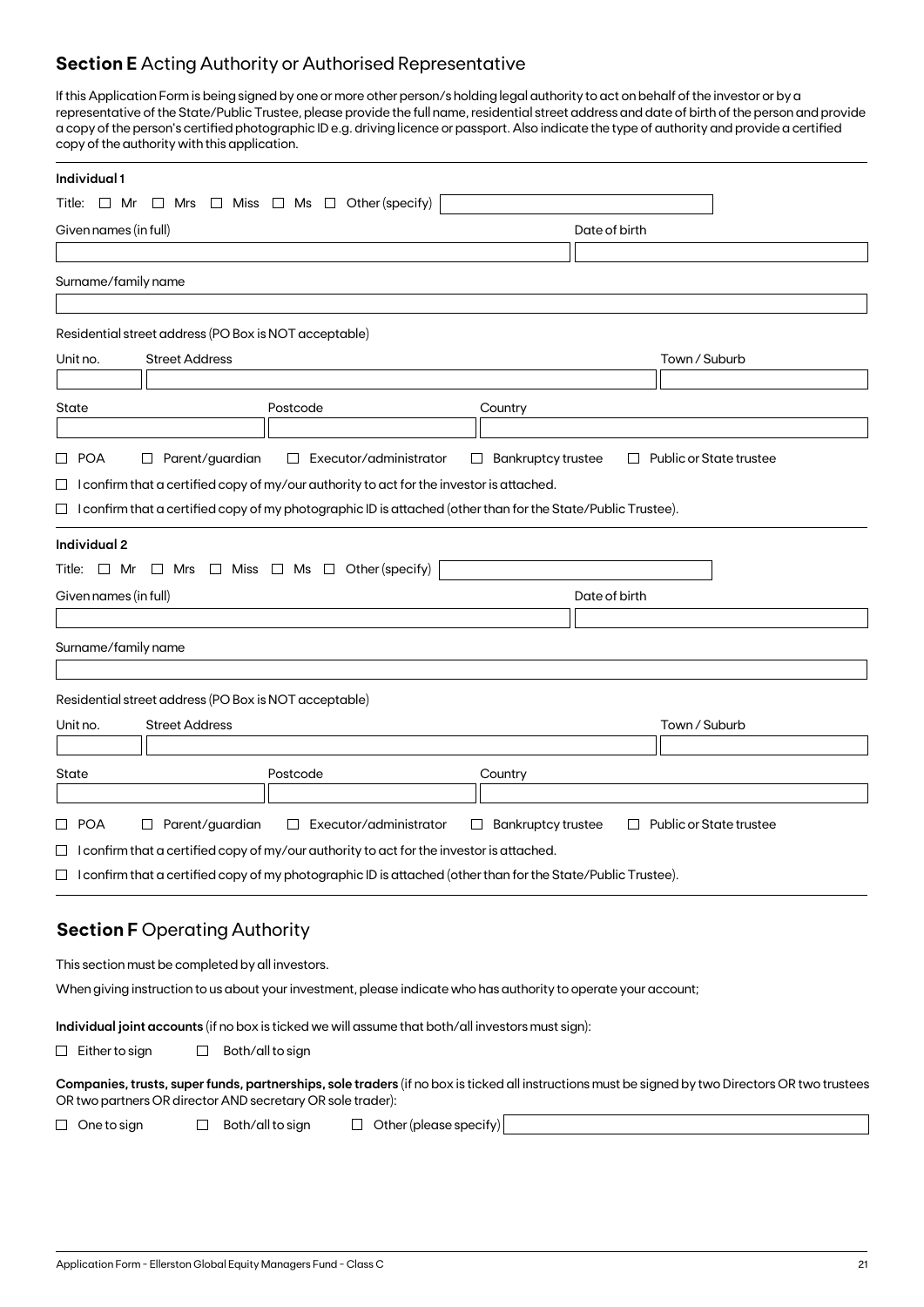### **Section G** Financial Adviser Details

Name of advisor/consultant

| Company or organisation name                    |                                                                                       |         |             |  |
|-------------------------------------------------|---------------------------------------------------------------------------------------|---------|-------------|--|
|                                                 | PO Box / RMB / Locked bag/care of (c/-) property name / building name (if applicable) |         |             |  |
| Suite no./unit no./level no. and street address |                                                                                       |         | Town/suburb |  |
| State                                           | Postcode                                                                              | Country |             |  |
| <b>Work Phone</b>                               | Home Phone                                                                            | Fax     | Mobile      |  |
| Email                                           |                                                                                       |         |             |  |
|                                                 | Would you like your Financial Advisor to receive copies of information sent to you?   |         |             |  |
| $\Box$ Yes                                      | No<br>$\Box$                                                                          |         |             |  |

## **Section H** Tax Certification – FATCA (US) and CRS (other jurisdictions)

#### **What are FATCA and CRS? Some background**

The US Foreign Account Tax Compliance Act (FATCA) and the Common Reporting Standard (CRS) are two ways in which a large number of governments are seeking the same thing – to improve global tax compliance. Both require financial institutions to capture relevant information on foreign taxpayers, as follows:

- FATCA promotes cross border tax compliance by US taxpayers, by implementing an international standard for the automatic exchange of information related to those taxpayers. Australia has entered into an inter-governmental agreement (IGA) with the US to implement FATCA in Australia, to be administered through the ATO. The AUS-USA FATCA IGA requires the ATO to obtain detailed account information for US citizens and/or taxpayers on an annual basis. The effect of this is that, to satisfy their FATCA obligations, relevant Australian financial institutions must identify any US taxpayers and report those taxpayers' financial account data to the ATO.
- CRS is a global reporting standard, developed by the OECD, for the automatic exchange of information (AEoI). Its goal is to allow tax authorities to obtain a clearer understanding of financial assets held abroad by their residents, for tax purposes. Over 96 countries have agreed to share information on residents' assets and incomes in accordance with defined reporting standards. Once again, this means that financial institutions around the globe must provide tax authorities with taxpayer financial account data, and the financial institutions must therefore collect this information from their customers and pass it on.

For more information go to www.linkmarketservices.com.au/corporate/FATCA and click on the links provided.

#### **FATCA/CRS information – Who should complete this section?**

This section should be completed by the person completing the Application Form who is **authorised to provide tax residency and certification information** for:

- all other applicants, and
- the underlying entity e.g. trust or partnership etc., and
- the beneficial owners and controlling persons.

If you are an individual, joint individual, sole trader, or deceased estate complete (1) below. If not complete (2) on page 24.

#### **1. FATCA/CRS certification of individual, joint individual, sole trader or deceased estate**

If you are an **individual, joint individual, a sole trader**, or you will hold the account on behalf of another individual or a deceased estate, then please select the best option below and answer the associated questions. If your account is held on behalf of an entity,

e.g. a company, trust, partnership etc., please go to the section on the next page 'FATCA and CRS certification of an entity.' If you do not provide this information, we will not be able to accept your application.

### **Is the following statement correct?** (Tick if applicable)

 $\Box$  Your account is held by an individual or an entity acting in the capacity of executor or administrator of a deceased estate, where EITHER certified copies of the death certificate or Grant of Probate/Letters of Administration have already been provided to us, OR certified copies of these documents are attached to this application.

If you selected the above, your FATCA/CRS certification is complete and **no further information is required**.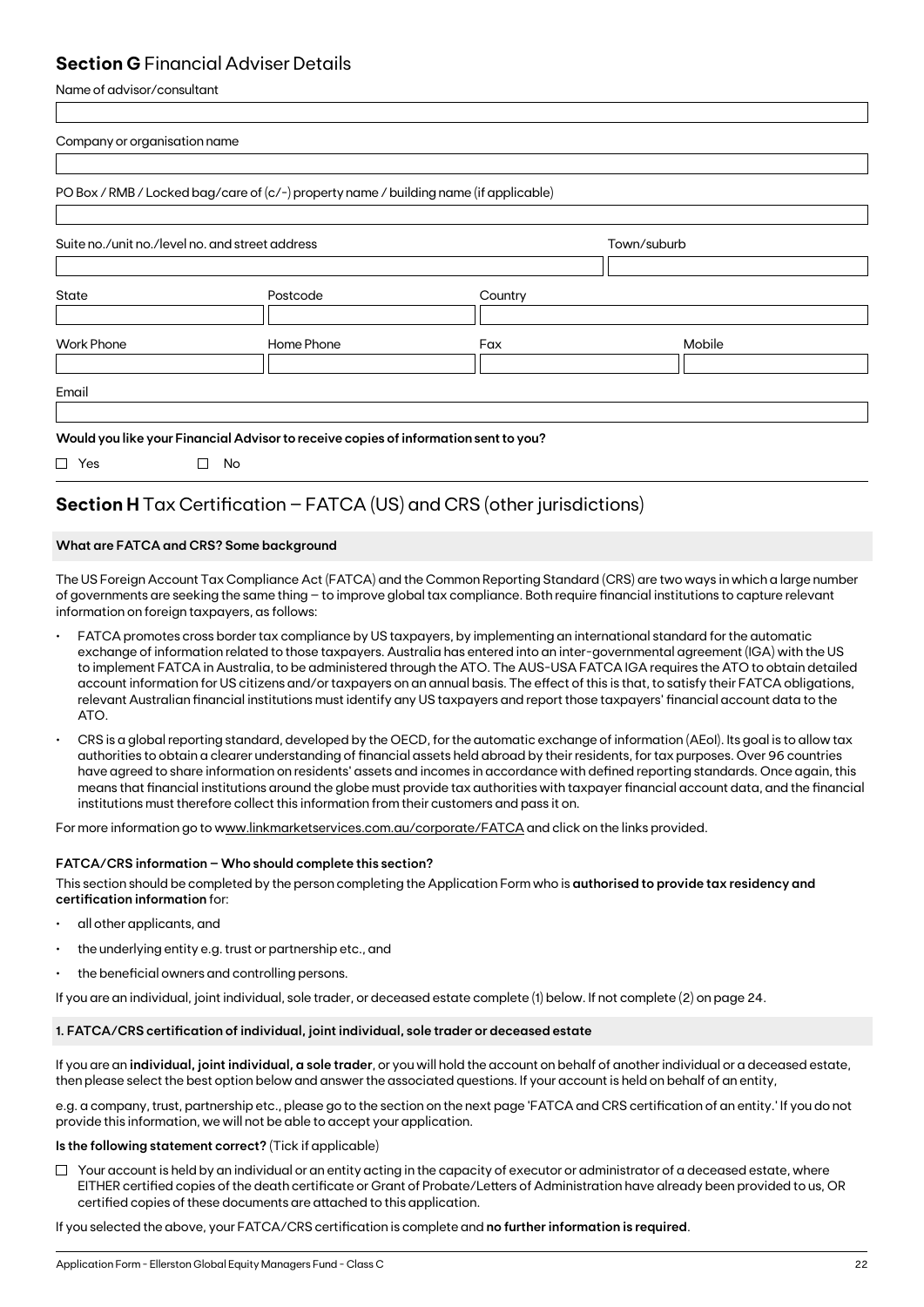### **Section H** Tax Certification – FATCA (US) and CRS (other jurisdictions) *Continued*

**Is/are all of the Individual applicants (including the person/s for whom the account will be held e.g. a children's account) a citizen or a resident for tax purposes in a country other than Australia?**

- Yes please complete 1.2 **Foreign Individual Investors and Individual Beneficial Owner** details below. Note: If an individual is both an Australian and a foreign tax resident, or a tax resident of more than one foreign country, you must also provide this information.
- No your FATCA/CRS certification is complete and **no further information is require**d.
- $\Box$  Only some of the individuals are Australian tax residents:
	- For those Individuals who are **Australian tax residents only** (including the person/s for whom the account is held), please complete 1.1 **Australian tax resident** information below.
	- For the remaining individuals (i.e. who are NOT solely Australian tax residents), please complete 1.2 **Foreign Individual Investors and Individual Beneficial Owner** details below.

#### **1.1 Australian tax resident information**

Full name of Australian tax resident 1

Full name of Australian tax resident 2

Full name of Australian tax resident 3

#### **1.2 Foreign Individual Investor(s) and Individual Beneficial Owner(s) details**

Please provide ALL information, including your foreign TIN (Taxpayer Identification Number), or exclusions, as relevant. Where a TIN is issued by your jurisdiction, failure to provide this information may result in your application not being processed.

| Full name of individual 1                 |                            |           |   | Date of birth                                                       |
|-------------------------------------------|----------------------------|-----------|---|---------------------------------------------------------------------|
|                                           |                            |           |   |                                                                     |
| Street address (PO Box is NOT acceptable) |                            |           |   |                                                                     |
|                                           |                            |           |   |                                                                     |
| Country 1 of tax residency                | Country 2 of tax residency |           |   | Country 3 of tax residency                                          |
|                                           |                            |           |   |                                                                     |
|                                           |                            |           |   | Country does not require collection of TINs                         |
| TIN <sub>1</sub>                          |                            | <b>OR</b> |   | TIN is available but, has not obtained or has not been issued a TIN |
|                                           |                            |           |   | Country does not require collection of TINs                         |
| TIN <sub>2</sub><br>$\Box$                |                            | <b>OR</b> |   | TIN is available but, has not obtained or has not been issued a TIN |
|                                           |                            |           |   | Country does not require collection of TINs                         |
| TIN <sub>3</sub><br>□                     |                            | <b>OR</b> |   | TIN is available but, has not obtained or has not been issued a TIN |
| Full name of individual 2                 |                            |           |   | Date of birth                                                       |
|                                           |                            |           |   |                                                                     |
| Street address (PO Box is NOT acceptable) |                            |           |   |                                                                     |
|                                           |                            |           |   |                                                                     |
| Country 1 of tax residency                | Country 2 of tax residency |           |   | Country 3 of tax residency                                          |
|                                           |                            |           |   |                                                                     |
|                                           |                            |           |   | Country does not require collection of TINs                         |
| TIN <sub>1</sub>                          |                            | <b>OR</b> |   | TIN is available but, has not obtained or has not been issued a TIN |
|                                           |                            |           | □ | Country does not require collection of TINs                         |
| TIN <sub>2</sub><br>П                     |                            | <b>OR</b> |   | TIN is available but, has not obtained or has not been issued a TIN |
|                                           |                            |           |   | Country does not require collection of TINs                         |
| TIN <sub>3</sub>                          |                            | OR        |   | TIN is available but, has not obtained or has not been issued a TIN |
|                                           |                            |           |   |                                                                     |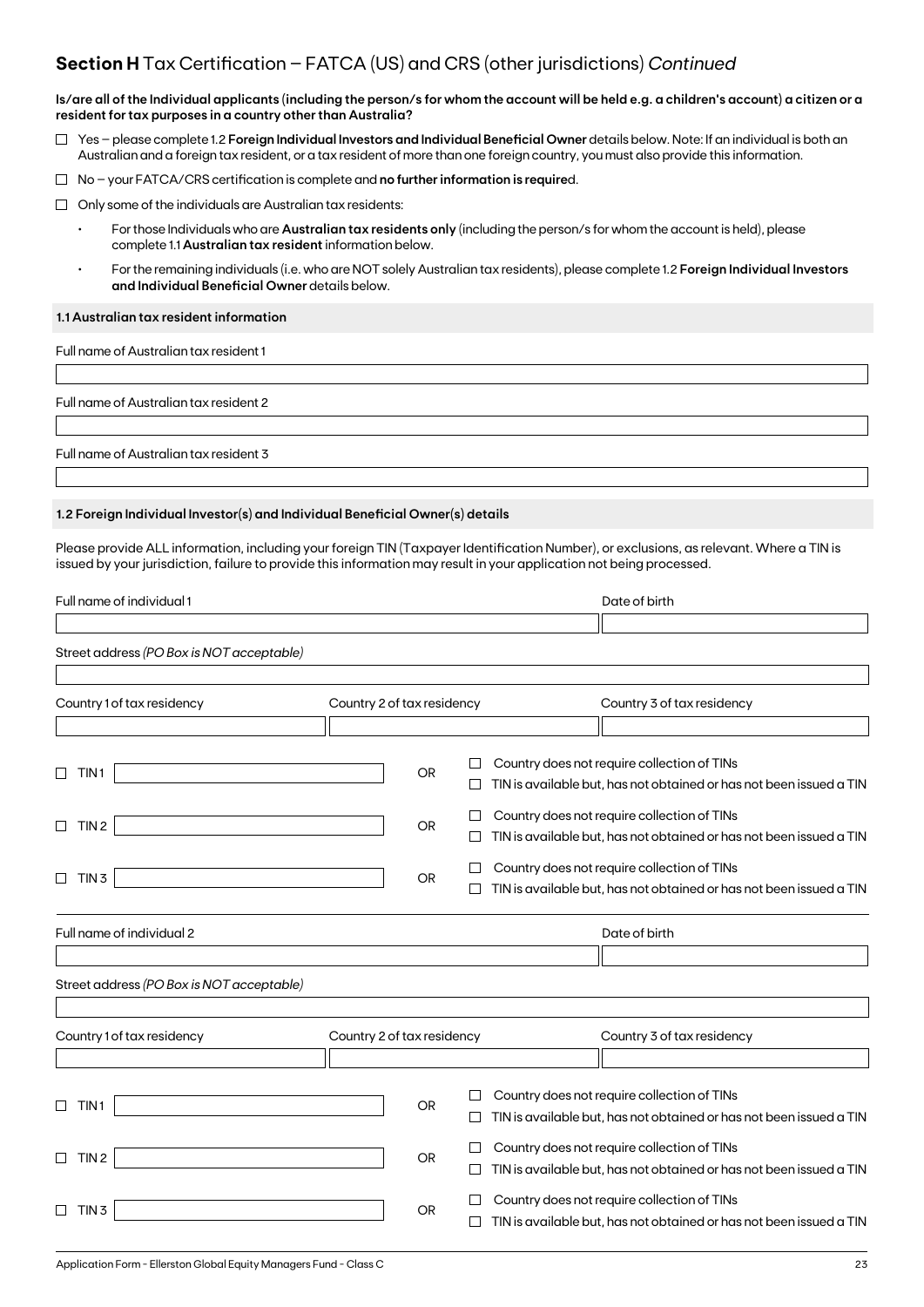## **Section H** Tax Certification – FATCA (US) and CRS (other jurisdictions) *Continued*

| Full name of individual 3                                                                                                   |                                                                                                           |           |        | Date of birth                                                                                                                                                                                                                                                                 |  |  |
|-----------------------------------------------------------------------------------------------------------------------------|-----------------------------------------------------------------------------------------------------------|-----------|--------|-------------------------------------------------------------------------------------------------------------------------------------------------------------------------------------------------------------------------------------------------------------------------------|--|--|
|                                                                                                                             |                                                                                                           |           |        |                                                                                                                                                                                                                                                                               |  |  |
| Street address (PO Box is NOT acceptable)                                                                                   |                                                                                                           |           |        |                                                                                                                                                                                                                                                                               |  |  |
|                                                                                                                             |                                                                                                           |           |        |                                                                                                                                                                                                                                                                               |  |  |
| Country 1 of tax residency                                                                                                  | Country 2 of tax residency                                                                                |           |        | Country 3 of tax residency                                                                                                                                                                                                                                                    |  |  |
|                                                                                                                             |                                                                                                           |           |        |                                                                                                                                                                                                                                                                               |  |  |
| □<br>TIN 1                                                                                                                  |                                                                                                           | <b>OR</b> | Ш      | Country does not require collection of TINs<br>TIN is available but, has not obtained or has not been issued a TIN                                                                                                                                                            |  |  |
|                                                                                                                             |                                                                                                           |           | ⊔      | Country does not require collection of TINs                                                                                                                                                                                                                                   |  |  |
| TIN 2<br>$\Box$                                                                                                             |                                                                                                           | <b>OR</b> | $\Box$ | TIN is available but, has not obtained or has not been issued a TIN                                                                                                                                                                                                           |  |  |
| $\Box$ TIN 3                                                                                                                |                                                                                                           | OR        |        | Country does not require collection of TINs<br>TIN is available but, has not obtained or has not been issued a TIN                                                                                                                                                            |  |  |
|                                                                                                                             |                                                                                                           |           | ப      |                                                                                                                                                                                                                                                                               |  |  |
|                                                                                                                             |                                                                                                           |           |        |                                                                                                                                                                                                                                                                               |  |  |
| 2. Company, Entity, Trust, Superannuation Fund, Association or Other                                                        |                                                                                                           |           |        |                                                                                                                                                                                                                                                                               |  |  |
| If you are an investor that is one of the following:                                                                        |                                                                                                           |           |        |                                                                                                                                                                                                                                                                               |  |  |
| A company or other incorporated body, or                                                                                    |                                                                                                           |           |        |                                                                                                                                                                                                                                                                               |  |  |
| Another type of entity e.g. a trust, partnership, cooperative or association etc, or                                        |                                                                                                           |           |        |                                                                                                                                                                                                                                                                               |  |  |
| body, co-operative, association or other type of entity,                                                                    |                                                                                                           |           |        | An individual/s that will hold the Account on behalf of another entity that is a superannuation fund, trust, partnership, government                                                                                                                                          |  |  |
| accept your application.                                                                                                    |                                                                                                           |           |        | then please select the best option below and answer the associated questions. If you do not provide this information, we will not be able to                                                                                                                                  |  |  |
| The following best describes your organization (tick one)                                                                   |                                                                                                           |           |        |                                                                                                                                                                                                                                                                               |  |  |
| An Australian regulated superannuation fund (including a complying SMSF), retirement or pension fund. Please provide a<br>⊔ |                                                                                                           |           |        |                                                                                                                                                                                                                                                                               |  |  |
| printout from the ATO's ABN Lookup or APRA that displays the fund's status.                                                 |                                                                                                           |           |        |                                                                                                                                                                                                                                                                               |  |  |
| Please provide your ACN, ABN, ARBN or ARSN to complete your certification                                                   |                                                                                                           |           |        |                                                                                                                                                                                                                                                                               |  |  |
| No further information is required.                                                                                         |                                                                                                           |           |        |                                                                                                                                                                                                                                                                               |  |  |
| documents are attached to this application.                                                                                 |                                                                                                           |           |        | An account held by an entity acting in the capacity of executor or administrator of a deceased estate, where EITHER certified copies<br>of the death certificate or Grant of Probate/Letters of Administration have already been provided to us, OR certified copies of these |  |  |
| If you select this option, your certification is complete and no further information is required.                           |                                                                                                           |           |        |                                                                                                                                                                                                                                                                               |  |  |
|                                                                                                                             |                                                                                                           |           |        | $\Box$ Public Listed Company, Majority Owned Subsidiary of a Public Listed company, (includes public listed companies or majority owned                                                                                                                                       |  |  |
| subsidiaries of listed companies that are not Financial Institutions).                                                      |                                                                                                           |           |        |                                                                                                                                                                                                                                                                               |  |  |
| Please provide the name of the market or stock exchange where your company is listed                                        |                                                                                                           |           |        |                                                                                                                                                                                                                                                                               |  |  |
| Please provide your unique reference code here, e.g. ASX number, ticker code.                                               |                                                                                                           |           |        |                                                                                                                                                                                                                                                                               |  |  |
| include:                                                                                                                    |                                                                                                           |           |        | Not a Financial Account, Certain accounts are NOT considered to be 'Financial Accounts' for the purposes of CRS and FATCA. These                                                                                                                                              |  |  |
| An Employee Share Scheme or Trust as defined in the Income Tax Assessment Act 1997<br>$\bullet$                             |                                                                                                           |           |        |                                                                                                                                                                                                                                                                               |  |  |
| where certain requirements have been met.                                                                                   |                                                                                                           |           |        | An Escrow Account established in connection with a court order or judgment, or a sale, exchange, or lease of real or personal property                                                                                                                                        |  |  |
| If you select this option, your certification is complete and no further information is required.                           |                                                                                                           |           |        |                                                                                                                                                                                                                                                                               |  |  |
|                                                                                                                             | Exempt Beneficial Owner, Under CRS and FATCA, an Exempt Beneficial Owner includes, but is not limited to: |           |        |                                                                                                                                                                                                                                                                               |  |  |

- Australian government organisation or agency
- Reserve Bank of Australia
- International (including intergovernmental) organization

If you select this option, your certification is complete and no further FATCA/CRS information is required.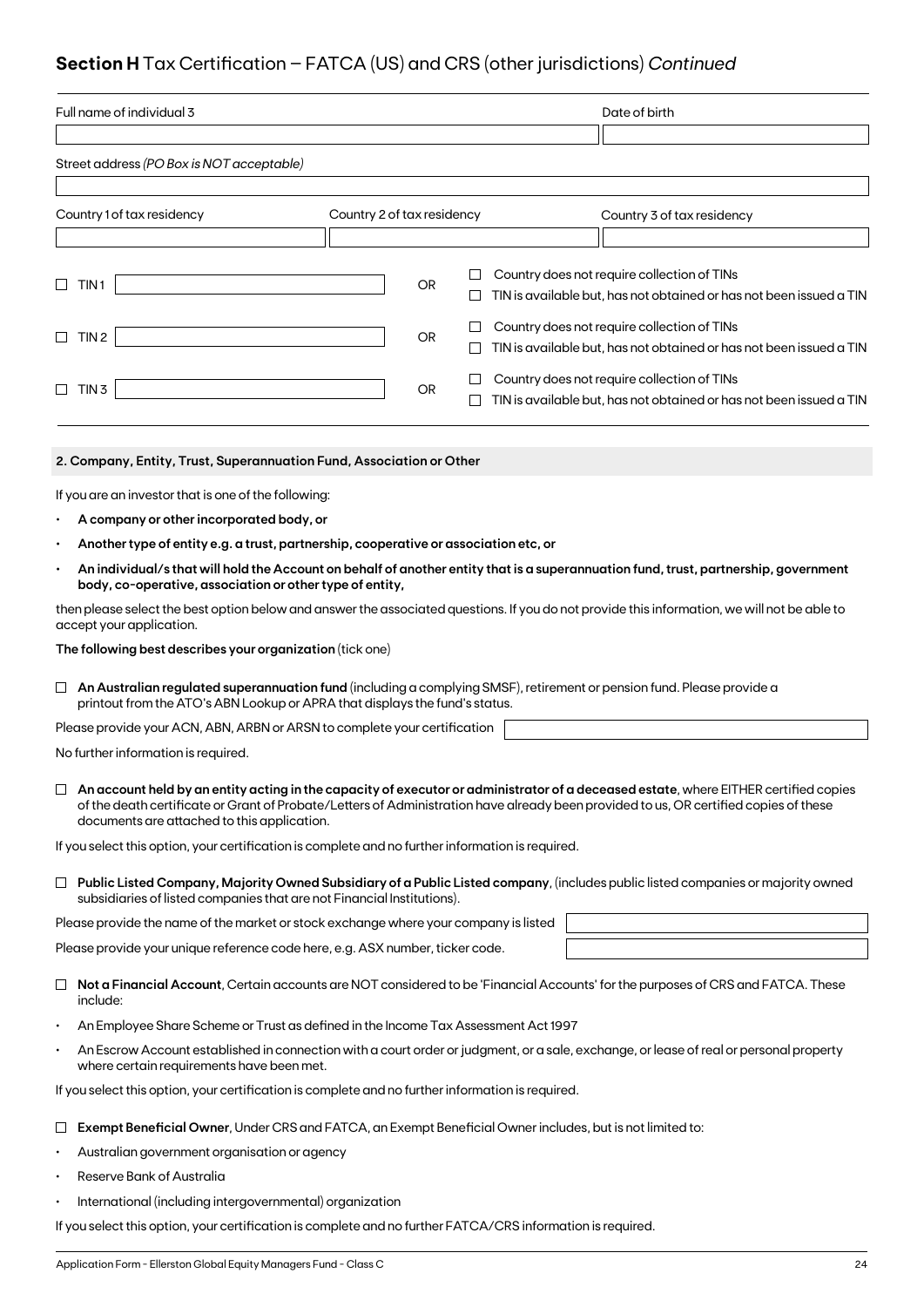|           | <b>Financial institution. Includes:</b>                                                                                                                              |
|-----------|----------------------------------------------------------------------------------------------------------------------------------------------------------------------|
| $\bullet$ | Depository institution                                                                                                                                               |
| $\bullet$ | Investment entity                                                                                                                                                    |
| ٠         | Specified insurance company                                                                                                                                          |
|           | Custodian institution.                                                                                                                                               |
|           | If you select this option, please complete 2.1 Financial Institution below.                                                                                          |
| $\Box$    | Non-Financial Entity (NFE) or (NFFE). This includes the following entity types:                                                                                      |
| ٠         | Private or proprietary company that is NOT a financial institution                                                                                                   |
| ٠         | Public unlisted company that is NOT a financial institution                                                                                                          |
|           | Partnership                                                                                                                                                          |
| ٠         | Trust                                                                                                                                                                |
| ٠         | Co-operative                                                                                                                                                         |
|           | Association or club                                                                                                                                                  |
| ٠         | Registered or non-registered charitable organization                                                                                                                 |
|           | If you selected this option, please complete 2.2 NFE/NFFE entities below.                                                                                            |
|           | 2.1 Financial Institution                                                                                                                                            |
|           |                                                                                                                                                                      |
|           | <b>What is your GIIN?</b>                                                                                                                                            |
|           | If you do not have a GIIN, what is your financial institution status? (Tick one):                                                                                    |
| ப         | Deemed Compliant FFI (foreign financial institution)                                                                                                                 |
| $\sqcup$  | <b>Excepted FFI</b>                                                                                                                                                  |
| ⊔         | Non-participating FFI                                                                                                                                                |
| ⊔         | Other (please specify)                                                                                                                                               |
|           | Are you an Investment Entity (financial institution) located in a non-CRS participating jurisdiction and professionally managed by<br>another financial institution? |
|           | $\Box$ Yes<br>No                                                                                                                                                     |
|           | If you answered YES, please complete the remainder of this section and 2.2 NFE/NFFE entities.                                                                        |
|           | Is the registered holder of this account also a financial institution?                                                                                               |
|           | $\Box$ Yes<br>П<br>No                                                                                                                                                |
|           | If you answered Yes, please provide the GIIN (below) for the registered holder.                                                                                      |
|           | <b>What is holder's GIIN</b>                                                                                                                                         |
|           | If holder does not have a GIIN, what is its financial institution status (Tick one):                                                                                 |
| ⊔         | Deemed Compliant FFI (foreign financial institution)                                                                                                                 |
| ⊔         | Excepted FFI                                                                                                                                                         |
| ⊔         | Non-participating FFI                                                                                                                                                |
| ⊔         | Other (please specify)                                                                                                                                               |
|           | This completes the required information for Financial Institutions.                                                                                                  |

#### **2.2 NFE/NFFE entities**

An entity is Active if it derives more than 50% of its income from the sale of goods or services AND it uses more than 50% of its assets to generate income from the sale of goods or services. An NFE is Passive if it does not fit the description of an Active entity, OR is a professionallymanaged investment entity located in a non-participating CRS (Common Reporting Standard) jurisdiction.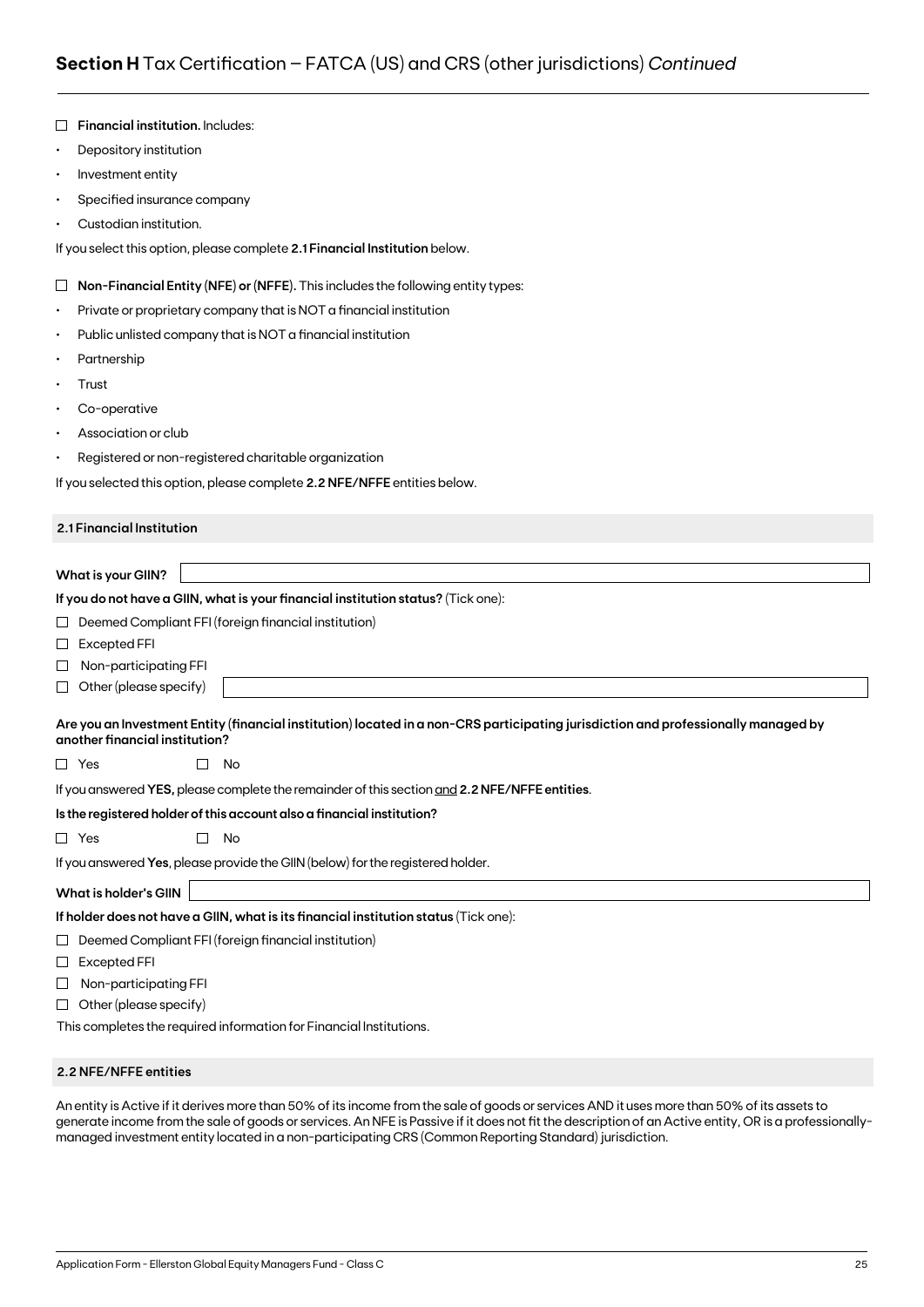## **Section H** Tax Certification – FATCA (US) and CRS (other jurisdictions) *Continued*

|                              | Is the NFE/NFFE Active or Passive?                                                                                                                                                                                                 |                            |           |             |                                                                                                                                                                                                                                                                                     |  |
|------------------------------|------------------------------------------------------------------------------------------------------------------------------------------------------------------------------------------------------------------------------------|----------------------------|-----------|-------------|-------------------------------------------------------------------------------------------------------------------------------------------------------------------------------------------------------------------------------------------------------------------------------------|--|
| Active<br>Passive            | If Active, please complete 2.3 Entity foreign tax residency information<br>If Passive, please complete 2.3 Entity foreign tax residency information and 2.4 Entity foreign beneficial owner(s) or<br>**Controlling Persons details |                            |           |             |                                                                                                                                                                                                                                                                                     |  |
|                              | 2.3 Entity foreign tax residency information (tick and/or provide details as indicated)                                                                                                                                            |                            |           |             |                                                                                                                                                                                                                                                                                     |  |
| $\Box$ Yes                   | Is this account holder a US citizen or a resident for tax purposes in a country other than Australia?<br>No<br>$\mathbf{L}$<br>If you answered No, your certification is complete and no further information is required.          |                            |           |             | If you answered Yes, please provide ALL information, including your foreign TIN (Taxpayer Identification Number) or exclusions, as relevant.<br>Where a TIN is issued by your jurisdiction, failure to provide this information may result in your application not being processed. |  |
| Country of tax residency 1   |                                                                                                                                                                                                                                    | Address                    |           |             |                                                                                                                                                                                                                                                                                     |  |
|                              |                                                                                                                                                                                                                                    |                            |           |             |                                                                                                                                                                                                                                                                                     |  |
| $\Box$ TIN1                  |                                                                                                                                                                                                                                    |                            | <b>OR</b> | $\Box$<br>⊔ | Country does not require collection of TINs<br>TIN is available but, has not obtained or has not been issued a TIN                                                                                                                                                                  |  |
| $\Box$ TIN 2                 |                                                                                                                                                                                                                                    |                            | OR        | ப<br>ப      | Country does not require collection of TINs<br>TIN is available but, has not obtained or has not been issued a TIN                                                                                                                                                                  |  |
| $\Box$ TIN 3                 |                                                                                                                                                                                                                                    |                            | OR        |             | Country does not require collection of TINs<br>TIN is available but, has not obtained or has not been issued a TIN                                                                                                                                                                  |  |
|                              | 2.4 Entity foreign beneficial owner(s) or ** Controlling Persons details                                                                                                                                                           |                            |           |             |                                                                                                                                                                                                                                                                                     |  |
| $\Box$ Yes                   | No                                                                                                                                                                                                                                 |                            |           |             | Is/Are any of the beneficial owner(s) or controlling persons a U.S. citizen or a resident for tax purposes in a country other than Australia?                                                                                                                                       |  |
|                              | If you answered No, your certification is complete and no further information is required.                                                                                                                                         |                            |           |             |                                                                                                                                                                                                                                                                                     |  |
|                              |                                                                                                                                                                                                                                    |                            |           |             | If you answered Yes, please provide ALL information, including your foreign TIN (Taxpayer Identification Number) or exclusions, as relevant.<br>Where a TIN is issued by your jurisdiction, failure to provide this information may result in your application not being processed. |  |
| Full name of individual 1    |                                                                                                                                                                                                                                    |                            |           |             | Date of birth                                                                                                                                                                                                                                                                       |  |
|                              | Street address (PO Box is NOT acceptable)                                                                                                                                                                                          |                            |           |             | Date of birth                                                                                                                                                                                                                                                                       |  |
|                              |                                                                                                                                                                                                                                    |                            |           |             |                                                                                                                                                                                                                                                                                     |  |
| Country 1 of tax residency   |                                                                                                                                                                                                                                    | Country 2 of tax residency |           |             | Country 3 of tax residency                                                                                                                                                                                                                                                          |  |
| $\sqcup$<br>TIN <sub>1</sub> |                                                                                                                                                                                                                                    |                            | <b>OR</b> | ப           | Country does not require collection of TINs<br>TIN is available but, has not obtained or has not been issued a TIN                                                                                                                                                                  |  |
| $\Box$ TIN 2                 |                                                                                                                                                                                                                                    |                            | <b>OR</b> | $\Box$<br>ப | Country does not require collection of TINs<br>TIN is available but, has not obtained or has not been issued a TIN                                                                                                                                                                  |  |
| $\Box$ TIN 3                 |                                                                                                                                                                                                                                    |                            | OR        | ப<br>$\Box$ | Country does not require collection of TINs<br>TIN is available but, has not obtained or has not been issued a TIN                                                                                                                                                                  |  |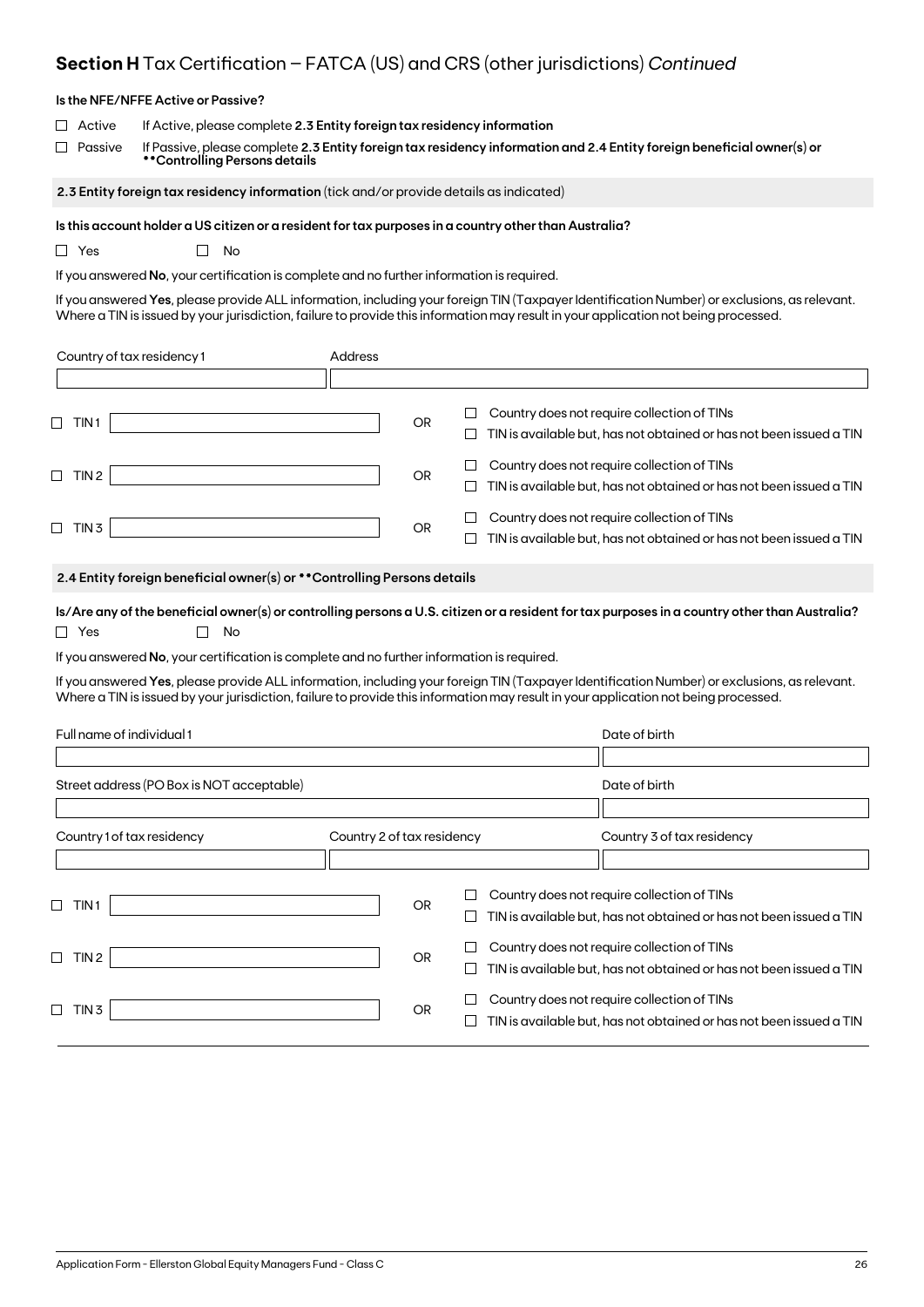## **Section H** Tax Certification – FATCA (US) and CRS (other jurisdictions) *Continued*

| Full name of individual 2                 |                            |           |         | Date of birth                                                                                                      |
|-------------------------------------------|----------------------------|-----------|---------|--------------------------------------------------------------------------------------------------------------------|
|                                           |                            |           |         |                                                                                                                    |
| Street address (PO Box is NOT acceptable) |                            |           |         | Date of birth                                                                                                      |
|                                           |                            |           |         |                                                                                                                    |
| Country 1 of tax residency                | Country 2 of tax residency |           |         | Country 3 of tax residency                                                                                         |
|                                           |                            |           |         |                                                                                                                    |
| $\Box$<br>TIN <sub>1</sub>                |                            | <b>OR</b> |         | Country does not require collection of TINs<br>TIN is available but, has not obtained or has not been issued a TIN |
| TIN <sub>2</sub><br>$\Box$                |                            | <b>OR</b> |         | Country does not require collection of TINs<br>TIN is available but, has not obtained or has not been issued a TIN |
| $\Box$<br>TIN <sub>3</sub>                |                            | <b>OR</b> |         | Country does not require collection of TINs<br>TIN is available but, has not obtained or has not been issued a TIN |
| Full name of individual 3                 |                            |           |         | Date of birth                                                                                                      |
| Street address (PO Box is NOT acceptable) |                            |           |         | Date of birth                                                                                                      |
|                                           |                            |           |         |                                                                                                                    |
| Country 1 of tax residency                | Country 2 of tax residency |           |         | Country 3 of tax residency                                                                                         |
| TIN 1<br>⊔                                |                            | <b>OR</b> | $\perp$ | Country does not require collection of TINs<br>TIN is available but, has not obtained or has not been issued a TIN |
| TIN <sub>2</sub><br>$\Box$                |                            | <b>OR</b> |         | Country does not require collection of TINs<br>TIN is available but, has not obtained or has not been issued a TIN |
| TIN <sub>3</sub><br>$\Box$                |                            | OR.       |         | Country does not require collection of TINs<br>TIN is available but, has not obtained or has not been issued a TIN |

\*Capitalised terms used in this section have the meanings defined in the intergovernmental agreement between the Australian and governments to improve international tax compliance and to implement FATCA dated 28 April 2014.

\*\* A Controlling Person means any individual who ultimately beneficially owns 25% or more of an entity or controls the entity, including control through a chain of ownership or by means of control other than direct control.

### **Section I** Subscription terms and conditions

To subscribe for New Units, an applicant (the Subscriber) must execute this Application Form. An application is only accepted on confirmation of acceptance in a Transaction Statement by Ellerston Capital Limited.

The Subscriber agrees to subscribe for New Units on these Subscription Terms and Conditions and in accordance with the Constitution.

#### 1. **Definitions**

The following definitions apply to terms in this Section I. Terms not defined in this Section have the meaning set out in the Glossary section of the Product Disclosure Statement. The principles of interpretation set outin the Glossary of the Product Disclosure Statement also apply in this Application Form.

**Application Form** means this form upon which an application for New Units is made by a Subscriber.

**Application Price** means the sum payable for each New Unit calculated in accordance with this Application Form.

**Custodian** means the custodian (if any) for the Subscriber, named in this Application Form.

**New Unit** means a new fully paid unit in the Ellerston Global Equity Managers Fund – Class C which is the subject of this Application Form.

**Payment Date** means the date, specified by Ellerston Capital Limited in the Transaction Statement on which payment for New Units falls due.

**Product Disclosure Statement** means the Ellerston Global Equity Managers Fund– Class C PDS dated 15 December 2021.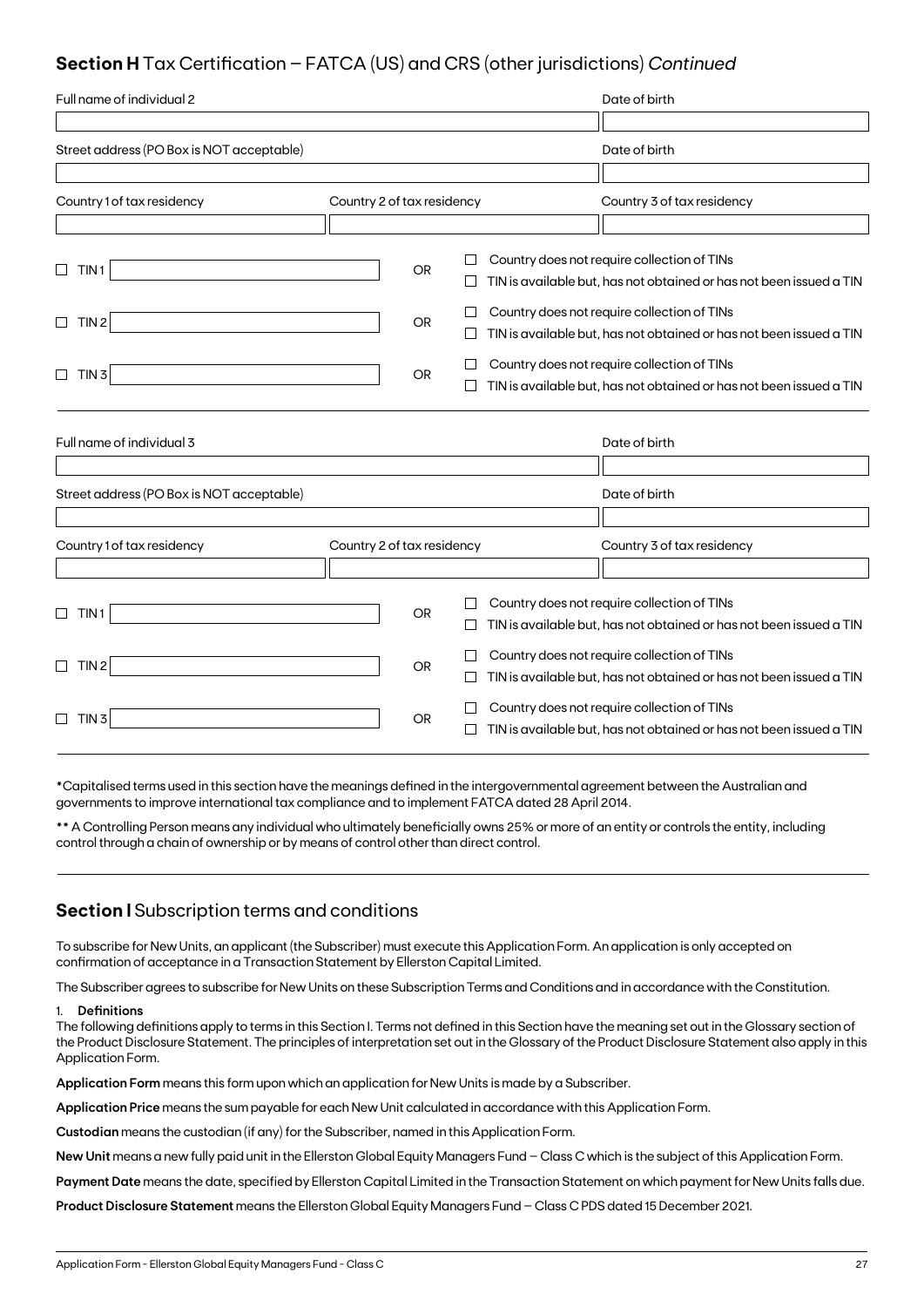## **Section I** Subscription Terms and Conditions *Continued*

**Target Market Determination** means the Ellerston Global Equity Managers Fund – Class C Target Market Determination dated 30 September 2021.

**Transaction Statement** means the notice given by Ellerston Capital Limited to the Subscriber specifying the amount for which the Application has been accepted and the Payment Date.

**Register** means the register of members kept on behalf of Ellerston Capital Limited as responsible entity of the Ellerston Global Equity Managers Fund – Class C by Link Market Services Limited.

**Subscription Terms and Conditions** means these terms and conditions on which applications for New Units are made and agreed to by the Subscriber.

#### 2. **Subscriber to procure performance by custodian**

Where a Subscriber nominates a Custodian and the Custodian becomes a Unitholder, the Subscriber undertakes to procure that the Custodian, as Unitholder, performs the obligations and observes the restrictions imposed on it under this Application Form.

#### 3. **Application for New Units**

- a) By lodging the Application Form, the Subscriber irrevocably applies for New Units, at the Application Price, up to the aggregate amount as set out in the Subscriber's Application Form (**Application Amount**) with the number of New Units being rounded down to the next whole number.
- b) The Application Amount is not payable on lodgement of the Application Form.
- c) If the Subscriber's Application is accepted in whole or in part, Ellerston Capital Limited will send the Subscriber a Transaction Statement setting out the amount in respect of which the Application has been accepted.
- d) A Subscriber's commitment is valid and enforceable against the Subscriber from the date on which the Subscriber's Application is accepted (**Effective Date**).
- e) The Subscriber must pay the Subscription Amount to Pacific Custodians Pty Limited Ellerston Global Equity Managers Fund Class C on the Payment Date.

#### 4. **Indemnity**

The Subscriber indemnifies Ellerston Capital Limited and each of its officers, employees, advisers and agents (the **Indemnified Parties**) against all Claims and Liabilities (including legal costs on a full indemnity basis) incurred or suffered by or brought by or made or recovered against the Indemnified Parties in connection with, or arising out of, any breach of any provision of these Subscription Terms and Conditions by the Subscriber.

#### 5. **Subscriber's acknowledgement**

The Subscriber acknowledges and agrees that in considering whether or not to apply for New Units and in proceeding to engage in due diligence enquiries, it did so on the basis that the Product Disclosure Statement it received containing information concerning the Ellerston Global Equity Managers Fund – Class C expressly excluded any reliance on information given to the Subscriber or statements or representations of Ellerston Capital Limited;

- a) The Subscriber represents and warrants to Ellerston Capital Limited that:
- (i) in conducting due diligence, and subscribing for New Units, the Subscriber did not and does not rely on any statement, representation, warranty, condition, forecast or other conduct which may have been made by or on behalf of Ellerston Capital Limited including, to avoid doubt, the Product Disclosure Statement;
- (ii) it has had the opportunity to conduct due diligence and has satisfied itself in relation to matters arising from the due diligence;
- (iii) it understands, acknowledges and accepts the risks and uncertainties of the industry in which the Ellerston Global Equity Managers Fund – Class C operates and the general economic risks that impact on, or could reasonably be expected to impact on the Ellerston Global Equity Managers Fund – Class C, its assets, results, operations and prospects;
- (iv) irrespective of whether or not the due diligence was as full or exhaustive as the Subscriber would have wished, it has nevertheless, independently and without the benefit of any inducements, representations or warranties from Ellerston Capital Limited or any of its respective directors, officers, employees, agents or advisers, determined to enter into this Application Form; and
- (v) the disclosures regarding the Ellerston Global Equity Managers Fund Class C including the information, forecasts and statements of intent contained in material provided to the Subscriber, and made in management presentations, are accepted by the Subscriber based on their own enquiries and understanding.
- b) The Subscriber acknowledges and agrees that, to the extent permitted by law, none of Ellerston Capital Limited or any of its respective directors, officers, employees, agents or advisers:
- has made or makes any representation or warranty as to the accuracy or completeness of any disclosure or the provision of any information;
- (ii) accepts any duty of care in relation to the Subscriber in respect of any such information; and
- (iii) is to be liable to the Subscriber if, for whatever reason, any such information is or becomes inaccurate, incomplete or misleading in any particular way.
- c) Subject to any law to the contrary, all terms conditions, warranties and statements, whether expressed, implied, written, oral, collateral, statutory or otherwise, are excluded, and Ellerston Capital Limited and its respective directors, officers, employees, agents and advisers disclaim all Liabilities in relation to them to the maximum extent permitted by law.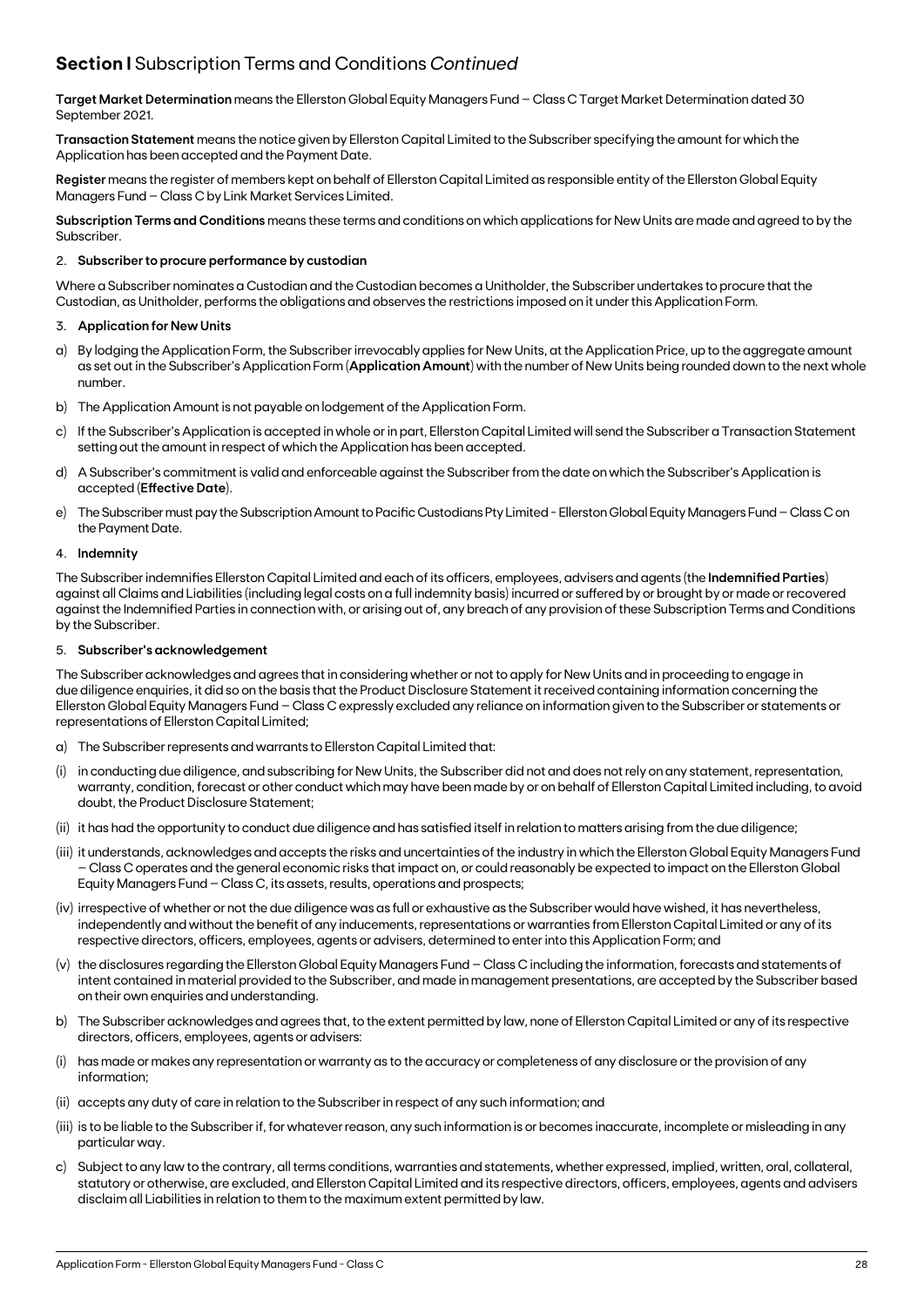## **Section I** Subscription Terms and Conditions *Continued*

- d) The Subscriber acknowledges that:
- (i) it has read and understood the Target Market Determination;

(ii) the subscription for New Units is suitable for the Subscriber, having regards to the Target Market Determination;

(iii) it has read and understood, the Product Disclosure Statement; and

(iv) Ellerston Capital Limited has issued the Product Disclosure Statement and other information and materials relating to the offer, and has made the invitation to apply for Units in the Ellerston Global Equity Managers Fund – Class C only in its capacity as responsible entity of the Ellerston Global Equity Managers Fund – Class C, and in no other capacity, and its liability is limited to and can be enforced to the extent to which it can be and is in fact satisfied out of property of the Ellerston Global Equity Managers Fund – Class C from which Ellerston Capital Limited is actually indemnified for the liability. This limitation of Ellerston Capital Limited's liability applies to all liabilities and obligations of Ellerston Capital Limited in any way connected with any representation, warranty, conduct, omission, document or transaction related to the Ellerston Global Equity Managers Fund – Class C and the invitation to apply for Units in the Ellerston Global Equity Managers Fund – Class C.

#### 6. **Representations and warranties by Subscriber**

The Subscriber represents and warrants to Ellerston Capital Limited that each of the following statements is true, accurate and not misleading as at the date of the Application Form and the Payment Date:

- a) its execution, delivery and performance of this Application including the Subscription Terms and Conditions does not violate its constitution (or other constituent documents);
- b) it is a validly existing entity under the laws of its place of incorporation or establishment;
- c) it has the corporate power to enter into and perform its obligations under this Application Form and to carry out the transactions contemplated thereby;
- d) it has taken all necessary corporate action to authorise its entry into the execution, delivery and performance of this Application Form and to carry out the transactions contemplated by this Application Form;
- e) this Application Form is a valid and binding obligation on it;
- f) if situated outside Australia, it is a person to whom an invitation or offer to subscribe for New Units in the manner contemplated by the Product Disclosure Statement and this Application Form is permitted by the laws of the jurisdiction in which it is situated and it is a person to whom the New Units can lawfully be offered and issued to under all applicable laws, without the need for any registration, formality or lodgement and it satisfies the requirements in the applicable jurisdictions and makes the warranties and representations set in clauses 9 to 11 below;
- g) in subscribing for New Units, it is in compliance with all relevant laws and regulations (including, without limitation, the requirements of the Australian Corporations Act.
- h) neither its entry into nor the performance by it of this Application Form nor any transaction contemplated under this Application Form violates in any material respect any provision of any judgment binding on it, its constituent documents, any law or any document, agreement or other arrangement binding on it or its assets; and
- i) it agrees to provide Ellerston Capital Limited with any other information or material that is reasonably required to establish the Subscriber's authority to apply for and acquire New Units and its compliance with applicable laws or to enable Ellerston Capital Limited to comply with its Anti-Money Laundering Policy.

#### 7. **Additional representations where the Subscriber is a trustee**

On execution of this Application Form where the Subscriber is a trustee, it represents and warrants to Ellerston Capital Limited that each of the following statements is true, accurate and not misleading as at the date of the Application Form and the Payment Date:

- a) it is empowered by the trust deed establishing the trust under which it is appointed as trustee (Trust Deed) to enter into and perform its obligations under Application Form and to carry out the acts and transactions contemplated by this Application Form;
- b) all necessary resolutions have been duly passed and all consents, approvals and other procedural matters have been obtained or attended to as required by the Trust Deed;
- c) it is the sole trustee of the trust;
- d) no property of the trust is liable to be re settled or set aside or transferred to any other trust;
- e) the trust has not been terminated, nor has any event for the vesting of the assets of the trust occurred;
- f) subject to the terms of the Trust Deed and limitations which may be imposed by general law, its right of indemnity out of, and lien over, the assets of the trust have not been limited in any way. To the best of its knowledge, it has no liability which may be set off against that right of indemnity;
- g) to the best of its knowledge, it has complied with all obligations and duties under the Trust Deed and at law where failure to comply would have a material adverse effect on its ability to perform under this Application Form; and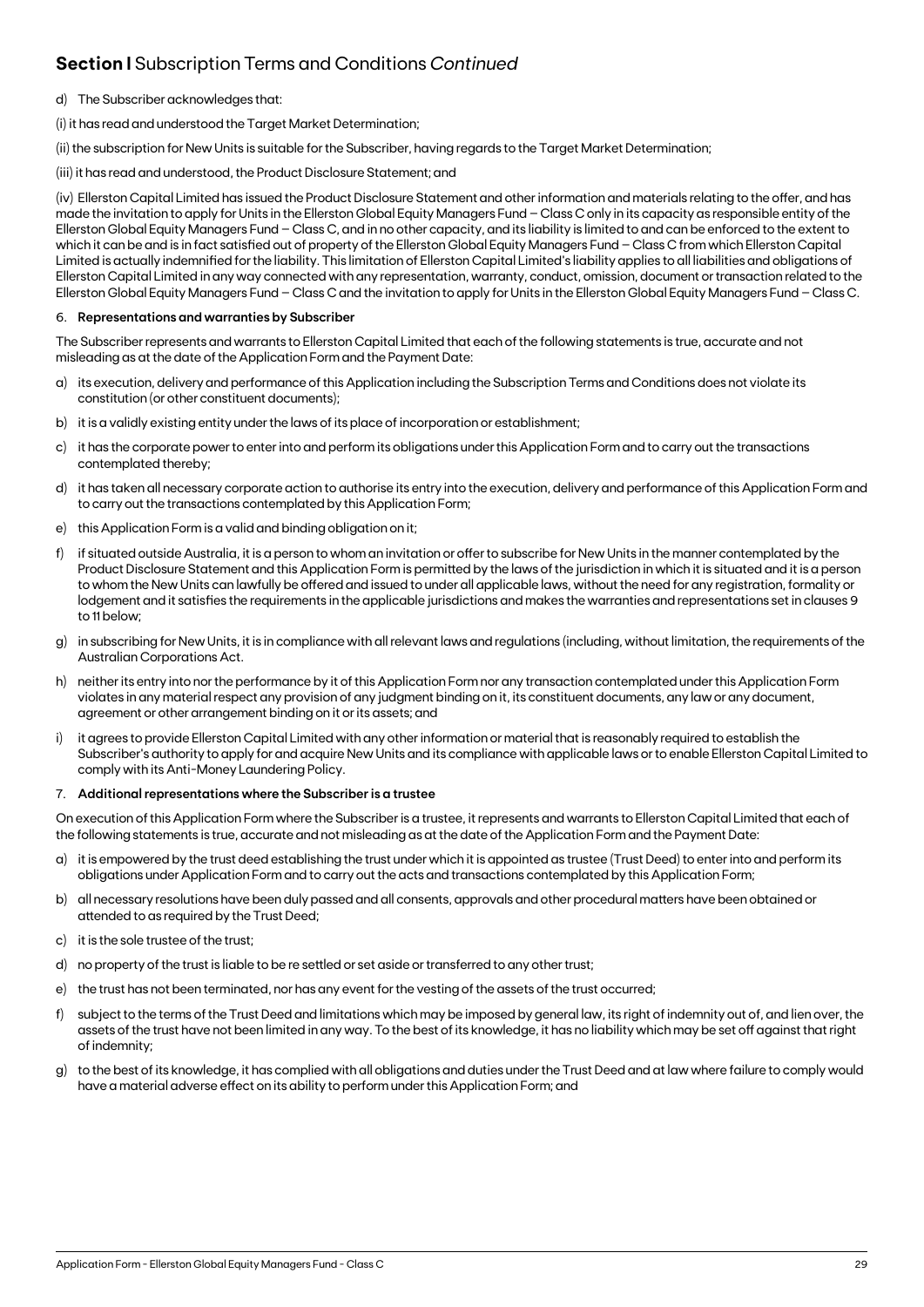## **Section I** Subscription Terms and Conditions *Continued*

h) You are acquiring the New Units for your own account for investment purposes only and not with a view to resale or distribution.

#### 8. **Notices**

Each communication (including each notice, consent, approval, request and demand) under or in connection with this Application Form:

- a) must be in writing;
- b) must be addressed as follows (or as otherwise notified by that Party to each other Party from time to time).

**Ellerston Capital Limited c/o Link Market Services PO Box 372**1 Rhodes, NSW 2138 Telephone: 1800 992 149

#### **Subscriber**

Address provided by the Subscriber on the Application Form

- c) must be signed by the Party making it or (on that Party's behalf) by the solicitor for, or any attorney, director, secretary or authorised agent of, that Party;
- d) must be delivered by hand or posted by prepaid post to the address, or sent by fax to the number, of the addressee, in accordance with clause 8(b); and
- (i) is taken to be received by the addressee:(in the case of prepaid post sent to an address in the same country) on the third day after the date of posting;
- (ii) (in the case of prepaid post sent to an address in another country) on the fifth day after the date of posting by airmail;
- (iii) (in the case of fax) at the time in the place to which it is sent equivalent to the time shown on the transmission confirmation report produced by the fax machine from which it was sent; and
- (iv) (in the case of delivery by hand) on delivery, but if the communication is taken to be received on a day that is not a business day or after 5.00pm, it is taken to be received at 9.00am on the next business day.

#### 9. **General**

#### 9.1 **Governing law**

This Application Form is governed by and must be construed according to the law applying in New South Wales.

#### 9.2 **Jurisdiction**

#### Each Party irrevocably:

- a) submits to the non-exclusive jurisdiction of the courts of New South Wales, and the courts competent to determine appeals from those courts, with respect to any proceedings that may be brought at any time relating to this Application Form; and
- b) waives any objection it may now or in the future have to the venue of any proceedings, and any claim it may now or in the future have that any proceedings have been brought in an inconvenient forum, if that venue falls within clause 9.2(a).

#### 9.3 **Amendments**

The Subscription Terms and Conditions may only be varied by or on behalf of Ellerston Capital Limited and the Subscriber in writing.

#### 9.4 **Waiver**

- a) Failure to exercise or enforce, or a delay in exercising or enforcing, or the partial exercise or enforcement of, a right, power or remedy provided by law or under this Application Form by a party does not preclude, or operate as a waiver of, the exercise or enforcement, or further exercise or enforcement, of that or any other right, power or remedy provided by law or under this Application Form.
- b) A waiver or consent given by a party under this Application Form is only effective and binding on that Party if it is given or confirmed in writing by that party.
- c) No waiver of a breach of a term of this Application Form operates as a waiver of another breach of that term or of a breach of any other term of this Application Form.

#### 9.5 **Further acts and documents**

Each party must promptly do all further acts and execute and deliver all further documents (in form and content reasonably satisfactory to that party) required by law or reasonably requested by the other party to give effect to this Application Form.

#### 9.6 **Consents**

Consent required under this Application Form from a party may be given or withheld, or may be given subject to any conditions, as that Party (in its absolute discretion) thinks fit, unless this Application Form expressly provides otherwise.

#### 9.7 **Assignment**

A party cannot assign, novate or otherwise transfer any of its rights or obligations under this Application Form without the prior consent of the other party.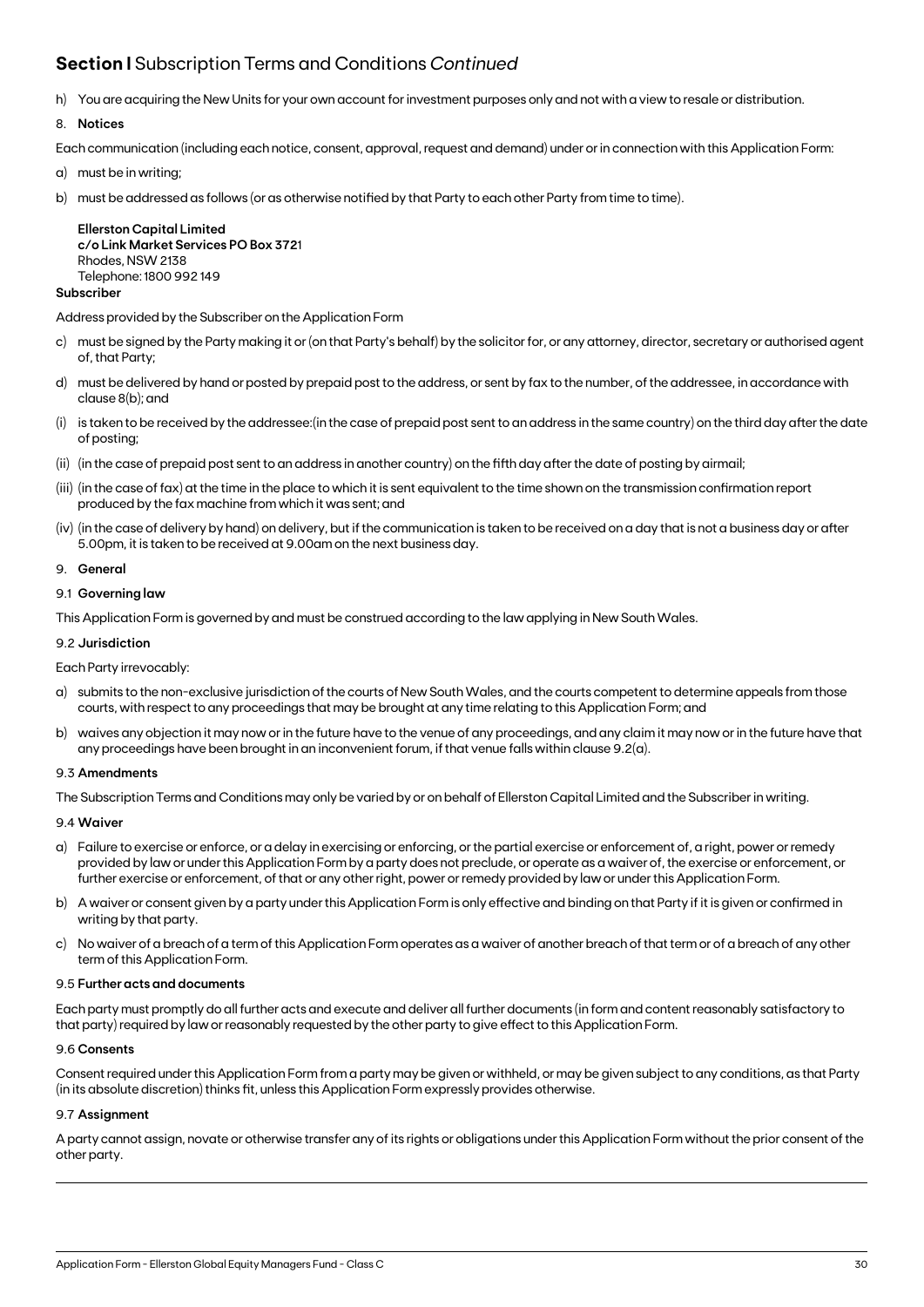### **Section J** Declarations and signatures

All parties must sign for joint applications. If signed under Power of attorney, the attorney must enclose a certified copy of the Power of Attorney and declare that he / she has not received notice of revocation of that power. The Power of Attorney must also enclose a certified copy of their driver's licence or passport, proof of identity or age card. If the application is for a company, two directors or a director and secretary must sign, unless the company is a sole director company, in which case the sole director only must sign.

#### **I / we acknowledge that by signing below:**

I/we declare that the details given in this application form are true and correct. I/we acknowledge that by signing this application form, I / we:

- a. agree to become bound by the provisions of the Constitution of the Fund, as may be amended from time to time;
- b. understand that you may need to contact me and that I may need to provide additional information to meet the requirements of the Anti-Money Laundering and Counter-Terrorism Financing legislation; and
- c. agree to subscribe for New Units on the Subscription Terms and Conditions set out in Section I of this Application Form including by providing the representations and warranties set out therein.
- d. I/we confirm that I/we have read and understood the TMD. I/we also acknowledge that an investment in units in the Fund is suitable for me, having regard to the TMD.

#### **I/We acknowledge that I/we understand that:**

- a. units in the Fund do not represent deposits or other liabilities of Ellerston Capital Limited or any other member of the Ellerston Capital Limited group;
- b. investing in the Fund is subject to investment risk, including possible delays in repayment and loss of income and principal invested; and
- c. neither Ellerston Capital Limited nor any other entity guarantees the performance of the Fund or the repayment of capital invested in the Fund.

#### **I / we acknowledge that by signing this application form:**

I / we agree to provide any additional information and/or documentation required by Ellerston Capital Limited for FATCA/CRS purposes (in addition to that provided in Section H of this form) upon request, and to inform Ellerston Capital Limited if a change in circumstances means that any of the information or documentation provided is no longer correct.

| <b>Dated</b>                                                         |                                                                                       |                                                                                                                  |
|----------------------------------------------------------------------|---------------------------------------------------------------------------------------|------------------------------------------------------------------------------------------------------------------|
| Name of investor 1                                                   |                                                                                       | Name of investor 2                                                                                               |
| Signature of investor 1                                              |                                                                                       | Signature of investor 2                                                                                          |
| Tick capacity (mandatory for companies)<br>$\Box$ Sole Director<br>П | Director<br>Secretary<br>$\Box$                                                       | Tick capacity (mandatory for companies)<br>Sole Director<br>Director<br>□<br>Secretary<br>$\Box$<br>$\mathbf{I}$ |
| <b>Power of Attorney</b>                                             |                                                                                       |                                                                                                                  |
| Executed by and on behalf of                                         |                                                                                       |                                                                                                                  |
| by its Attorney:                                                     |                                                                                       |                                                                                                                  |
| Attorney name                                                        |                                                                                       | <b>Attorney Signature</b>                                                                                        |
| in the presence of:                                                  |                                                                                       |                                                                                                                  |
| Witness name                                                         |                                                                                       | Witness signature                                                                                                |
| Attorney's residential address (mandatory)                           |                                                                                       |                                                                                                                  |
|                                                                      | PO Box / RMB / Locked bag/care of (c/-) property name / building name (if applicable) |                                                                                                                  |
| Suite no./unit no./level no. and street address                      |                                                                                       | Town/suburb                                                                                                      |
| <b>State</b>                                                         | Postcode                                                                              | Country                                                                                                          |
|                                                                      |                                                                                       |                                                                                                                  |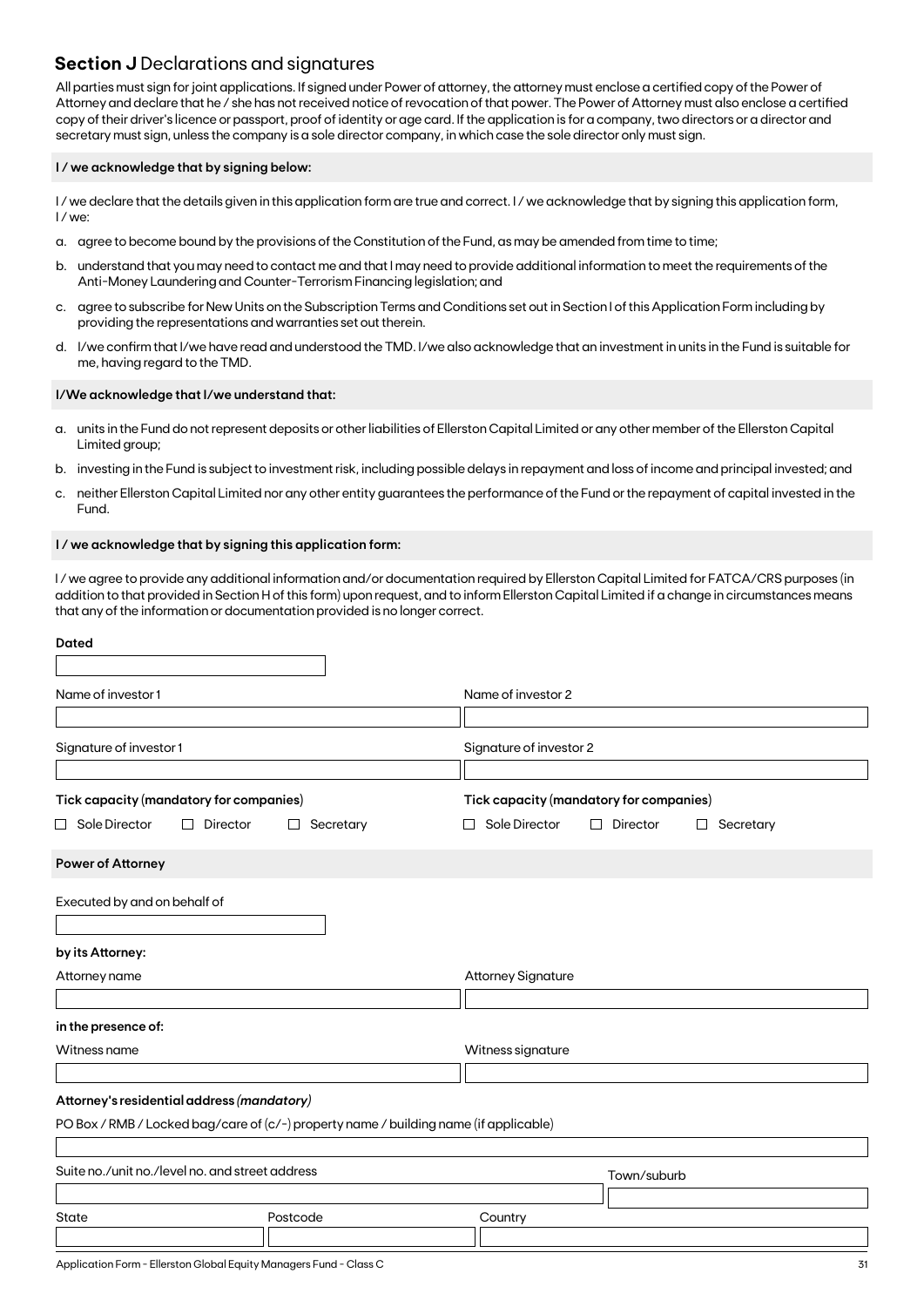## **Section K** Investor Identification Information

Please read this section CAREFULLY to ensure you include the required documents with your application, and tick the documents you are providing below.

#### **Important notes:**

- **• Foreign language documents:** MUST be accompanied by an English translation prepared by an accredited translator.
- **Providing certified copies:** Where a certified copy is required, the investor should ensure that the requisite certification is signed by a suitably qualified person.

**Individuals, sole traders, individual trustees or partners, beneficial owners or individual governing member of an association or registered co-operatives, or beneficiaries (if required)**

**Please complete EITHER Option 1 OR Option 2 and attach the applicable documents to your application. Note that, for an applicant who is a natural person or a beneficiary (if required), a document provided must not have expired, other than in the case of a passport issued by the Commonwealth that has expired in the last two years.**

#### **Option 1: Please attach at least ONE certified document from the list below**

#### **Primary photographic identity document:**

- $\Box$  Driver's licence or permit under a State/Territory government or an equivalent authority of a foreign country.
- $\Box$  Australian passport (current or expired within the last two years).
- $\Box$  Foreign passport or travel document that has a photograph and signature of the individual.
- $\Box$  Proof of age card provided by a State or Territory government.
- $\Box$  National identity card issued by a foreign government that has a photograph and signature of the individual.

#### OR

#### **Option 2: Please attach at least ONE primary non-photographic certified document and at least ONE certified secondary document from the lists below**

#### **Primary non-photographic identity document:**

- $\Box$  Australian birth certificate or birth extract.
- $\Box$  Australian citizenship certificate.
- $\Box$  Foreign citizenship certificate.
- Foreign birth certificate.
- Centrelink Pension Card or Centrelink Healthcare Card.

AND

#### **Secondary non-photographic identity document:**

- $\Box$  A financial benefit document issued by the Commonwealth, State or Territory in the last 12 months that contains the name and address of the individual.
- $\Box$  An income tax assessment notice issued in the last 12 months that contains the name and address of the individual.
- $\Box$  A local government notice (e.g. rates notice) or utilities notice (e.g. gas or electricity bill) issued with the last 3 months.

#### **Public companies**

#### **Each of the following:**

- $\Box$  A recent company extract from ASIC (or overseas company regulator) or certificate of incorporation.
- $\Box$  Specimen signatures of authorised signatories who are permitted to transact on the investment.
- $\Box$  If listed on a stock exchange, a list of names and addresses of shareholders holding 10% or more of the issued share capital.
- $\Box$  Where the company is not regulated by ASIC or an overseas regulator, individual shareholders holding more than 25% of issued share capital must produce the documentation listed above for Individual Applicants.

#### **Proprietary companies**

#### **Each of the following:**

- $\Box$  A recent company extract from ASIC (or overseas company regulator) or certificate of incorporation.
- $\Box$  Specimen signatures of authorised signatories who are permitted to transact on the investment.
- $\Box$  A list of names and addresses of shareholders holding 10% or more of the issued share capital.
- $\Box$  Where the company is not regulated by ASIC or an overseas regulator, individual shareholders holding more than 25% of issued share capital must produce the documentation listed above for Individual Applicants